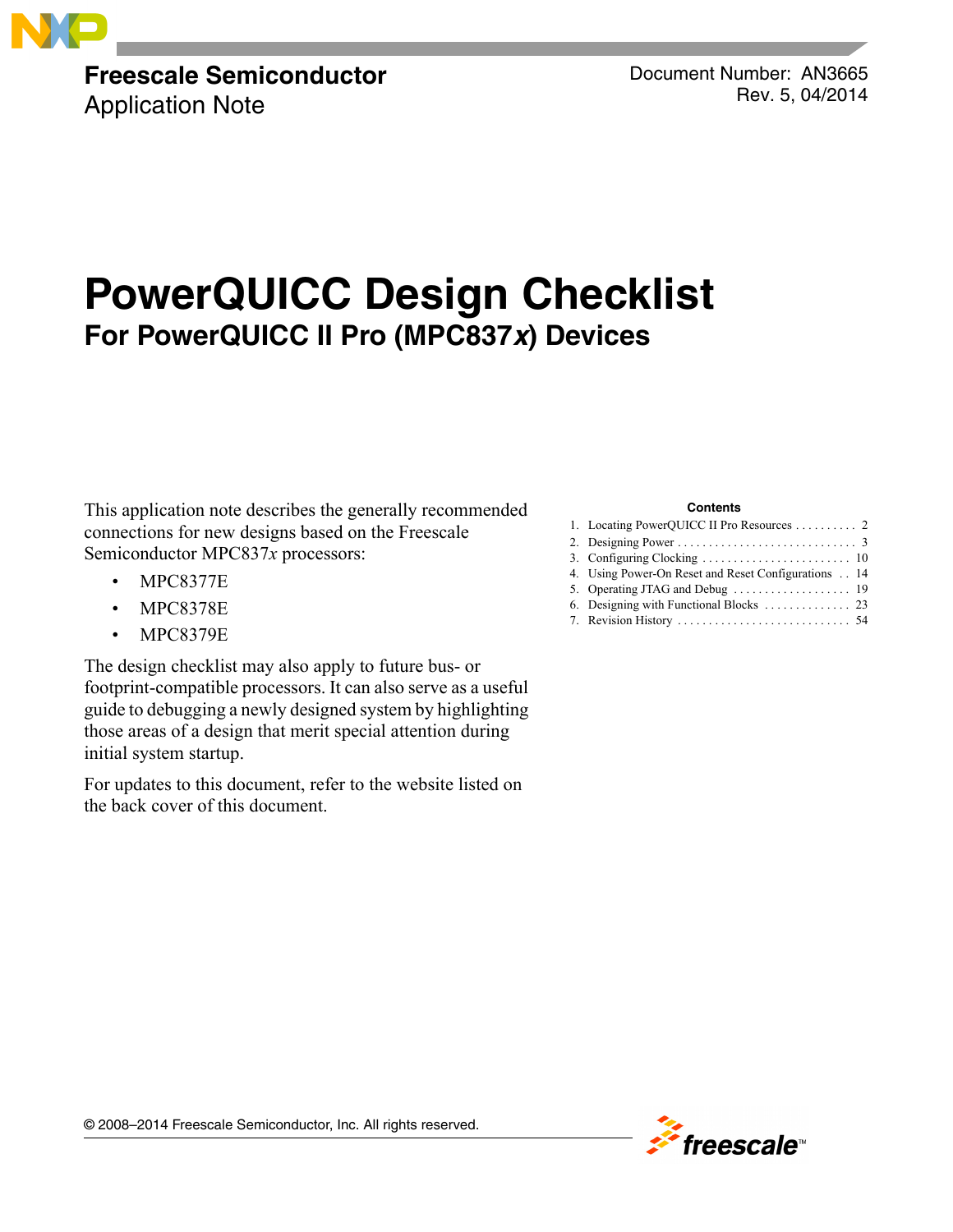

**Locating PowerQUICC II Pro Resources**

## <span id="page-1-0"></span>**1 Locating PowerQUICC II Pro Resources**

This section describes resources for simplifying the first phase of design. Before designing a system with a PowerQUICC II Pro device, become familiar with the available documentation, software, models, and tools.

### **1.1 References**

Some of the following reference documents may be available only under a non-disclosure agreement (NDA). For those documents, contact your local field applications engineer or sales representative to obtain a copy.

- Collateral
	- *MPC8379E PowerQUICC II Pro Integrated Host Processor Family Reference Manual* (MPC8379ERM)
	- *MPC8379E PowerQUICC II Pro Integrated Host Processor Family Chip Errata* (MPC8379ECE)
	- *MPC8377E PowerQUICC II Pro Integrated Host Processor Hardware Specifications* (MPC8377EEC)
	- *MPC8378E PowerQUICC II Pro Integrated Host Processor Hardware Specifications* (MPC8378EEC)
	- *MPC8379E PowerQUICC II Pro Integrated Host Processor Hardware Specifications* (MPC8379EEC)
- Tools
	- Boot sequencer generator tool
	- UPM programming tool
- Models
	- IBIS
	- BSDL

### **1.2 Device Errata**

The MPC8379ECE device errata document describes the latest fixes and work arounds for the PowerQUICC II Pro family of devices. Carefully study these documents before starting a design with the respective PowerQUICC II Pro device.

### **1.3 Boot Sequencer Tool**

The PowerQUICC II Pro boot sequencer allows configuration of any memory-mapped register before power-on reset (POR) completes. The register data to be changed is stored in an I<sup>2</sup>C EEPROM. The boot sequencer tool is a C code file. When compiled and given a sample data file, it generates the appropriate raw data format as outlined in the *MPC8379E PowerQUICC II Pro Integrated Host Processor Family Reference Manual*, that is, an s-record file that can be used to program the EEPROM.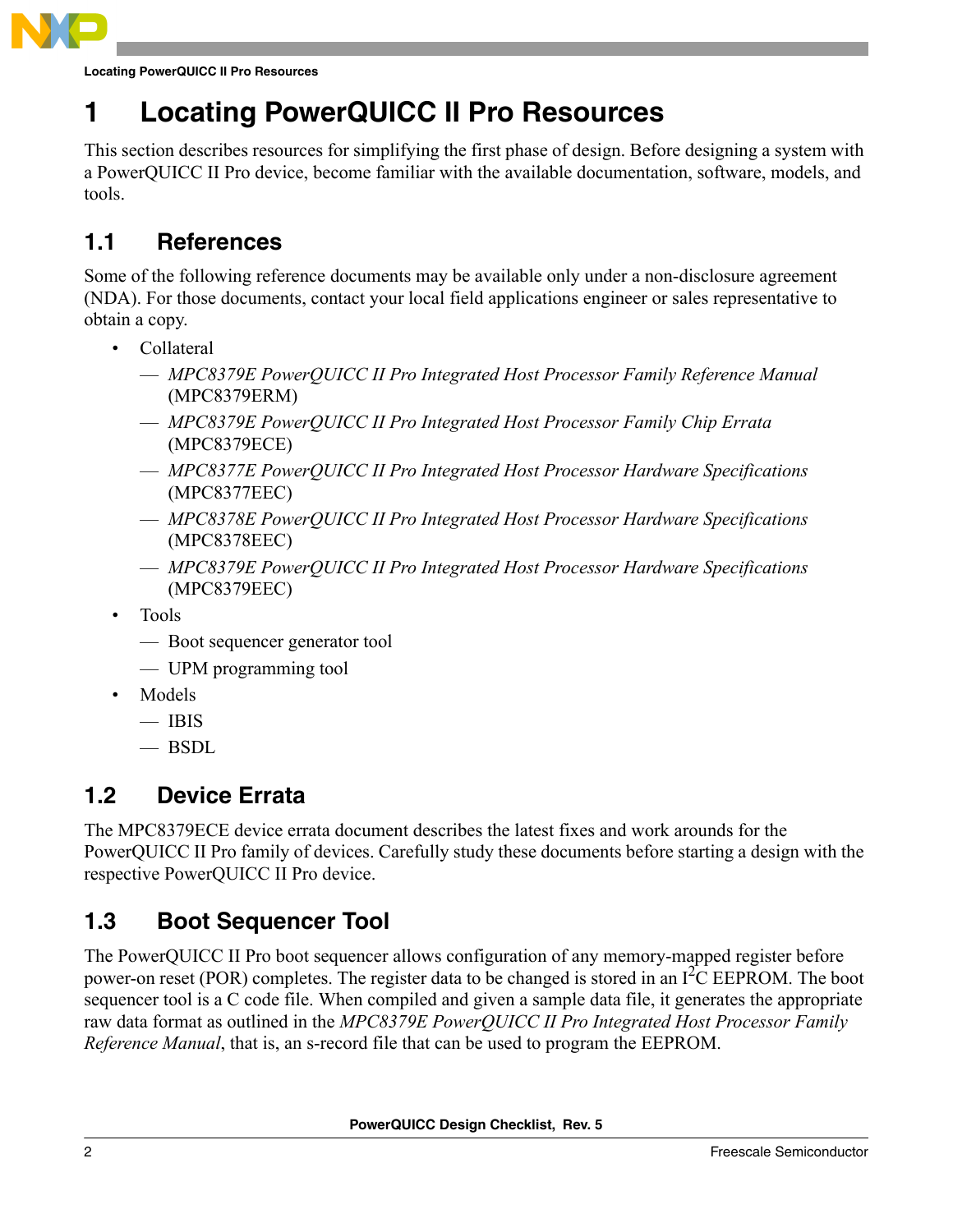

### **1.4 UPM Programming Tool**

The UPM programming tool GUI is a user-friendly interface for programming all three PowerQUICC II Pro UPM machines. The GUI consists of a wave editor, table editor, and report generator. The user can directly edit the waveform or RAM array, and the report generator prints out the UPM RAM array for use in a C program.

The UPM programming tool can be found on the MPC837*x* product page at the website listed on the back cover of this document.

### **1.5 Available Training**

Our third-party partners are part of an extensive Freescale Alliance Program. The current training partners can be found on our website under Freescale Alliance Program.Training material from past Smart Network Developer's Forums and Freescale Technology Forums are also available. These training modules are a valuable resource in understanding the PowerQUICC II Pro. This material is also available at the website listed on the back cover of this document.

### <span id="page-2-2"></span>**1.6 Product Revisions**

<span id="page-2-1"></span>[Table 1](#page-2-1) lists the SVR and PVR values for each version and revision of the MPC837*x* TePBGA family.

| <b>Device</b>   |                | <b>SVR</b>      | <b>PVR</b>      |                 |  |
|-----------------|----------------|-----------------|-----------------|-----------------|--|
|                 | <b>Rev 1.0</b> | <b>Rev. 2.1</b> | <b>Rev. 1.0</b> | <b>Rev. 2.1</b> |  |
| <b>MPC8377</b>  | 0x80C7 0010    | 0x80C7 0021     |                 |                 |  |
| <b>MPC8377E</b> | 0x80C6 0010    | 0x80C6 0021     |                 | 0x8086_1011     |  |
| <b>MPC8378</b>  | 0x80C5 0010    | 0x80C5 0021     | 0x8086 1010     |                 |  |
| <b>MPC8378E</b> | 0x80C4 0010    | 0x80C4 0021     |                 |                 |  |
| MPC8379         | 0x80C3_0010    | 0x80C3_0021     |                 |                 |  |
| <b>MPC8379E</b> | 0x80C2 0010    | 0x80C2 0021     |                 |                 |  |

**Table 1. PowerQUICC II Pro MPC837***x* **TePBGA Product Revisions**

## <span id="page-2-0"></span>**2 Designing Power**

This section provides design considerations for the PowerQUICC II Pro power supplies, as well as power sequencing. For information on PowerQUICC II Pro AC and DC electrical specifications and thermal characteristics, refer to the MPC8377E, MPC8378E, and MPC8379E hardware specifications (MPC8377EEC, MPC8378EEC, and MPC8379EEC). For power sequencing recommendations, refer to [Section 2.3, "Power Sequencing.](#page-5-0)"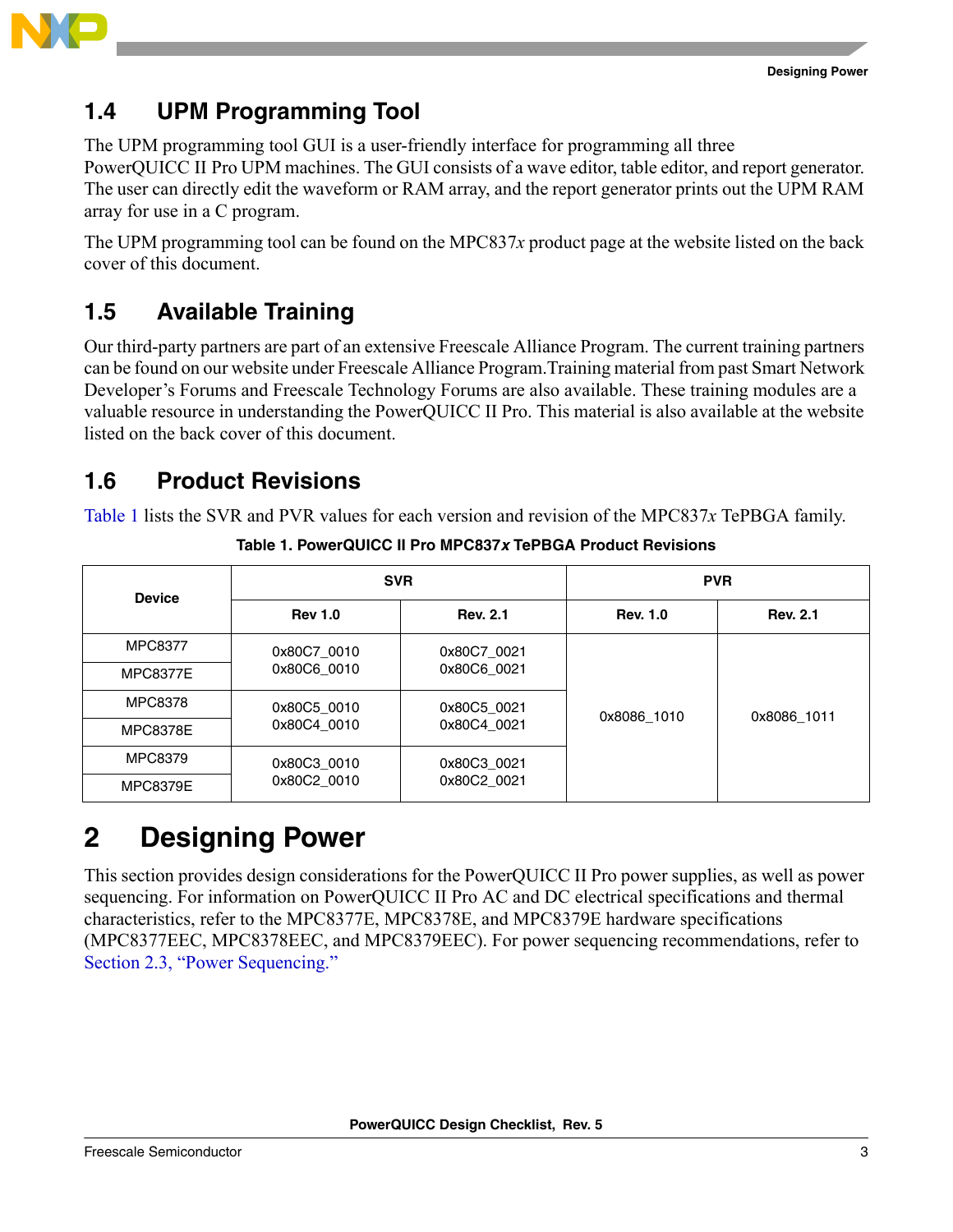

### **2.1 Power Supply**

The PowerQUICC II Pro has a core voltage,  $V_{DD}$ , that operates at a lower voltage than the I/O voltages  $GV<sub>DD</sub>, LV<sub>DD</sub>,$  and  $OV<sub>DD</sub>$ . The  $V<sub>DD</sub>$  should be supplied through a variable switching supply or regulator to allow for compatibility with core voltage changes on future silicon revisions. The core voltage, 1.0 V  $(\pm 5\%)$ , is supplied across V<sub>DD</sub> and GND.

The PowerQUICC II Pro I/O blocks are supplied with the voltages shown in [Table 2.](#page-3-0) These voltages are typically supplied by simple linear regulators, which increases the complexity of the system because multiple voltage supplies and PCB power planes are required for the design. No external signals on PowerQUICC II Pro are 5-V tolerant. All input signals must meet the  $G/L/OV_{IN}$  DC specification of the respective I/O block.

<span id="page-3-0"></span>

| <b>Type</b> | <b>Name</b>           | <b>Block</b>                                                                             | <b>Recommended</b><br>Value                                    | <b>Maximum</b><br>Value (V) |
|-------------|-----------------------|------------------------------------------------------------------------------------------|----------------------------------------------------------------|-----------------------------|
| Core        | $V_{DD}$              | e300 core voltage<br>for up to 667 MHz CPU<br>for 800 MHz CPU                            | $1.0 V \pm 50$ mV<br>1.05 V $\pm$ 50 mV                        | 1.1                         |
| <b>PLL</b>  | $AVDD$ <sub>C</sub>   | Power for e300 PLL<br>for up to 667 MHz CPU<br>for 800 MHz CPU                           | $1.0 V \pm 50$ mV<br>1.05 V $\pm$ 50 mV                        | 1.1                         |
| PLL         | AV <sub>DD</sub> L    | Power for eLBC PLL<br>for up to 667 MHz CPU<br>for 800 MHz CPU                           | $1.0 V \pm 50$ mV<br>1.05 V $\pm$ 50 mV                        | 1.1                         |
| PLL         | AV <sub>DD</sub> P    | Power for system PLL<br>for up to 667 MHz CPU<br>for 800 MHz CPU                         | $1.0 V \pm 50$ mV<br>1.05 V $\pm$ 50 mV                        | 1.1                         |
| I/O         | GV <sub>DD</sub>      | DDR and DDR2 DRAM I/O supply voltage                                                     | $2.5 V \pm 125$ mV<br>$1.8V \pm 90$ mV                         | 2.75<br>1.98                |
| I/O         | LV <sub>DD[1,2]</sub> | Three-speed Ethernet IO, Management Interface I/O<br>voltages                            | $3.3 V \pm 165$ mV<br>$2.5 V \pm 125$ mV                       | 3.63<br>2.75                |
| I/O         | OV <sub>DD</sub>      | PCI, DUART, system control and power management, <sup>2</sup> C,<br>and JTAG I/O voltage | $3.3 V \pm 165$ mV                                             | 3.63                        |
| I/O         | LBV <sub>DD</sub>     | Local Bus voltage                                                                        | $1.8 V \pm 90$ mV<br>$2.55 V \pm 125 mV$<br>$3.3 V \pm 165$ mV | 3.63                        |
| I/O         | $L[1,2]$ $nV_{DD}$    | SerDes voltage <sup>1</sup><br>for up to 667 MHz CPU<br>for 800 MHz CPU                  | $1.0 V \pm 50$ mV<br>1.05 V $\pm$ 50 mV                        | 1.1                         |

#### **Table 2. Power Supplies**

**Notes:**

<sup>1</sup> L[1,2]\_nV<sub>DD</sub> includes SDAV<sub>DD</sub> (SerDes analog voltage), XCOREV<sub>DD</sub> (SerDes transceiver core voltage), and XPADV<sub>DD</sub> (SerDes transceiver pad voltage) power inputs.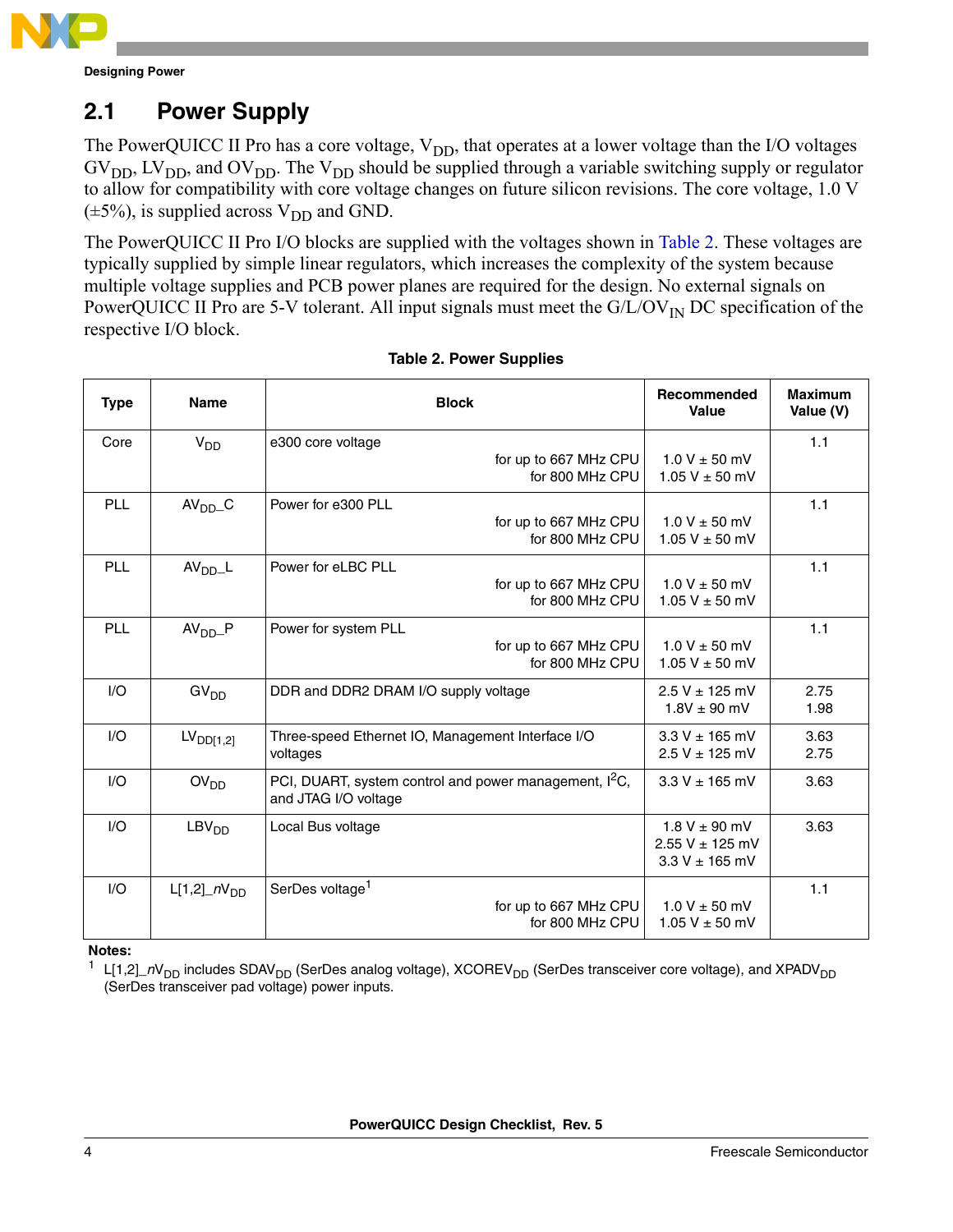

### **2.2 Power Consumption**

The MPC8377E, MPC8378E, and MPC8379E hardware specifications estimate the power dissipation of V<sub>DD</sub> for various configurations of the coherent system bus (CSB) and the e300 core frequencies. Suitable thermal management is required to ensure that the junction temperature does not exceed the maximum specified value.

The typical numbers in these hardware specifications include dissipation for all blocks except the I/O supplies, which must be added for an accurate assessment of whether a heat sink or other chip cooling mechanism is required. [Table 3](#page-4-0) provides estimated average I/O power numbers for the DDR, PCI, local bus, eTSEC, and USB. Peak power (current) values are higher.

<span id="page-4-0"></span>

| Interface                             | <b>Parameters</b>    | GV <sub>DD</sub><br>(1.8 V) | GV <sub>DD</sub> /LBV <sub>DD</sub><br>(2.5 V) | OV <sub>DD</sub><br>(3.3 V) | LV <sub>DD</sub><br>(3.3 V) | $LV_{DD}$<br>(2.5 V)              | $L[1,2]$ <sub>DD</sub><br>(1.0 V) | <b>Unit</b>              | <b>Comments</b>                   |
|---------------------------------------|----------------------|-----------------------------|------------------------------------------------|-----------------------------|-----------------------------|-----------------------------------|-----------------------------------|--------------------------|-----------------------------------|
| DDR I/O                               | 200 MHz, 32-bit      | 0.28                        | 0.35                                           |                             |                             | $\overline{\phantom{0}}$          |                                   | W                        |                                   |
| 60% utilization<br>$Rs = 22 \Omega$   | 200 MHz, 64-bit      | 0.41                        | 0.49                                           |                             | $\overline{\phantom{0}}$    | $\overbrace{\phantom{123221111}}$ |                                   | W                        |                                   |
| $Rt = 50 \Omega$<br>2 pairs of clocks | 266 MHz, 32-bit      | 0.31                        | 0.40                                           |                             |                             |                                   |                                   | W                        |                                   |
|                                       | 266 MHz, 64-bit      | 0.46                        | 0.56                                           |                             |                             | $\overbrace{\phantom{123221111}}$ |                                   | W                        |                                   |
|                                       | 300 MHz, 32-bit      | 0.33                        | 0.43                                           |                             | $\overline{\phantom{0}}$    |                                   | $\overline{\phantom{0}}$          | W                        | $\overline{\phantom{0}}$          |
|                                       | 300 MHz, 64-bit      | 0.48                        | 0.60                                           |                             |                             | $\overbrace{\phantom{123221111}}$ | $\overline{\phantom{0}}$          | W                        |                                   |
|                                       | 333 MHz, 32-bit      | 0.35                        | 0.45                                           |                             |                             | $\overline{\phantom{0}}$          | $\overline{\phantom{0}}$          | w                        | $\overline{\phantom{0}}$          |
|                                       | 333 MHz, 64-bit      | 0.51                        | 0.64                                           |                             | —                           | $\overbrace{\phantom{123221111}}$ | —                                 | W                        | $\overline{\phantom{0}}$          |
|                                       | 400 MHz, 32-bit      | 0.38                        | $\overline{\phantom{0}}$                       |                             | $\overline{\phantom{0}}$    | $\overline{\phantom{0}}$          | $\overline{\phantom{0}}$          | W                        | $\overline{\phantom{0}}$          |
|                                       | 400 MHz, 64-bit      | 0.56                        |                                                |                             | —                           | $\overbrace{\phantom{123221111}}$ |                                   | W                        |                                   |
| PCI I/O                               | 33 MHz, 32-bit       | $\overline{\phantom{0}}$    |                                                | 0.04                        | —                           |                                   |                                   | W                        |                                   |
| $Load = 30 pF$                        | 66 MHz, 32-bit       |                             |                                                | 0.07                        | —                           | $\overline{\phantom{m}}$          |                                   | W                        |                                   |
| Local bus I/O                         | 167 MHz, 32-bit      | 0.09                        | 0.17                                           | 0.29                        | $\overline{\phantom{0}}$    |                                   |                                   | W                        |                                   |
| $Load = 25 pF$                        | 133 MHz, 32-bit      | 0.07                        | 0.14                                           | 0.24                        | $\overline{\phantom{0}}$    |                                   |                                   | W                        | —                                 |
|                                       | 83 MHz, 32-bit       | 0.05                        | 0.09                                           | 0.15                        | $\overline{\phantom{0}}$    | $\overline{\phantom{0}}$          | $\overline{\phantom{0}}$          | W                        | $\overline{\phantom{0}}$          |
|                                       | 66 MHz, 32-bit       | 0.04                        | 0.07                                           | 0.13                        | $\overline{\phantom{0}}$    | $\overline{\phantom{0}}$          | —                                 | W                        | —                                 |
|                                       | 50 MHz, 32-bit       | 0.03                        | 0.06                                           | 0.10                        | $\overline{\phantom{0}}$    | —                                 | $\overline{\phantom{0}}$          | $\overline{\phantom{0}}$ |                                   |
| eTSEC I/O                             | MII or RMII          | $\overline{\phantom{0}}$    |                                                |                             | 0.02                        |                                   |                                   | W                        | Multiply by                       |
| $Load = 25 pF$                        | <b>RGMII or RTBI</b> |                             |                                                |                             | $\overline{\phantom{0}}$    | 0.05                              |                                   | W                        | number of<br>interfaces used.     |
| USB (60 MHz                           | 12 MHz               | $\overline{\phantom{0}}$    |                                                | 0.01                        |                             |                                   |                                   | W                        | $\overbrace{\phantom{123221111}}$ |
| clock)                                | <b>480 MHz</b>       | —                           | $\overbrace{\phantom{12322111}}$               | 0.20                        | —                           | $\overline{\phantom{0}}$          | $\overbrace{\phantom{123221111}}$ | W                        | $\overline{\phantom{0}}$          |
| SerDes                                | per lane             |                             | —                                              |                             | —                           |                                   | 0.029                             | W                        | —                                 |
| Other I/O                             |                      |                             | $\overline{\phantom{0}}$                       | 0.01                        | —                           | $\overline{\phantom{0}}$          |                                   | W                        |                                   |

**Table 3. I/O Power Consumption Estimates**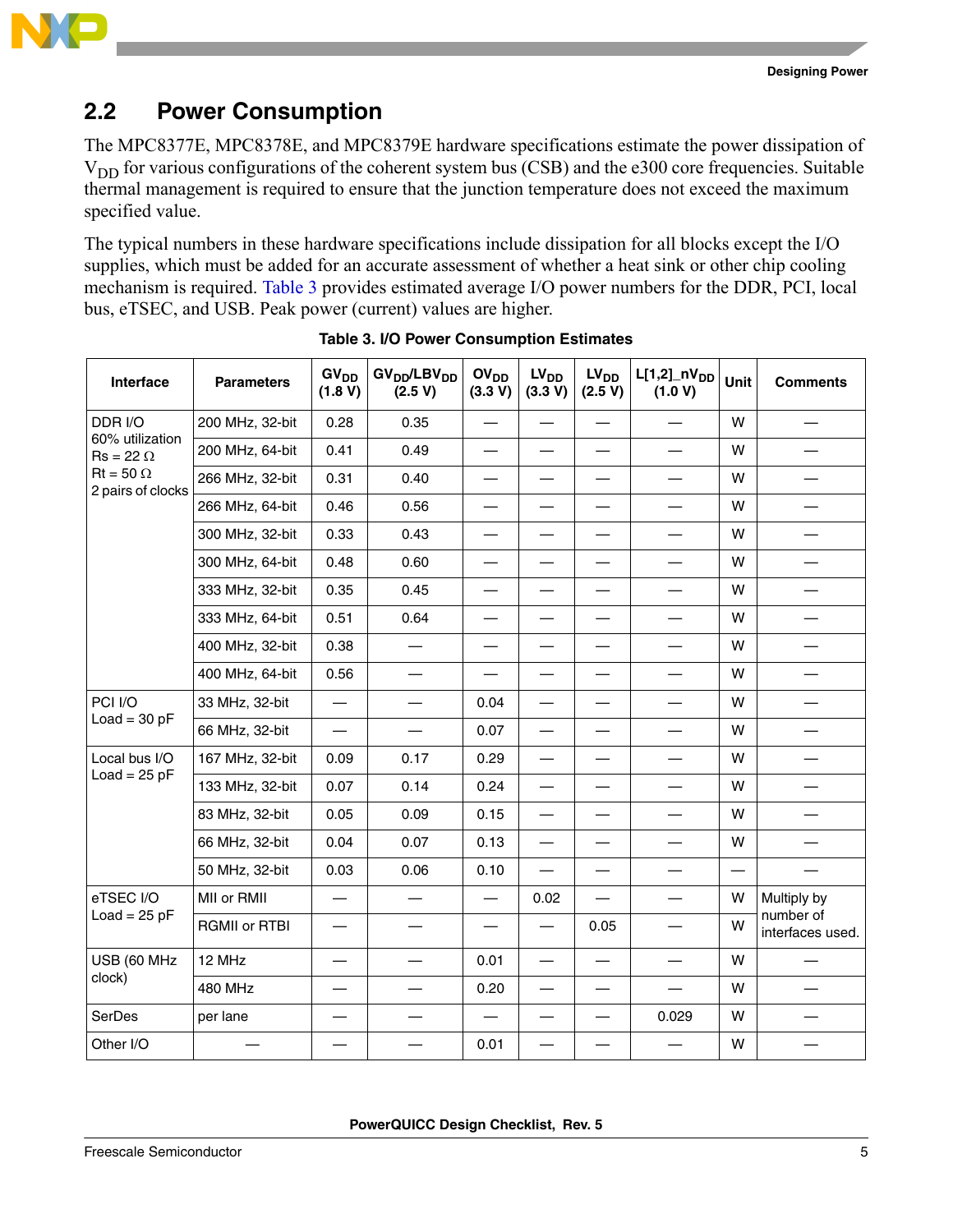

**Designing Power**

### <span id="page-5-0"></span>**2.3 Power Sequencing**

The MPC837*x* requires its power rails to be applied in a specific sequence in order to ensure proper device operation. From a system standpoint, if the I/O power supplies ramp up before the  $V_{DD}$  core supply stabilizes, there may be a period of time when the I/O pins are driven to a logic one or logic zero state. After the power is stable, as long as PORESET is asserted, most IP pins are released to high impedance. To minimize the time that I/O pins are actively driven, apply core voltage before I/O voltage and assert PORESET before the power supplies fully ramp up. For further details on the power sequencing requirements for the MPC837*x*, see the MPC8377E, MPC8378E, and MPC8379E hardware specifications.

### **2.4 Power Planes**

Each  $V_{DD}$  pin should be provided with a low-impedance path to the board power supply. Similarly, each ground pin should be provided with a low-impedance path to ground. The power supply pins drive distinct groups of logic on chip. The capacitor leads and associated printed-circuit traces connecting to chip  $V_{DD}$ and ground should be kept to less than half an inch per capacitor lead.

### **2.5 Decoupling**

Due to large address and data buses and high operating frequencies, the PowerQUICC II Pro can generate transient power surges and high-frequency noise in its power supply, especially while driving large capacitive loads. This noise must be prevented from reaching other components in the PowerQUICC II Pro system, and it requires a clean, tightly regulated source of power. Therefore, the system designer should place at least one decoupling capacitor at each  $V_{DD}$ ,  $GV_{DD}$ ,  $LV_{DD}$ , LBV<sub>DD</sub>, and  $\rm OV_{DD}$  pin. These decoupling capacitors should receive their power from separate  $\rm V_{DD}$ ,  $\rm GV_{DD}$ ,  $\rm LV_{DD}$ ,  $LBV<sub>DD</sub>, OV<sub>DD</sub>$ , and GND power planes in the PCB, using short traces to minimize inductance. Capacitors can be placed directly under the device using a standard escape pattern. Other capacitors can surround the part.

These capacitors should have a value of 0.01 or 0.1  $\mu$ F. Only ceramic surface mount technology (SMT) capacitors should be used to minimize lead inductance.

In addition, several bulk storage capacitors should be distributed around the PCB, feeding the  $V_{DD}$ ,  $GV_{DD}$ ,  $LV<sub>DD</sub>$ , LBV<sub>DD</sub>, and OV<sub>DD</sub> planes, to enable quick recharging of the smaller chip capacitors. These bulk capacitors should have a low equivalent series resistance (ESR) rating to ensure quick response time. They should also connect to the power and ground planes through two vias to minimize inductance. The suggested bulk capacitors are 100–300 µF.

Use simulation to minimize noise on the power supplies before proceeding into the PCB design and manufacturing stage of development.

## <span id="page-5-1"></span>**2.6 Core PLL Power Supply Filtering**

Each PowerQUICC II Pro PLL obtains power through independent power supply pins (AVDD C, AVDD\_L, and AVDD\_P). The AV<sub>DD</sub> level should always equal  $V_{DD}$  and preferably be derived directly from  $V_{DD}$  through a low frequency filter scheme.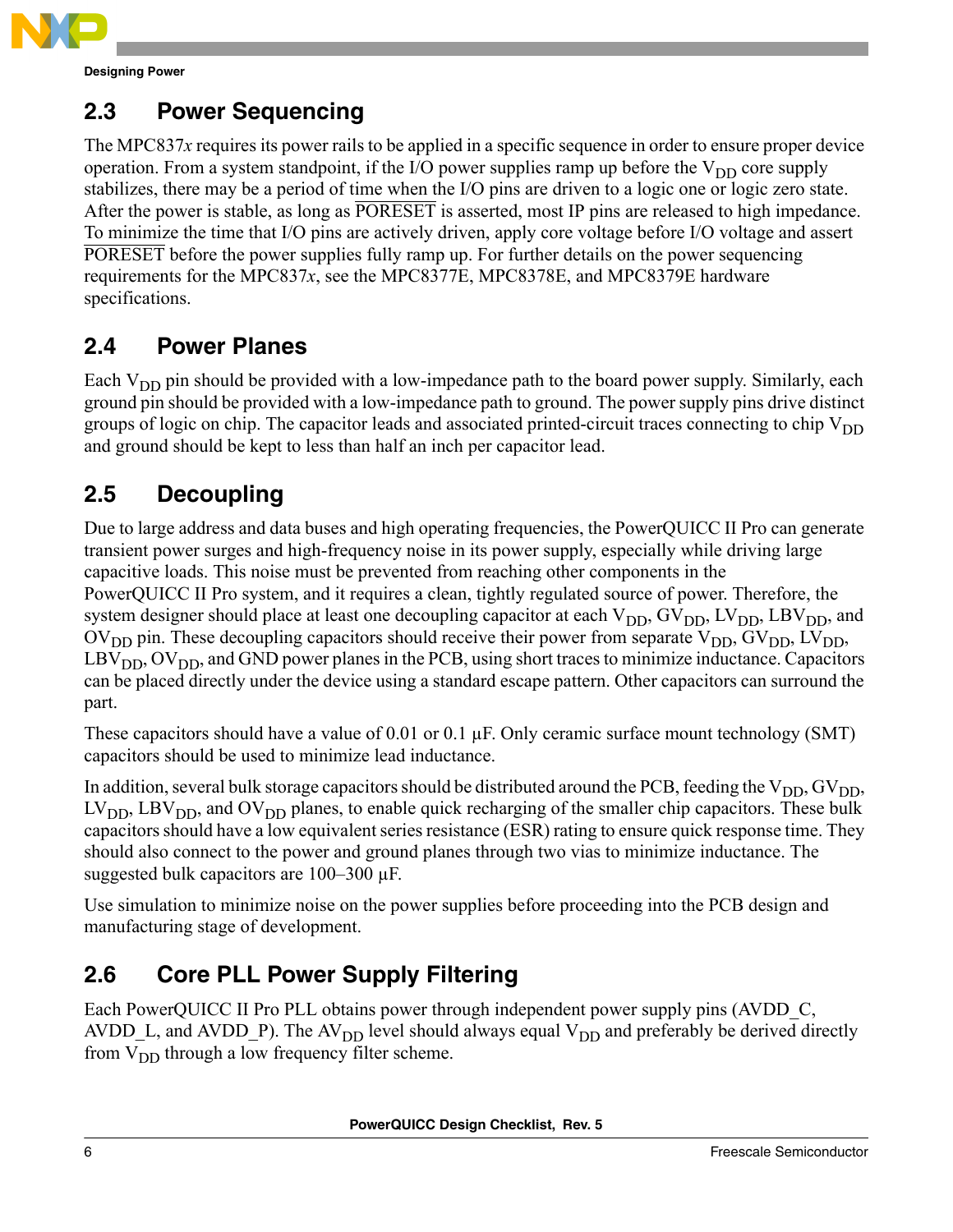

There are several reliable ways to provide power to the PLLs, but the recommended solution is to use three independent filter circuits, one to each of the three  $AV_{DD}$  pins as illustrated in [Figure 1](#page-6-0), thus reducing noise injection from one PLL to the other. This circuit filters noise in the PLL resonant frequency range from 500 kHz to 10 MHz. It should be built with surface mount capacitors with a minimum effective series inductance (ESL). Consistent with the recommendations of Dr. Howard Johnson in *High Speed Digital Design: A Handbook of Black Magic* (Prentice Hall, 1993), multiple small capacitors of equal value are recommended instead of a single large value capacitor.

Place each circuit as closely as possible to the  $AV<sub>DD</sub>$  pin being supplied to minimize noise coupled from nearby circuits. It should be possible to route directly from the capacitors to the AV<sub>DD</sub> pin, which is on the periphery of the package, without the inductance of vias. [Figure 1](#page-6-0) shows the PLL power supply filter circuit.



**Figure 1. Core PLL Power Supply Filter Circuit**

<span id="page-6-1"></span><span id="page-6-0"></span>[Table 4](#page-6-1) summarizes the power signal pins.

|          |                      | Pin         |              |                  |                  | <b>Connection</b> |                                                                                  |                                              |  |  |  |
|----------|----------------------|-------------|--------------|------------------|------------------|-------------------|----------------------------------------------------------------------------------|----------------------------------------------|--|--|--|
| Critical | <b>Signal</b>        | <b>Type</b> | MPC8377/E    | <b>MPC8378/E</b> | <b>MPC8379/E</b> | <b>If Used</b>    | If Not                                                                           | <b>Notes</b>                                 |  |  |  |
|          | <b>Power Signals</b> |             |              |                  |                  |                   |                                                                                  |                                              |  |  |  |
| X        | V <sub>DD</sub>      |             | $\mathsf{x}$ | X                | X                |                   | For <800 MHz CPU:<br>$1.0 V \pm 50 mV$<br>For 800 MHz CPU:<br>$1.05 V \pm 50 mV$ | Core supply                                  |  |  |  |
| X        | $AVDD$ <sub>C</sub>  |             | X            | X                | X                |                   | For <800 MHz CPU:<br>$1.0 V \pm 50$ mV<br>For 800 MHz CPU:<br>1.05 V $\pm$ 50 mV | Power for e300 PLL                           |  |  |  |
| X        | AV <sub>DD</sub> L   |             | X            | X                | X                | For 800 MHz CPU:  | For <800 MHz CPU:<br>$1.0 V \pm 50$ mV<br>1.05 V $\pm$ 50 mV                     | Power for eLBC PLL                           |  |  |  |
| X        | $AVDD$ $P$           |             | X            | X                | X                |                   | For <800 MHz CPU:<br>$1.0 V \pm 50$ mV<br>For 800 MHz CPU:<br>1.05 V $\pm$ 50 mV | Power for system PLL                         |  |  |  |
| X        | GV <sub>DD</sub>     |             | X            | X                | X                |                   | $2.5 V \pm 125 mV$<br>$1.8 V \pm 90$ mV                                          | Power for DDR and DDR2 I/O voltage           |  |  |  |
| X        | LV <sub>DD1</sub>    |             | X            | X                | X                |                   | $2.5 V \pm 125$ mV<br>$3.3 V \pm 165$ mV                                         | Power for eTSEC1 and management<br>interface |  |  |  |

**Table 4. Power Signal Pin Listing**

**PowerQUICC Design Checklist, Rev. 5**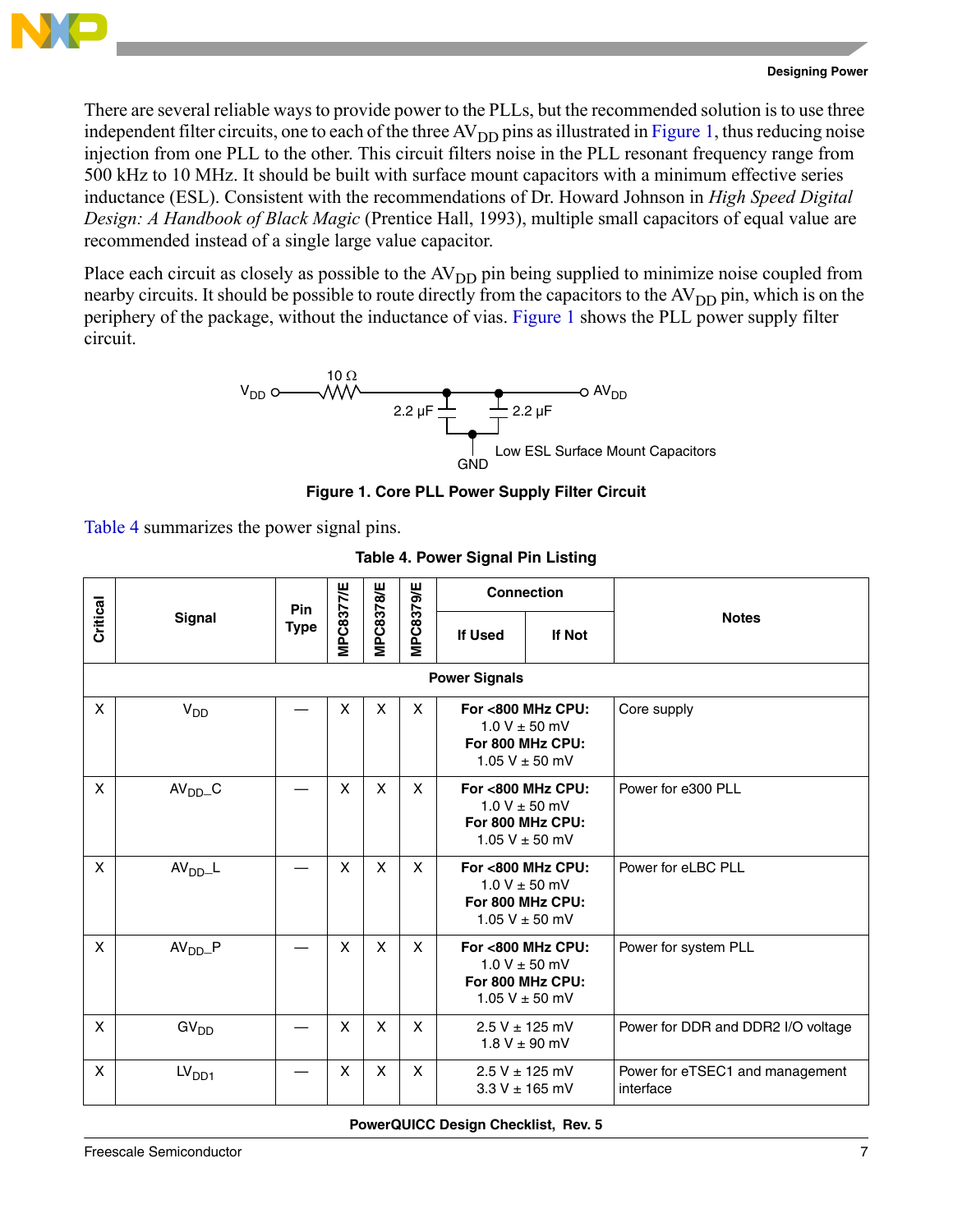

**Designing Power**

|          |                    | Pin  |                  |           |                  | <b>Connection</b>                        |                                                                                  |                                                                                                                                                                                                                        |
|----------|--------------------|------|------------------|-----------|------------------|------------------------------------------|----------------------------------------------------------------------------------|------------------------------------------------------------------------------------------------------------------------------------------------------------------------------------------------------------------------|
| Critical | <b>Signal</b>      | Type | <b>MPC8377/E</b> | MPC8378/E | <b>MPC8379/E</b> | <b>If Used</b>                           | <b>If Not</b>                                                                    | <b>Notes</b>                                                                                                                                                                                                           |
| X        | LV <sub>DD2</sub>  |      | X                | X         | X                | $2.5 V \pm 125$ mV<br>$3.3 V \pm 165$ mV |                                                                                  | Power for eTSEC2                                                                                                                                                                                                       |
| X        | OV <sub>DD</sub>   |      | X                | X         | X                | $3.3 V \pm 165$ mV                       |                                                                                  | Power for PCI, DUART, system control<br>and power management, I <sup>2</sup> C, JTAG I/O                                                                                                                               |
| X        | LBV <sub>DD</sub>  |      | X                | X         | X                |                                          | $1.8 V \pm 90$ mV<br>$2.55 V \pm 125 mV$<br>$3.3 V \pm 165$ mV                   | Power for Enhanced Local Bus                                                                                                                                                                                           |
| X        | $L[1,2]$ $nV_{DD}$ |      | X                | X         | X                |                                          | For <800 MHz CPU:<br>$1.0 V \pm 50$ mV<br>For 800 MHz CPU:<br>$1.05 V \pm 50$ mV | $L[1,2]$ <sub>DD</sub> includes SDAV <sub>DD</sub> (SerDes<br>analog voltage), XCOREV <sub>DD</sub> (SerDes<br>transceiver core voltage), and XPADV <sub>DD</sub><br>(SerDes transceiver pad voltage) power<br>inputs. |

|  |  | Table 4. Power Signal Pin Listing (continued) |  |
|--|--|-----------------------------------------------|--|
|  |  |                                               |  |

### **2.7 SerDes Power Supply**

The power supplied to the SerDes PLL must be filtered to ensure a stable internal clock. It must also use a proper decoupling scheme to ensure a clean and tightly regulated source of power.

### **2.7.1 SerDes PLL Power Supply Filtering**

The SDAV<sub>DD</sub> signal provides power for the analog portions of the SerDes PLL. To ensure stability of the internal clock, the power supplied to the PLL is filtered using a circuit similar to the one shown in [Figure 2.](#page-7-0) For maximum effectiveness the following SerDes PLL power supply filtering recommendations should be followed:

- Place the filter circuit as closely as possible to the  $SDAV<sub>DD</sub>$  ball to ensure it filters out as much noise as possible.
- Ensure that the ground connection is near the  $SDAV<sub>DD</sub>$  ball.
- Place the 0.003  $\mu$ F capacitor closest to the SDAV<sub>DD</sub> ball, followed by the 2.2  $\mu$ F capacitor, and finally the 1 ohm resistor to the board supply plane. The capacitors are connected from  $SDAV<sub>DD</sub>$ to the ground plane.
- Use ceramic chip capacitors with the highest possible self-resonant frequency.
- <span id="page-7-0"></span>• Keep all traces short, wide, and direct.



**Figure 2. SERDES PLL Power Supply Filter Circuit**

**PowerQUICC Design Checklist, Rev. 5**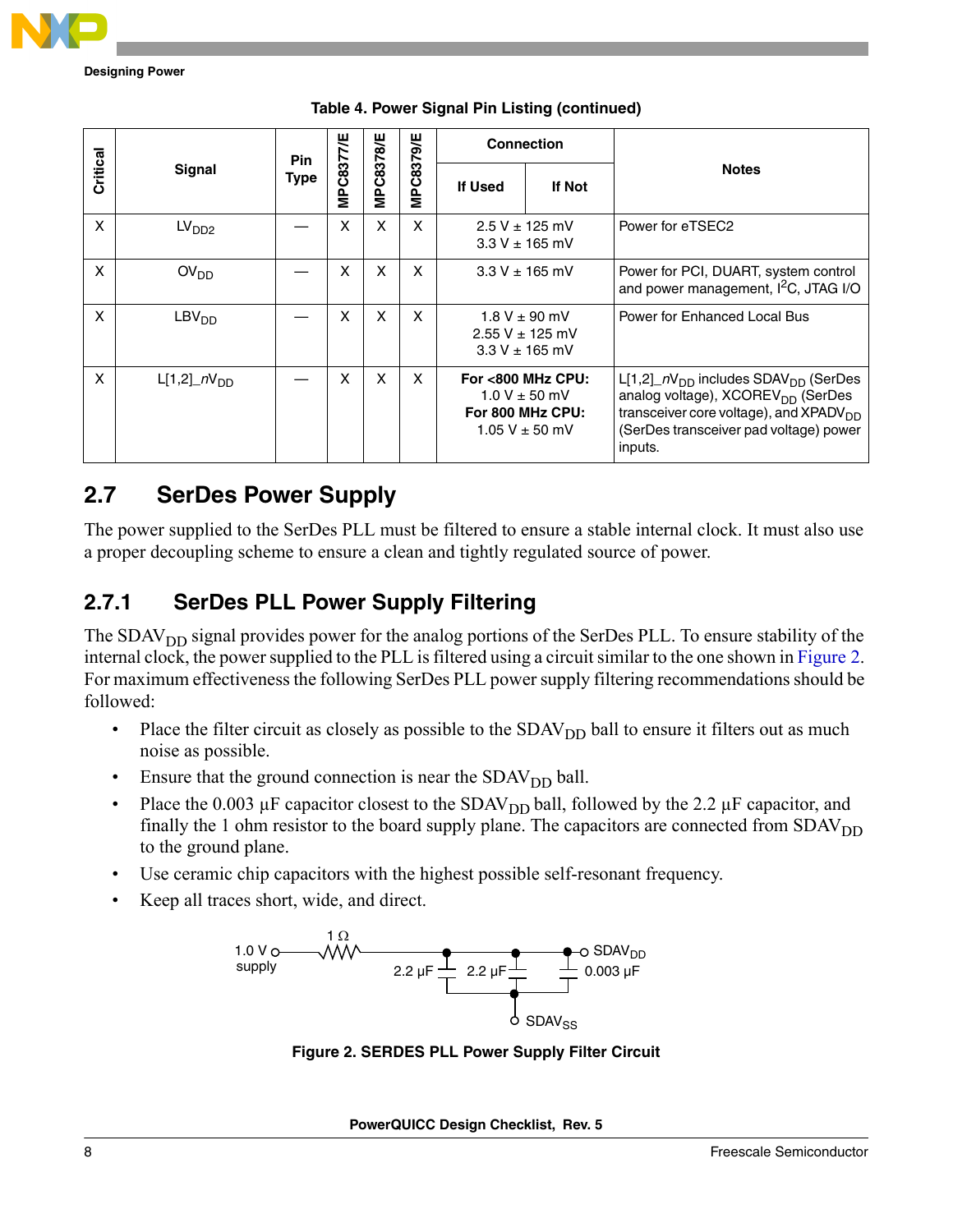



#### **2.7.2 SerDes Power Supply Decoupling**

To ensure low jitter on transmit and reliable recovery of data in the receiver, the following decoupling scheme is recommended:

- Only surface mount technology (SMT) capacitors should be used to minimize inductance.
- Connections from all capacitors to power and ground should be done with multiple vias to further reduce inductance.
- The board should have about 10 x 10  $\mu$ F SMT ceramic chip capacitors as close as possible to the supply balls of the device. Where the board has blind vias, these capacitors should be placed directly below the chip supply and ground connections. Where the board does not have blind vias, these capacitors should be placed in a ring around the device as close to the supply and ground connections as possible.
- There should be a 1 µF ceramic chip capacitor on each side of the device. This should be done for all supplies.
- Between the device and any voltage regulator there should be a  $10 \mu$ F, low equivalent series resistance (ESR) SMT tantalum chip capacitor and a 100 µF, low ESR SMT tantalum chip capacitor. This should be done for all supplies.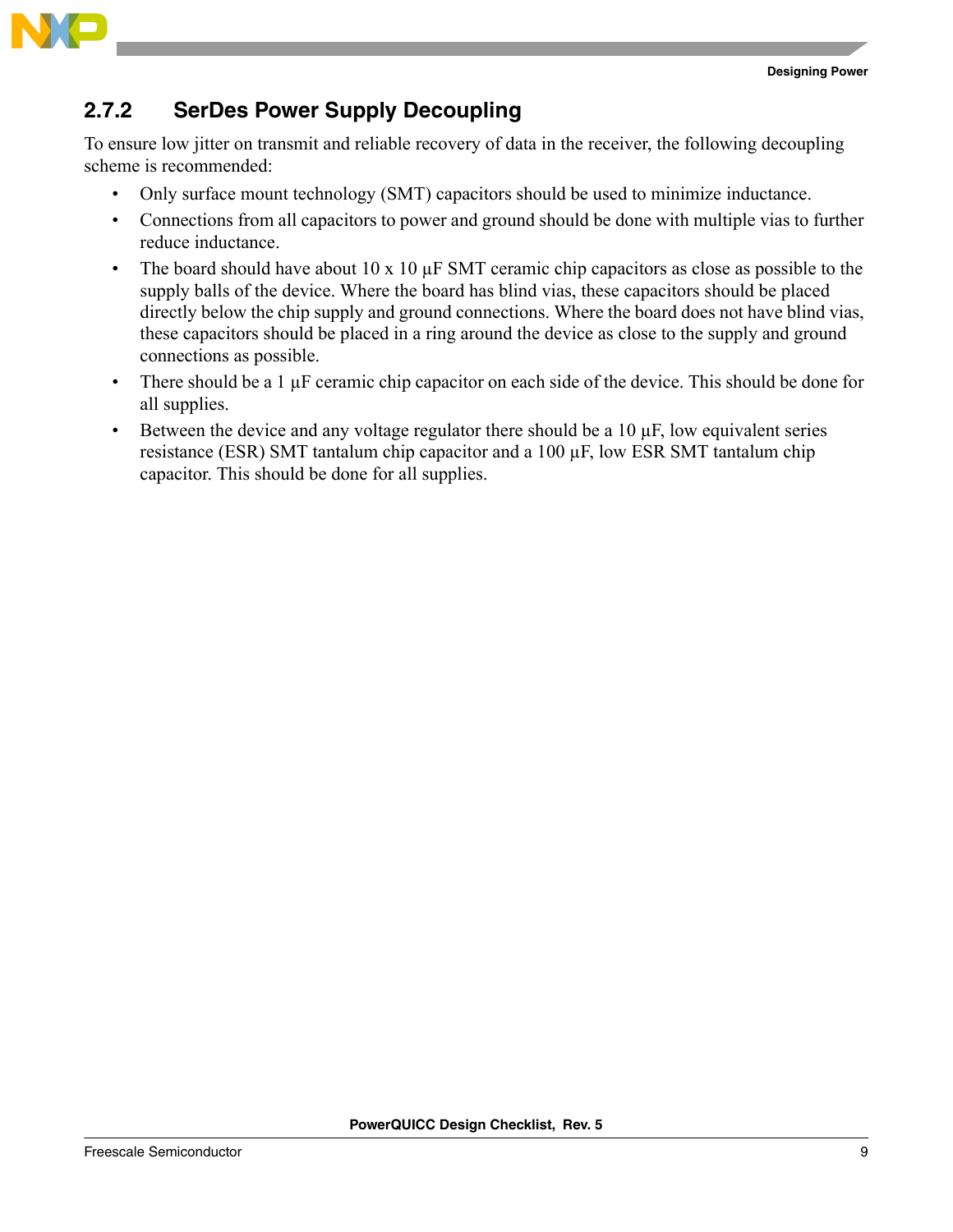

**Configuring Clocking**

## <span id="page-9-0"></span>**3 Configuring Clocking**

[Figure 3](#page-9-1) shows the internal distribution of clocks within the MPC837*x*.



**Figure 3. Clock Subsystem Block Diagram**

<span id="page-9-1"></span>The primary clock source for the MPC837x is one of two inputs, CLKIN or PCI CLK, depending on whether the device is configured as a PCI host or PCI agent. In PCI host mode, CLKIN is the primary input clock. In PCI agent mode, PCI\_CLK is the primary input to the device.

The system clock input is multiplied by the system PLL multiplication factor RCWL[SPMF] to generate the coherent system bus (CSB) clock (csb\_clk). The CSB clock provides a clock to the various logic blocks on chip. The internal DDR clock (ddr\_clk) is divided by two to generate the external DDR clocks, MCK[0:5]. The local bus LBC clock (lbc clk) is divided by the local bus clock divider LCRR[CLKDIV] by 2/4/8 to generate the local bus clocks, LCLK[0:2]. The CSB clock is also multiplied by the core PLL multiplier RCWL[COREPLL] to generate the e300 core clock (see [Table 5\)](#page-10-0).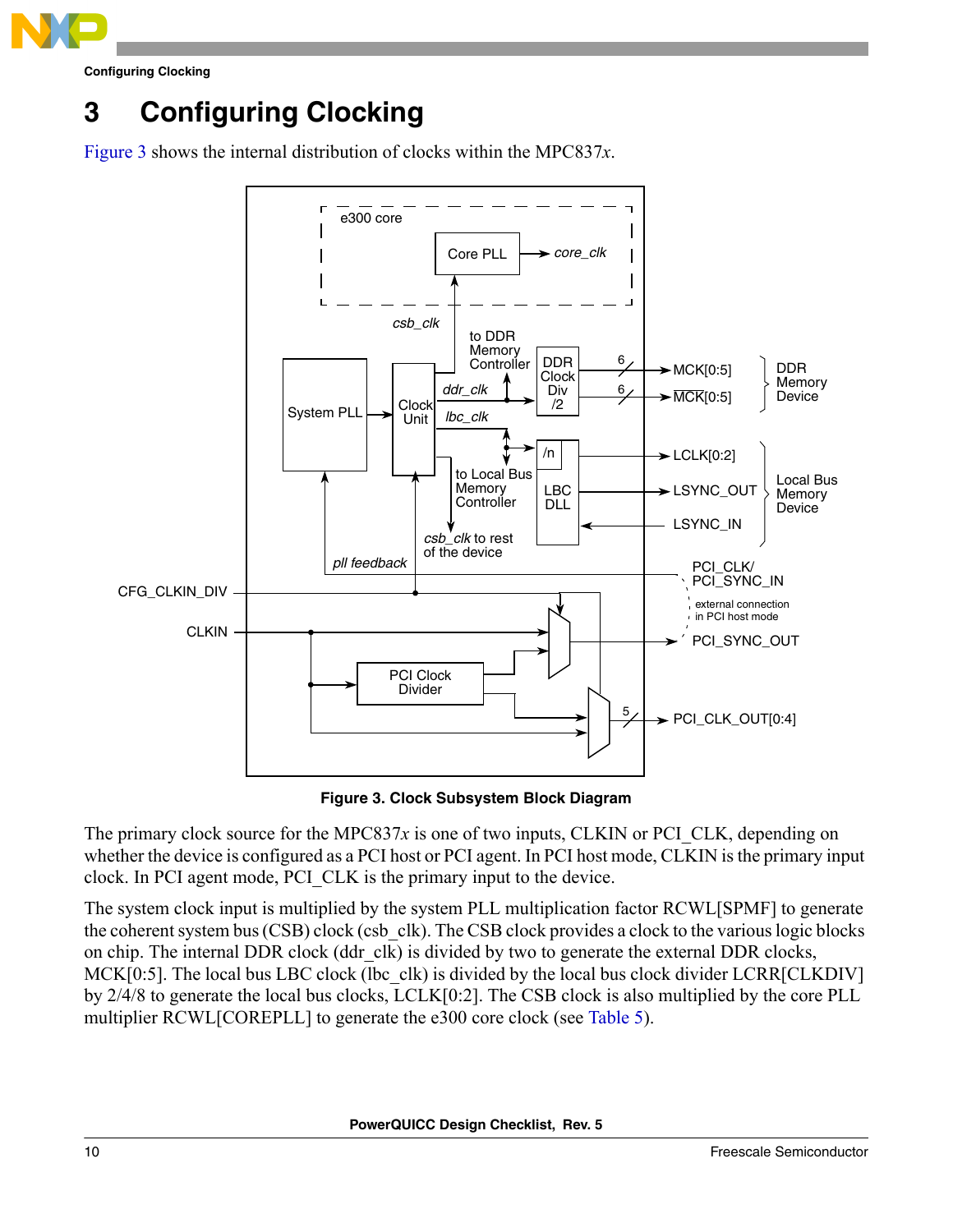

```
Configuring Clocking
```
Because there are no default settings for the system and core PLLs, the system and core PLL multipliers SPMF and COREPLL must be configured in the reset configuration word low register (RCWLR), which is loaded at power-on reset or by one of the hard-coded reset options.

<span id="page-10-0"></span>

| <b>Functional Block</b>                                         | <b>Clock Derivation</b>                                                                                                                                       |
|-----------------------------------------------------------------|---------------------------------------------------------------------------------------------------------------------------------------------------------------|
| System clock<br>$(csb_clk)$                                     | PCI host mode: PCI_SYNC_IN x RCWLR[SPMF] x [1 + CFG_CLKIN_DIV]<br>PCI agent mode: PCI_CLK x RCWLR[SPMF] x [1 + CFG_CLKIN_DIV]                                 |
| e300 core clock<br>$(core-clk)$                                 | $csb$ $clk \times$ RCWLR[COREPLL]                                                                                                                             |
| DDR clock<br>(MCK/MCK)                                          | ddr clk $\div$ 2.<br>where $ddr\_clk = csb\_clk \times (1 + RCWLR[DDRCM])$                                                                                    |
| Local bus clock<br>(LCLK)                                       | <b>Ibc</b> $cIk \div CLKDIV$ .<br>where $\textit{Ibc\_clk} = \textit{csb\_clk} \times (1 + \text{RCWLR[LECM]})$                                               |
| PCI output clock<br>(PCI_CLK_OUT)                               | CLKIN $\div$ [1 + CFG CLKIN DIV]                                                                                                                              |
| eTSEC1 / eTSEC2 clock<br>$(EC_GTX_CLK125)$                      | 125 MHz external clock                                                                                                                                        |
| SerDes reference clock 1<br>(SD REF CLK 1/<br>SD REF CLK 1)     | SATA: 100/125/150 MHz external clock<br>SGMII: 100/125 MHz external clock                                                                                     |
| SerDes reference clock 2<br>(SD_REF_CLK_2/<br>$SD$ REF CLK $2)$ | SATA: 100/125/150 MHz external clock<br>PCI Express®: 100 MHz external clock                                                                                  |
| $I2C$ clock<br>$(IC\_SCL)$                                      | $\text{IIC}\_\text{SCL1}: \textit{csb}\_\textit{clk} \div \text{SCCR}[\text{SDHCCM}] \div (\text{I2CnFDR ratio})$<br>IIC SCL2: $csb$ $clk \div$ I2CnFDR ratio |
| USB clock<br>$(USBDR\_CLK)$                                     | 60 MHz/30 MHz external clock                                                                                                                                  |
| Real time clock<br>$(RTC\_CLK)$                                 | External clock                                                                                                                                                |

### **3.1 Using the System Clock in PCI Host Mode**

When the MPC837*x* is configured as a PCI host device (RCWH[PCIHOST] = 1), CLKIN is the primary input clock. CLKIN feeds the PCI clock divider (divide by 2) and the PCI\_SYNC\_OUT and PCI CLK OUT multiplexers. The CFG CLKIN DIV input is sampled during PORESET to determine whether CLKIN is divided by two.

PCI\_SYNC\_OUT connects externally to PCI\_SYNC\_IN so the internal clock subsystem can synchronize to the system PCI clocks. The PCI\_SYNC\_IN then feeds into the system PLL to generate the CSB clock. PCI\_SYNC\_OUT must be connected properly to PCI\_SYNC\_IN, with equal delay to all PCI agent devices in the system.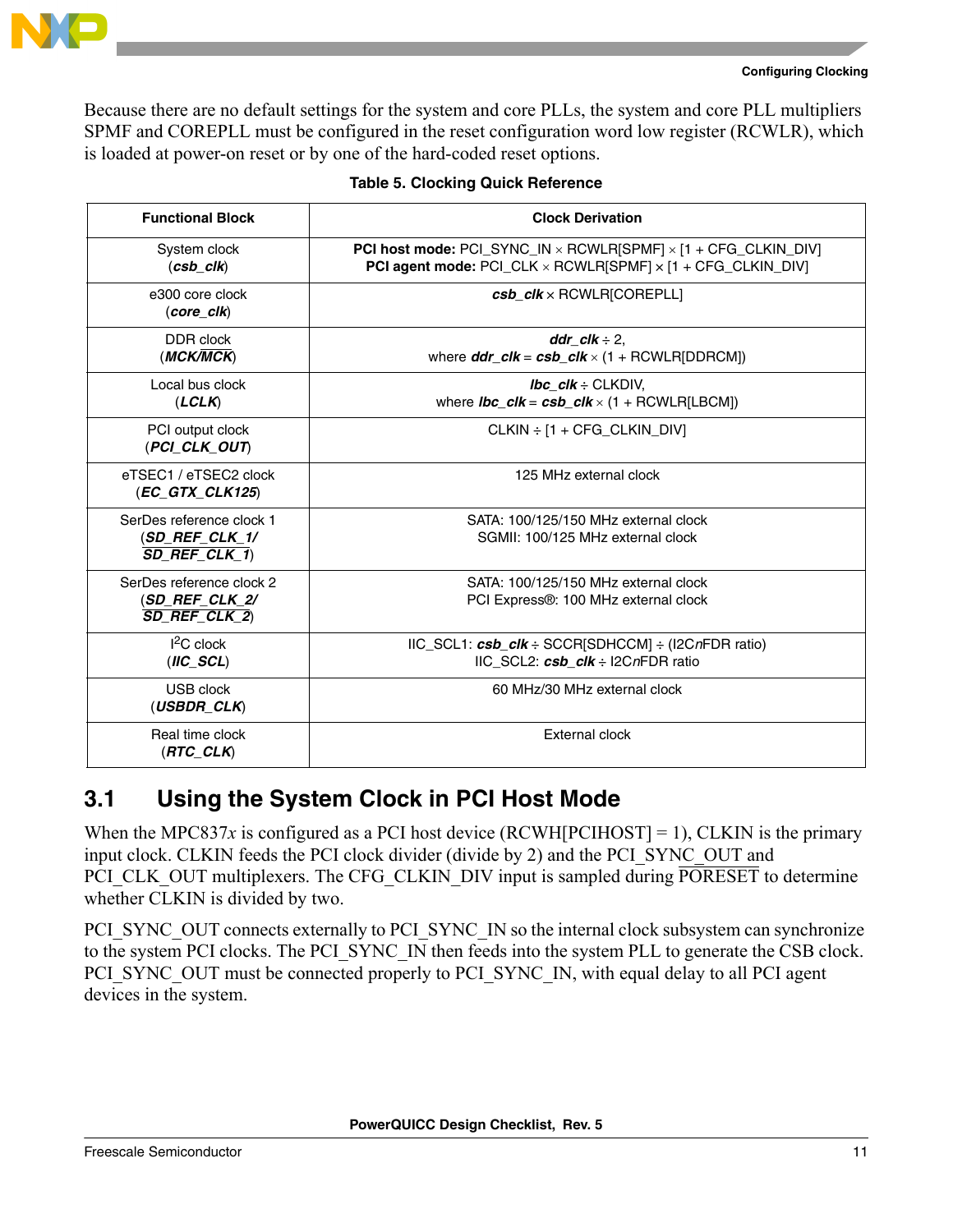

**Configuring Clocking**

### **3.2 Using the System Clock in PCI Agent Mode**

When the MPC837 $x$  is configured as a PCI agent device, PCI CLK is the primary input clock. In agent mode, the CLKIN signal should be tied to GND, and the clock output signals, PCI\_CLK\_OUT and PCI\_SYNC\_OUT, are not used.

In agent mode, the CFG CLKIN DIV configuration input can be used to double the internal clock frequencies, if sampled as 1 during PORESET assertion. This feature is useful if a fixed internal frequency is desired regardless of whether PCI CLK is running at 33 or 66 MHz. PCI specifications require the PCI clock frequency information to be provided by the M66EN signal.

### <span id="page-11-0"></span>**3.3 Clocking Example**

To maximize the frequencies of certain key interfaces, we use the following inputs:

- **CLKIN** =  $66.67$  MHz
- **CFG** CLKIN DIV (pin is pulled low) = 0
- CSB multiplier *(RCWL[SPMF])* = 5
- Core multiplier  $(RCWL/COREPLL] = 0x04 = 2$
- Local bus divider  $(LCRR<sub>[CLKDIV]</sub>) = 4$
- Local bus memory controller clock to csb clk ratio is 1:1  $(RCWL/LBCM) = 0$
- DDR SDRAM controller clock to csb clk ratio is 1:1  $(RCWL/DDRCM) = 0$

The resulting frequencies for the following interfaces are:

- $\mathbf{c}$ sb  $\mathbf{c}$ lk = CLKIN × SPMF × (1 + CFG CLKIN DIV) = **333 MHz**
- *core\_clk* =  $csb$   $clk \times \text{COREPLL} = 667 \text{ MHz}$
- **MCLK** =  $(csb \, ck \times (1 + RCWL[DDRCM]) \div 2 = 167 MHz (333 MHz data rate)$
- **LCLKn** =  $(csb \, ck \times (1 + RCWL[LECM]) \div 4 = 83.25 MHz$
- **PCI**  $CLK = CLKIN = 66 MHz$

These are the current maximum frequencies of certain key interfaces. Check the relevant product website for updated options.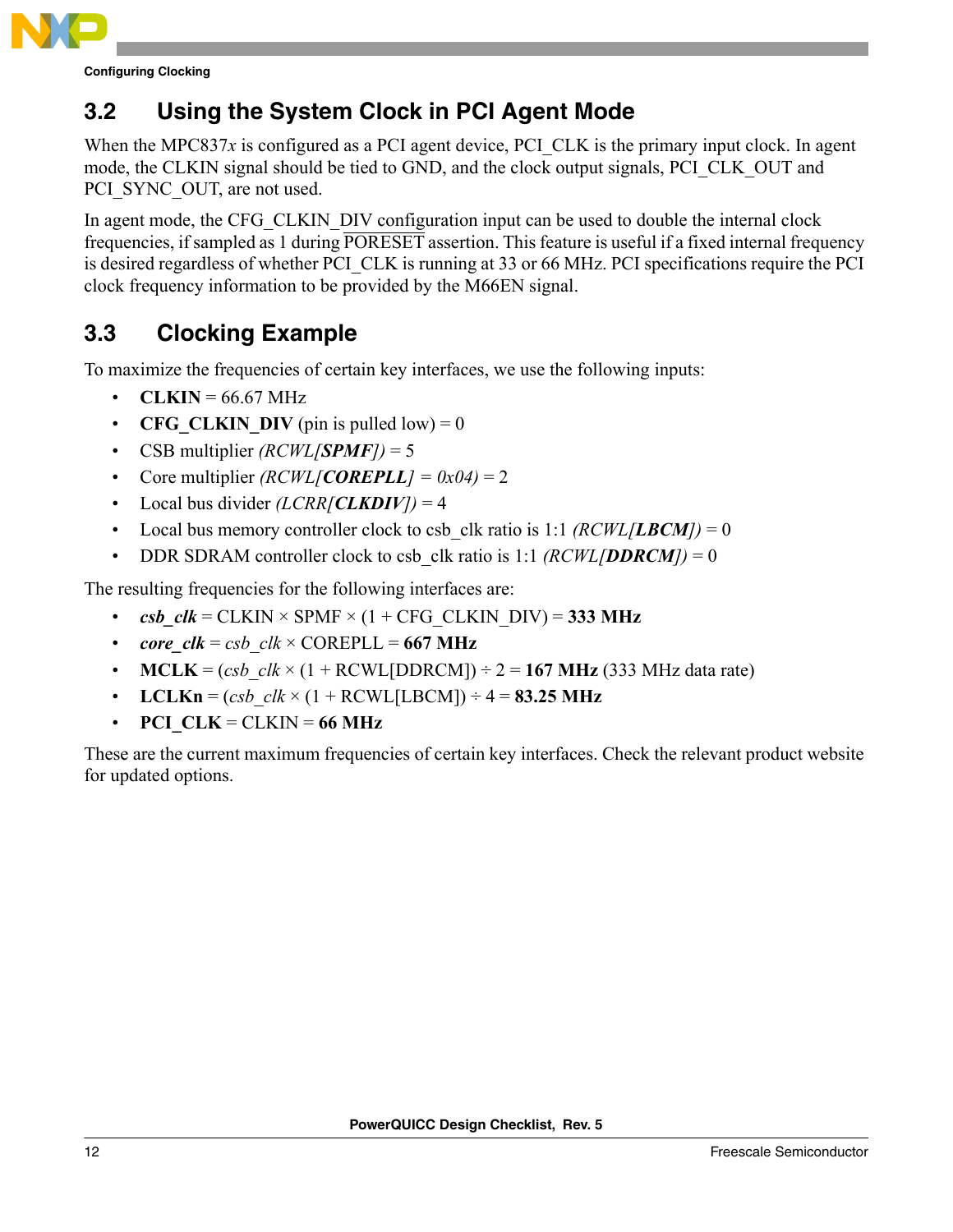

**Configuring Clocking**

[Table 6](#page-12-0) summarizes the clock signal pins.

<span id="page-12-0"></span>

| Critical | <b>Signal</b>                                                       | Pin          | <b>MPC8378E</b> |    |    |                                                                                                        |                                       |                                                                                                                                                                                                                                                                                                       |  | MPC8377E |  |  | <b>MPC8379E</b> | <b>Connection</b> |  | <b>Notes</b> |
|----------|---------------------------------------------------------------------|--------------|-----------------|----|----|--------------------------------------------------------------------------------------------------------|---------------------------------------|-------------------------------------------------------------------------------------------------------------------------------------------------------------------------------------------------------------------------------------------------------------------------------------------------------|--|----------|--|--|-----------------|-------------------|--|--------------|
|          |                                                                     | <b>Type</b>  |                 |    |    | <b>If Used</b>                                                                                         | If Not Used                           |                                                                                                                                                                                                                                                                                                       |  |          |  |  |                 |                   |  |              |
|          | <b>Clocks</b>                                                       |              |                 |    |    |                                                                                                        |                                       |                                                                                                                                                                                                                                                                                                       |  |          |  |  |                 |                   |  |              |
|          | PCI_CLK[0:4]                                                        | O            | X               | X  | X  | As needed                                                                                              | Open                                  | • Device as PCI host: Provides five<br>separate clock output signals for clocking<br>PCI agents. OCCR[PCICOEx] enables<br>the PCI clock outputs.<br>• Device as PCI agent: These signals are<br>not used.                                                                                             |  |          |  |  |                 |                   |  |              |
| X        | PCI_SYNC_IN/<br>PCI_CLK                                             | $\mathsf{I}$ | X               | X  | X  | As needed,<br>according to PCI<br>mode                                                                 | Always<br>connected                   | • Device as PCI host: Functions as<br>PCI_SYNC_IN. Connect externally to<br>PCI_SYNC_OUT.<br>• Device as PCI agent: Functions as<br>PCI_CLK. A valid 25-66.67 MHz clock<br>signal (at OV <sub>DD</sub> level) must be applied to<br>this signal when used.                                            |  |          |  |  |                 |                   |  |              |
| X        | PCI_SYNC_OUT                                                        | O            | X               | X  | X  | Connect to<br>PCI_SYNC_IN                                                                              | Open                                  | • Device as PCI host: Connect externally<br>to PCI_SYNC_IN signal for de-skewing of<br>external PCI clock routing. Loop trace<br>should match with PCI_CLK_OUTx<br>signal traces.<br>• Device as PCI agent: This signal is not<br>used.                                                               |  |          |  |  |                 |                   |  |              |
|          | RTC/PIT_CLOCK                                                       | $\mathbf{I}$ | X               | X  | X  | Tie to 32.768 kHz<br>crystal                                                                           | 1 k-4.7 k $\Omega$<br>to GND          | Real-time clock/periodic interval timer input<br>from external 32.768 kHz crystal.                                                                                                                                                                                                                    |  |          |  |  |                 |                   |  |              |
| X        | <b>CLKIN</b>                                                        | $\mathbf{I}$ | X               | X  | X  | Connect to<br>25-66.67 MHz<br>clock signal                                                             | 1 k-4.7 k $\Omega$<br>to GND          | Device as PCI host: Functions as the<br>primary input clock. It feeds the PCI clock<br>divider and is driven out on the<br>PCI_SYNC_OUT signal. A valid 25-66.67<br>MHz clock signal (at OV <sub>DD</sub> level) must be<br>applied to this signal when used.<br>Device as PCI agent: Connect to GND. |  |          |  |  |                 |                   |  |              |
| X.       | EC_GTX_CLK125                                                       | $\mathbf{I}$ | X.              | X. | X. | Connect to<br>125MHz clock<br>signal                                                                   | 1 k–4.7 k $\Omega$<br>to GND          | A valid 125 MHz clock signal must be<br>applied to this signal. This must be<br>externally generated with an oscillator or is<br>sometimes provided by the PHY.                                                                                                                                       |  |          |  |  |                 |                   |  |              |
| X        | SD_REF_CLK_1<br>and<br>SD REF CLK 1<br>(SATA or SGMII PHY<br>clock) | $\mathbf{I}$ | X               | X  | X  | Connect to a<br>125/100 MHz<br>clock for SGMII or<br>connect to a<br>150/125/100 MHz<br>clock for SATA | Tie both the<br>pins to<br><b>GND</b> | A valid 150/125/100 MHz clock signal must<br>be applied to this input when used. The<br>reference is 1 V and not 3.3 V.<br>When a single-ended clock is used, feed the<br>clock to the SD_REF_CLK_1 pin and leave<br>SD_REF_CLK_1 unconnected.                                                        |  |          |  |  |                 |                   |  |              |

**Table 6. Clock Signal Pin Listing**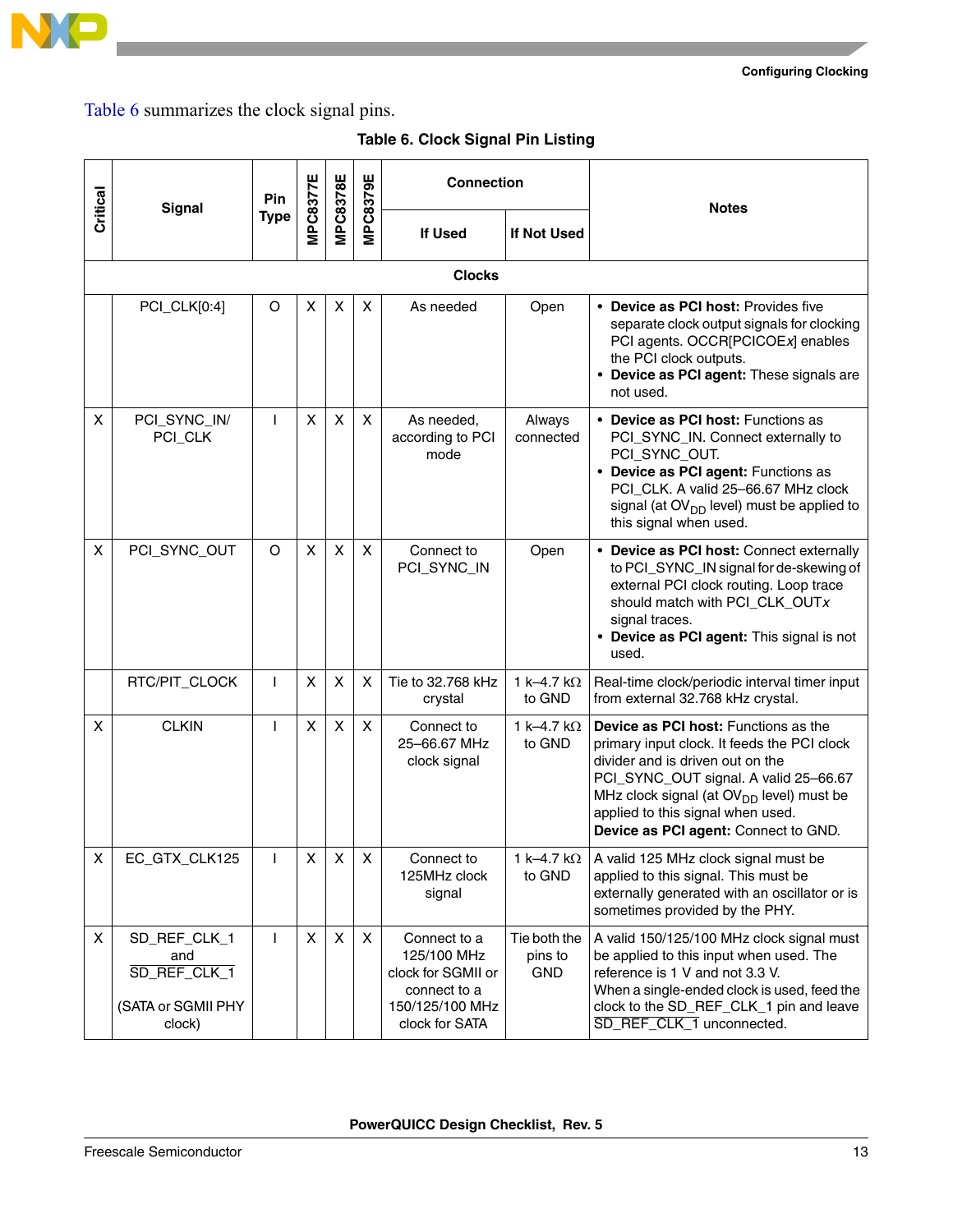

**Using Power-On Reset and Reset Configurations**

| Critical | Signal                                                                    | <b>Pin</b> | MPC8377E | <b>MPC8378E</b> | <b>MPC8379E</b> | <b>Connection</b>                                                                                                     |                                       | <b>Notes</b>                                                                                                                                                                                                                                   |  |
|----------|---------------------------------------------------------------------------|------------|----------|-----------------|-----------------|-----------------------------------------------------------------------------------------------------------------------|---------------------------------------|------------------------------------------------------------------------------------------------------------------------------------------------------------------------------------------------------------------------------------------------|--|
|          |                                                                           | Type       |          |                 |                 | <b>If Used</b>                                                                                                        | If Not Used                           |                                                                                                                                                                                                                                                |  |
| X        | SD_REF_CLK_2<br>and<br>SD REF CLK 2<br>(SATA or PCI<br>Express PHY clock) |            | X        | $\times$        | $\mathsf{X}$    | Connect to a<br>100 MHz clock for<br>PCI Express or<br>connect to a<br>150/125/100 MHz<br>clock for SATA              | Tie both the<br>pins to<br><b>GND</b> | A valid 150/125/100 MHz clock signal must<br>be applied to this input when used. The<br>reference is 1 V and not 3.3 V.<br>When a single-ended clock is used, feed the<br>clock to the SD_REF_CLK_2 pin and leave<br>SD REF CLK 2 unconnected. |  |
| X        | USBDR CLK                                                                 |            | X        | $\mathsf{x}$    | X               | For ULPI, connect<br>60 MHz clock from<br>the ULPI Phy. For<br>Serial mode,<br>connect to 60 MHz<br>oscillator clock. | 1 k–4.7 k $\Omega$<br>to GND          | A valid 60 MHz clock signal must be applied<br>to this input when it is used.                                                                                                                                                                  |  |

**Table 6. Clock Signal Pin Listing (continued)**

## <span id="page-13-0"></span>**4 Using Power-On Reset and Reset Configurations**

The power-on reset flow is as follows:

- 1. Power to the device is applied.
- 2. The system asserts PORESET (and optionally HRESET) and TRST, initializing all registers to their default states.
- 3. The system applies a stable CLKIN (PCI host mode) or PCI\_CLK (PCI agent mode) signal and stable reset configuration inputs (CFG\_RESET\_SOURCE, CFG\_CLKIN\_DIV).
- 4. The system negates PORESET after at least 32 stable CLKIN or PCI CLK clock cycles.
- 5. The device samples the reset configuration input signals to determine the clock division and the reset configuration words source.
- 6. The device starts loading the reset configuration words. Loading time depends on the reset configuration word source.
- 7. When the reset configuration word low is loaded, the system PLL begins to lock. When the system PLL is locked, the *csb* clk is supplied to the e300 core PLL.
- 8. The e300 core PLL begins to lock.
- 9. The device drives HRESET asserted until the e300 core PLL is locked and the reset configuration words are loaded.
- 10. The user optionally negates HRESET if it was not negated earlier.
- 11. If enabled, the boot sequencer loads configuration data from the serial ROMs as described in the *MPC837x PowerQUICC II Pro Integrated Host Processor Family Reference Manual*.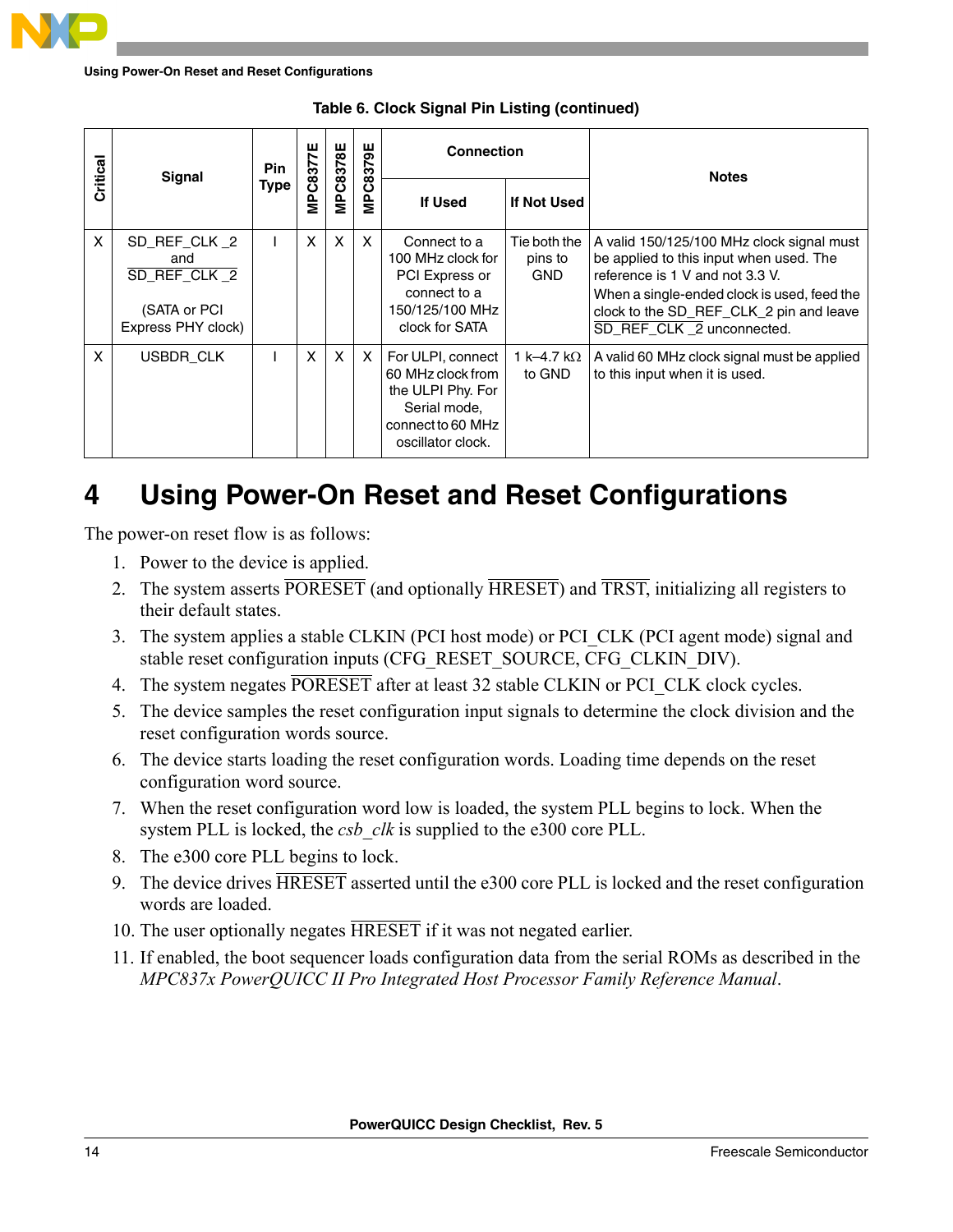

#### **4.1 Reset Configuration Signals**

Various device functions of the PowerQUICC II Pro are initialized by sampling certain signals during the assertion of the PORESET signal after a stable clock is supplied. These inputs are either pulled high or low. While these pins are generally output pins during normal operation, they are treated as inputs while PORESET is asserted.

The CFG\_RESET\_SOURCE[0:3] input signals are sampled during the assertion of PORESET to select the interface to load the reset configurations words. The reset configuration words can be loaded from the following interfaces:

- $I^2C$  serial EEPROM
- A device (NOR flash or NAND flash) on the local bus
- <span id="page-14-0"></span>• From an internally-defined word value. See [Table 7.](#page-14-0)

| <b>Reset Configuration</b><br><b>Signal Name</b> | Value<br>(Binary) | <b>Meaning</b>                                                                                                                                       |  |  |  |  |  |
|--------------------------------------------------|-------------------|------------------------------------------------------------------------------------------------------------------------------------------------------|--|--|--|--|--|
|                                                  | 0000              | Reset configuration word is loaded from NOR flash memory.                                                                                            |  |  |  |  |  |
|                                                  | 0001              | Reset configuration word is loaded from NAND flash memory (8-bit small page).                                                                        |  |  |  |  |  |
|                                                  | 0001              | Reserved                                                                                                                                             |  |  |  |  |  |
|                                                  | 0011              | Reserved                                                                                                                                             |  |  |  |  |  |
|                                                  | 0100              | Reset configuration word is loaded from I <sup>2</sup> C EEPROM. PCI_CLK/PCI_SYNC_IN<br>is valid for any PCI frequency in the range (25-66.666 MHz). |  |  |  |  |  |
|                                                  | 0101              | Reset configuration word is loaded from NAND flash memory (8-bit large page).                                                                        |  |  |  |  |  |
|                                                  | 0110              | Reserved                                                                                                                                             |  |  |  |  |  |
| CFG_RESET_SOURCE[0:3]/<br>TSEC1_TXD[0:3]         | 0111              | Reserved                                                                                                                                             |  |  |  |  |  |
|                                                  | 1000              | Hard-coded option 0. Reset configuration word is not loaded.                                                                                         |  |  |  |  |  |
|                                                  | 1001              | Hard-coded option 1. Reset configuration word is not loaded.                                                                                         |  |  |  |  |  |
|                                                  | 1010              | Hard-coded option 2. Reset configuration word is not loaded.                                                                                         |  |  |  |  |  |
|                                                  | 1011              | Hard-coded option 3. Reset configuration word is not loaded.                                                                                         |  |  |  |  |  |
|                                                  | 1100              | Hard-coded option 4. Reset configuration word is not loaded.                                                                                         |  |  |  |  |  |
|                                                  | 1101              | Hard-coded option 5. Reset configuration word is not loaded.                                                                                         |  |  |  |  |  |
|                                                  | 1110              | Hard-coded option 6. Reset configuration word is not loaded.                                                                                         |  |  |  |  |  |
|                                                  | 1111              | Hard-coded option 7. Reset configuration word is not loaded.                                                                                         |  |  |  |  |  |

#### **Table 7. Reset Configuration Word Source**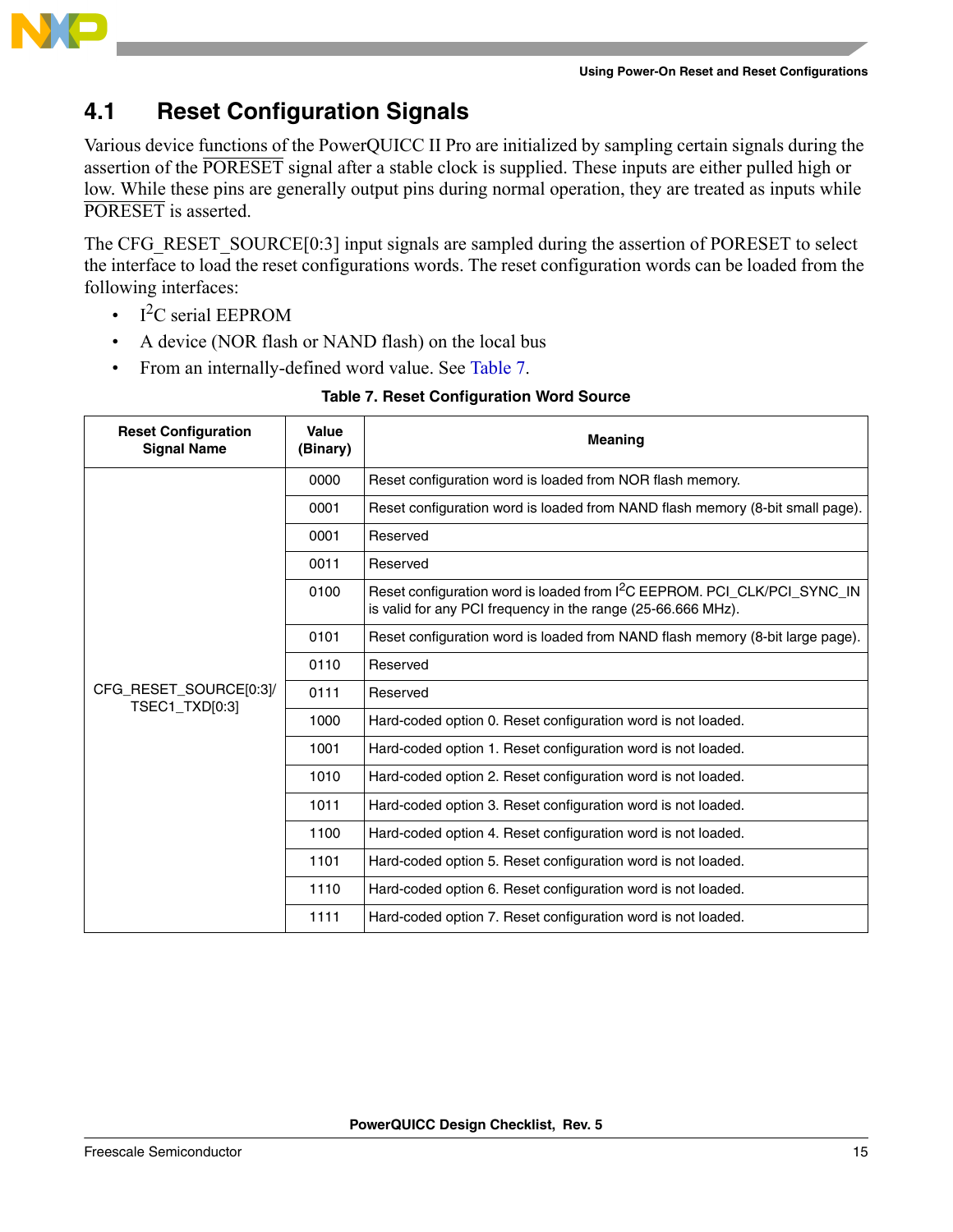

#### **Using Power-On Reset and Reset Configurations**

The CFG CLKIN DIV input signal is also sampled during the assertion of PORESET to determine the relationship between CLKIN and PCI\_SYNC\_OUT (see [Table 8\)](#page-15-0).

<span id="page-15-0"></span>

| <b>Reset Configuration Signal</b><br>Name | Value<br>(Binary) | <b>Meaning</b>                                                                                                                                                                                                                                                                                 |
|-------------------------------------------|-------------------|------------------------------------------------------------------------------------------------------------------------------------------------------------------------------------------------------------------------------------------------------------------------------------------------|
| CFG CLKIN DIV                             | $\Omega$          | In PCI host mode:<br>• CLKIN: PCI SYNC OUT = 1:1<br>• $csb$ <sub>-</sub> $clk$ = (PCI_SYNC_IN $\times$ SPMF)<br>• All PCI CLK OUT clocks are limited to the CLKIN frequency.<br>In PCI agent mode:<br>• $csb$ $clk = (PCI CLK \times SPMF)$                                                    |
| EC MDC                                    |                   | In PCI host mode:<br>• CLKIN:PCI SYNC OUT $= 2:1$<br>• $csb$ <sub>-</sub> $clk$ = (PCI_SYNC_IN $\times$ 2 $\times$ SPMF)<br>• The PCI_CLK_OUT clocks may be programmed to CLKIN or CLKIN÷2 in<br>the OCCR register.<br>In PCI agent mode:<br>• $csb$ $clk = (PCI \, CLK \times 2 \times SPMF)$ |

### **4.2 Reset Configuration Words**

The reset configuration words control the clock ratios and other basic device functions such as PCI host or agent mode, boot location, TSEC modes, and endian mode. The reset configuration words are loaded from a local bus EEPROM, an I<sup>2</sup>C serial EEPROM, or a hard-coded configuration during the power-on or hard reset flows.

When the reset configuration words reside in a device connected to the local bus, the port size of the EEPROM is unknown; therefore, the device reads all configuration words byte-by-byte from locations that are independent of port size. This means that the values of the bytes are always read on byte lane LAD[0:7]. Reading from other byte lanes have no effect on the configuration of the device.

The device reads in the following sequence:

- 1. RCWL[0:7] from address 0x00
- 2. RCWL[8:15] from address 0x08
- 3. RCWL[16:23] from address 0x10
- 4. RCWL[24:31] from address 0x18

The device reads RCWH in the same manner, from EEPROM addresses 0x20, 0x28, 0x30, and 0x38, as shown below.

| <b>EEPROM Address</b> | <b>EEPROM Data Bits</b> |           |            |            |  |  |  |  |  |  |
|-----------------------|-------------------------|-----------|------------|------------|--|--|--|--|--|--|
|                       | LAD[0:7]                | LAD[8:15] | LAD[16:23] | LAD[24:31] |  |  |  |  |  |  |
| 0x00                  | RCWL[0:7]               |           |            |            |  |  |  |  |  |  |

#### **Table 9. Local Bus Reset Configuration Words Data Structure**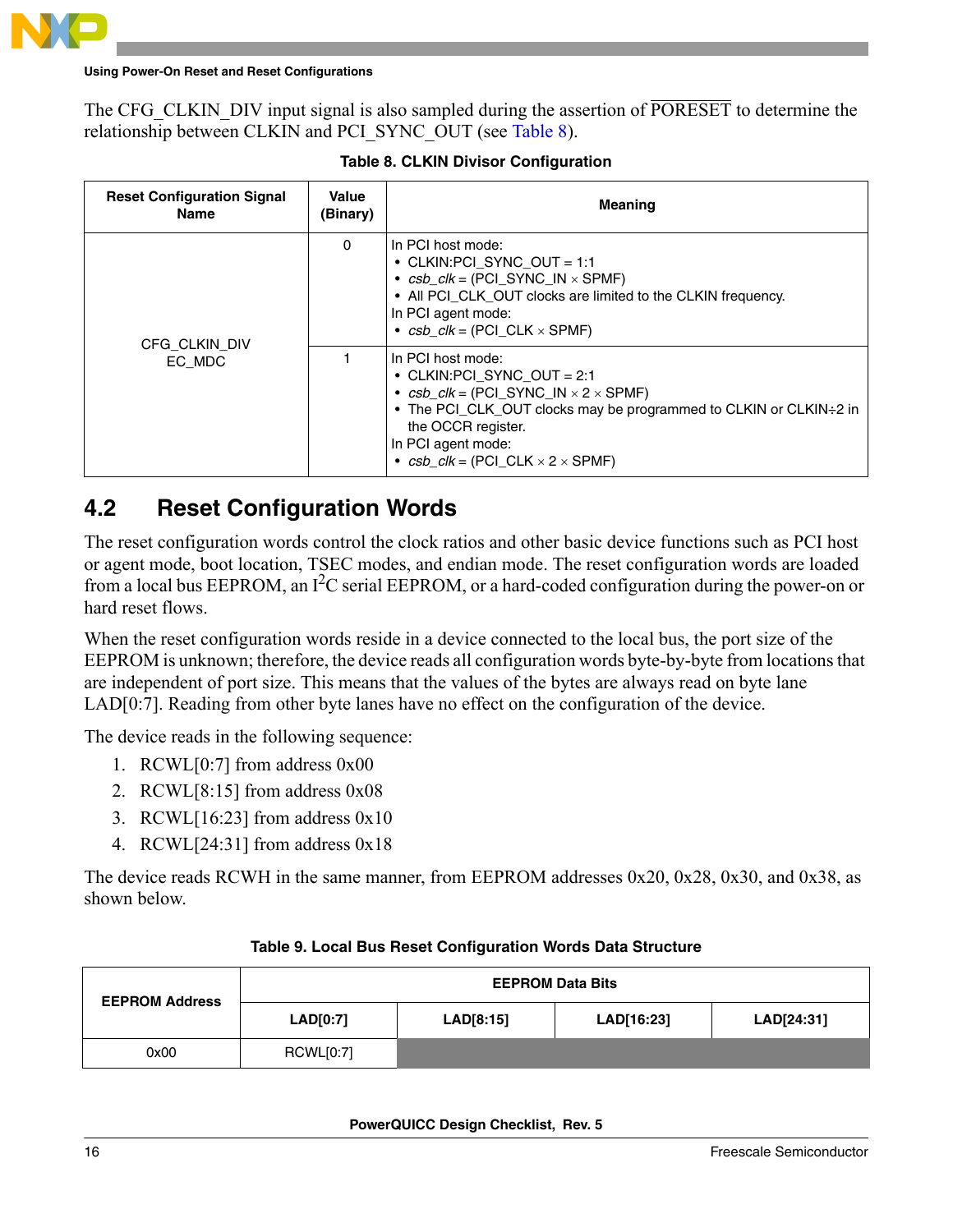

| <b>EEPROM Address</b> |                  |                         | <b>EEPROM Data Bits</b> |  |  |
|-----------------------|------------------|-------------------------|-------------------------|--|--|
|                       | LAD[0:7]         | LAD[8:15]<br>LAD[16:23] |                         |  |  |
| 0x04                  |                  |                         |                         |  |  |
| 0x08                  | RCWL[8:15]       |                         |                         |  |  |
| 0x0C                  |                  |                         |                         |  |  |
| 0x10                  | RCWL[16:23]      |                         |                         |  |  |
| 0x14                  |                  |                         |                         |  |  |
| 0x18                  | RCWL[24:31]      |                         |                         |  |  |
| 0x1C                  |                  |                         |                         |  |  |
| 0x20                  | <b>RCWH[0:7]</b> |                         |                         |  |  |
| 0x24                  |                  |                         |                         |  |  |
| 0x28                  | RCWH[8:15]       |                         |                         |  |  |
| 0x2C                  |                  |                         |                         |  |  |
| 0x30                  | RCWH[16:23]      |                         |                         |  |  |
| 0x34                  |                  |                         |                         |  |  |
| 0x38                  | RCWH[24:31]      |                         |                         |  |  |
| 0x3C                  |                  |                         |                         |  |  |

#### **Table 9. Local Bus Reset Configuration Words Data Structure (continued)**

### **4.3 Useful System POR Debug Registers**

The hardware reset configuration settings can be read in the reset configuration word low register (RCWLR), the reset configuration word high register (RCWHR), the reset status register (RSR), and the system PLL mode register (SPMR). For details, see the *MPC8379E PowerQUICC II Pro Integrated Host Processor Family Reference Manual*. Note that all of these resisters are read only except RSR.

### **4.4 Using the Boot Sequencer**

The boot sequencer provides the means to load the hardware reset configuration word and to configure any memory-mapped register before the boot-up code runs.

Reset configuration load mode is selected based on the settings of the CFG\_RESET\_SOURCE pins during the power-on reset sequence. The  $I^2C-1$  interface loads the reset configuration words from an EEPROM at a specific calling address while the rest of the device is in the reset state. When the reset configuration words are latched inside the device,  $I^2C-1$  is reset until  $\overline{HRESET}$  is negated. Then the device is initialized using boot sequencer mode.

Boot sequencer mode is selected at power-on reset by the BOOTSEQ field in the reset configuration word high register (RCWH). If the boot sequencer mode is selected, the  $1^2C$  module communicates with one or more EEPROM through the  $I^2C-1$  interface to initialize one or more configuration registers of the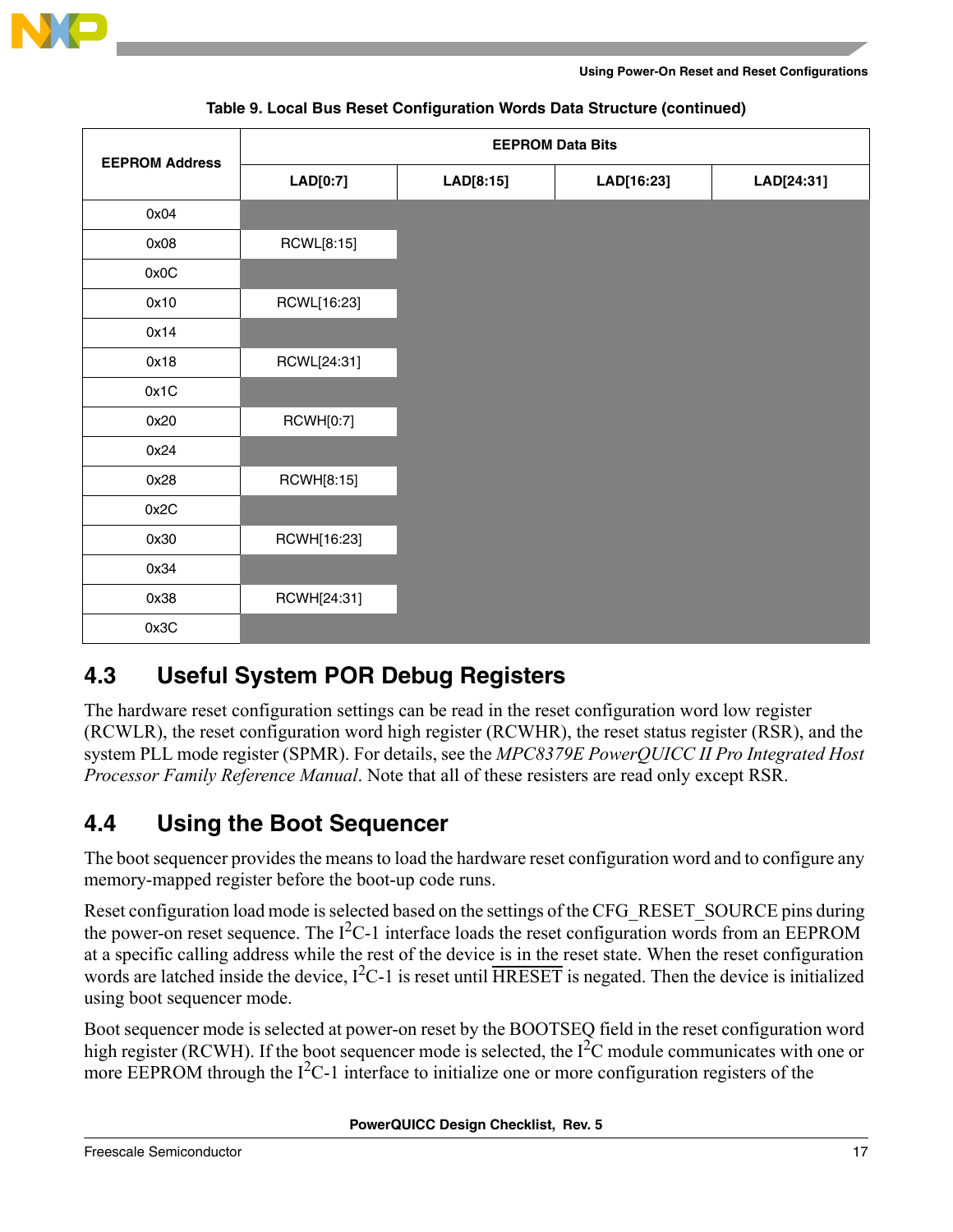

#### **Using Power-On Reset and Reset Configurations**

PowerQUICC II Pro. For example, this code can be used to configure the port interface registers if the device is booting from the PCI. Refer to the *MPC8379E PowerQUICC II Pro Integrated Host Processor Family Reference Manual* for the complete data format for programming the I<sup>2</sup>C EEPROM.

The boot sequencer contains a basic level of error detection. If the  $I<sup>2</sup>C$  boot sequencer fails while loading the reset configuration words, the RSR[BSF] bit is set. If a preamble or CRC fail is detected in boot sequencer mode, there is no internal or external indication that the boot sequencer operation failed. Use one of the GPIO pins for that purpose.

<span id="page-17-0"></span>[Table 10](#page-17-0) summarizes the reset configuration pins.

| Critical | MPC8377/E<br><b>MPC8378/E</b><br><b>MPC8379/E</b><br>Pin<br>Signal |             | <b>Connection</b> | <b>Notes</b> |                         |                                                                                                                                           |                                                                                                                                                                                                                                                                                                                                                                                                                                                     |
|----------|--------------------------------------------------------------------|-------------|-------------------|--------------|-------------------------|-------------------------------------------------------------------------------------------------------------------------------------------|-----------------------------------------------------------------------------------------------------------------------------------------------------------------------------------------------------------------------------------------------------------------------------------------------------------------------------------------------------------------------------------------------------------------------------------------------------|
|          |                                                                    | <b>Type</b> |                   |              |                         | <b>If Not</b><br>If Used<br><b>Used</b>                                                                                                   |                                                                                                                                                                                                                                                                                                                                                                                                                                                     |
|          |                                                                    |             |                   |              |                         |                                                                                                                                           |                                                                                                                                                                                                                                                                                                                                                                                                                                                     |
| X        | <b>PORESET</b>                                                     |             | X                 | X            | X                       | As needed $+$<br>2 k-10 k $\Omega$ to<br>OV <sub>DD</sub>                                                                                 | Using a pull-up depends on voltage monitor used<br>in design. If the voltage monitor uses an<br>open-drain output, a pull-up is needed. If an active<br>output is used, a pull-up may not be needed                                                                                                                                                                                                                                                 |
| X        | <b>HRESET</b>                                                      | 1/O         | $\mathsf{X}$      | X            | X                       | As needed $+$<br>1 k-4.7 k $\Omega$ to<br>OV <sub>DD</sub>                                                                                | Open-drain signal. Output during power-on and<br>hard reset flows. Input after reset flow completes.                                                                                                                                                                                                                                                                                                                                                |
| X        | <b>SRESET</b>                                                      | 1/O         | $\mathsf{x}$      | $\mathsf{x}$ | $\overline{\mathsf{x}}$ | As needed $+$<br>1 k-4.7 k $\Omega$ to<br>OV <sub>DD</sub>                                                                                | Open-drain signal. Output during power-on, hard,<br>and soft reset flows. Input after reset flow<br>completes.                                                                                                                                                                                                                                                                                                                                      |
| X        | CFG_RESET_SOURCE[3:0]/<br>TSEC1_TXD[3:0]                           | I/O         | $\mathsf{x}$      | $\mathsf{x}$ | X                       | As needed                                                                                                                                 | • Input during power-on and hard reset flows,<br>providing the reset configuration word source.<br>Signal values should be driven by logic during<br>power-on and hard reset flows OR through<br>pull-up/down resistors (4.7 k $\Omega$ to LV <sub>DD1</sub> or 1 k $\Omega$<br>to GND)<br>• Functional output signal after reset flow<br>completes. Pull-up/down resistors not needed.<br>See Table 23 for TSEC1_TXD[3:0] required<br>connections. |
| X        | CFG_CLKIN_DIV/<br>EC_MDC                                           | I/O         | X                 | X            | X                       | <b>PCI host:</b><br>1 k $\Omega$ to OV <sub>DD</sub><br>or<br>1 k $\Omega$ to GND<br>PCI agent or PCI<br>not used:<br>1 k $\Omega$ to GND | • Input during power-on and hard reset flows.<br>• Functional signal after reset flow completes.                                                                                                                                                                                                                                                                                                                                                    |

#### **Table 10. Reset Configuration Pin Listing**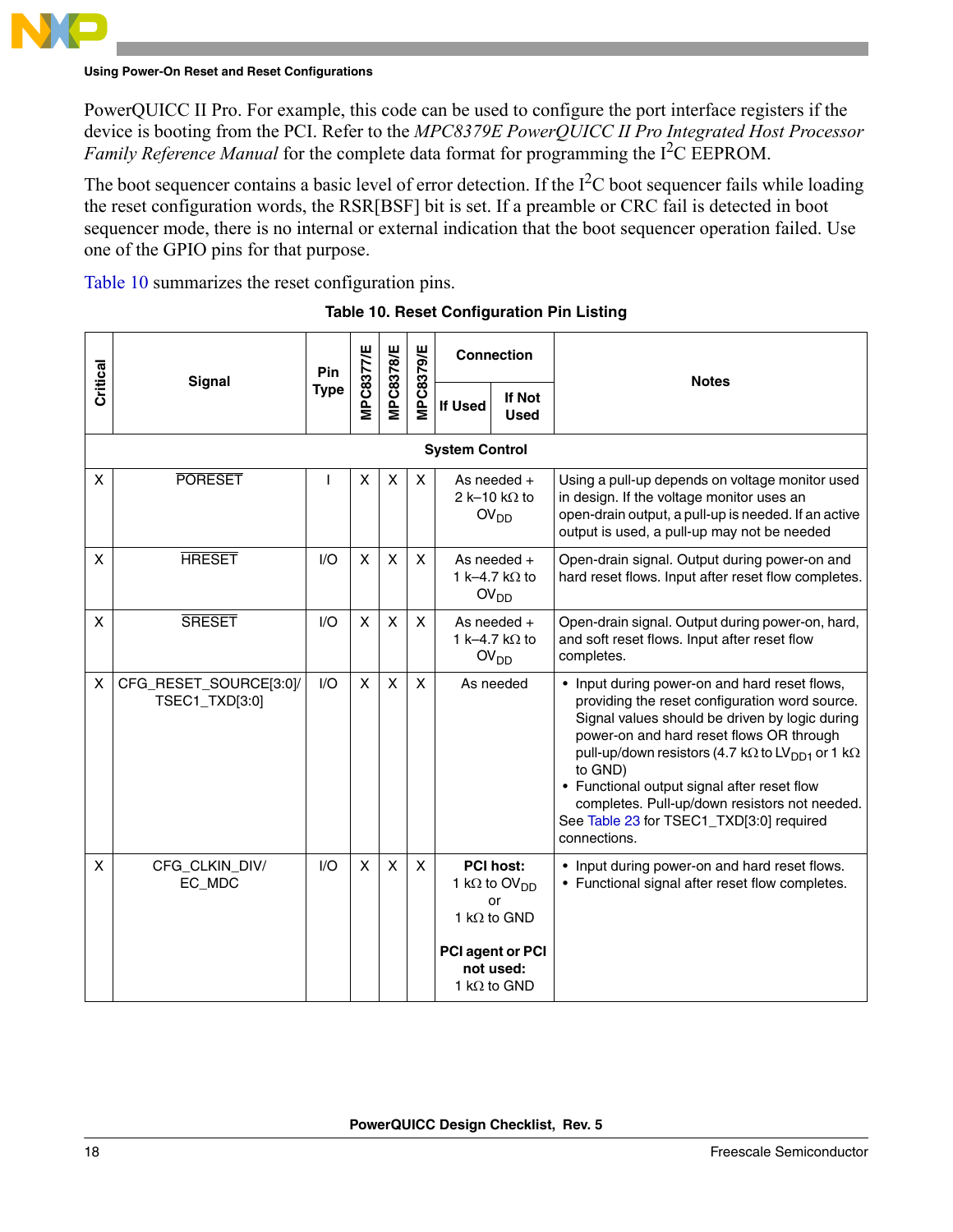

<span id="page-18-0"></span>The correct operation of the JTAG interface requires the configuration of a group of system control pins, as demonstrated in [Figure 5.](#page-20-0) Care must be taken to ensure that these pins are maintained at a valid negated state under normal operating conditions, as most have asynchronous behavior and spurious assertion gives unpredictable results.

Boundary-scan testing is enabled through the JTAG interface signals. The TRST signal is optional in the IEEE Std. 1149.1™ specification, but it is provided on all processors built on Power Architecture technology. The device requires TRST to be asserted during power-on reset flow to ensure that the JTAG boundary logic does not interfere with normal chip operation. While the TAP controller can be forced to the reset state using only the TCK and TMS signals, generally systems assert TRST during the power-on reset flow. Simply tying TRST to PORESET is not practical because the JTAG interface is also used for accessing the common on-chip processor (COP), which implements the debug interface to the chip.

The COP function of these processors allows a remote computer system (typically a PC with dedicated hardware and debugging software) to access and control the internal operations of the processor. The COP interface connects primarily through the JTAG port of the processor, with some additional status monitoring signals. The COP port requires the ability to assert PORESET and TRST independently to control the processor fully. If the target system has independent reset sources, such as voltage monitors, watchdog timers, power supply failures, or push-button switches, the COP reset signals must be merged into these signals with logic.

The COP interface has a standard header, shown in [Figure 4](#page-18-1), for connection to the target system, and is based on the 0.025" square-post, 0.100" centered header assembly (often called a Berg header). The connector typically has pin 14 removed as a connector key. An alternate arrangement shown in [Figure 5](#page-20-0) allows the COP port to assert PORESET and TRST independently while ensuring that the target can drive PORESET as well.



<span id="page-18-1"></span>**Figure 4. COP Connector Physical Pinout**

**PowerQUICC Design Checklist, Rev. 5**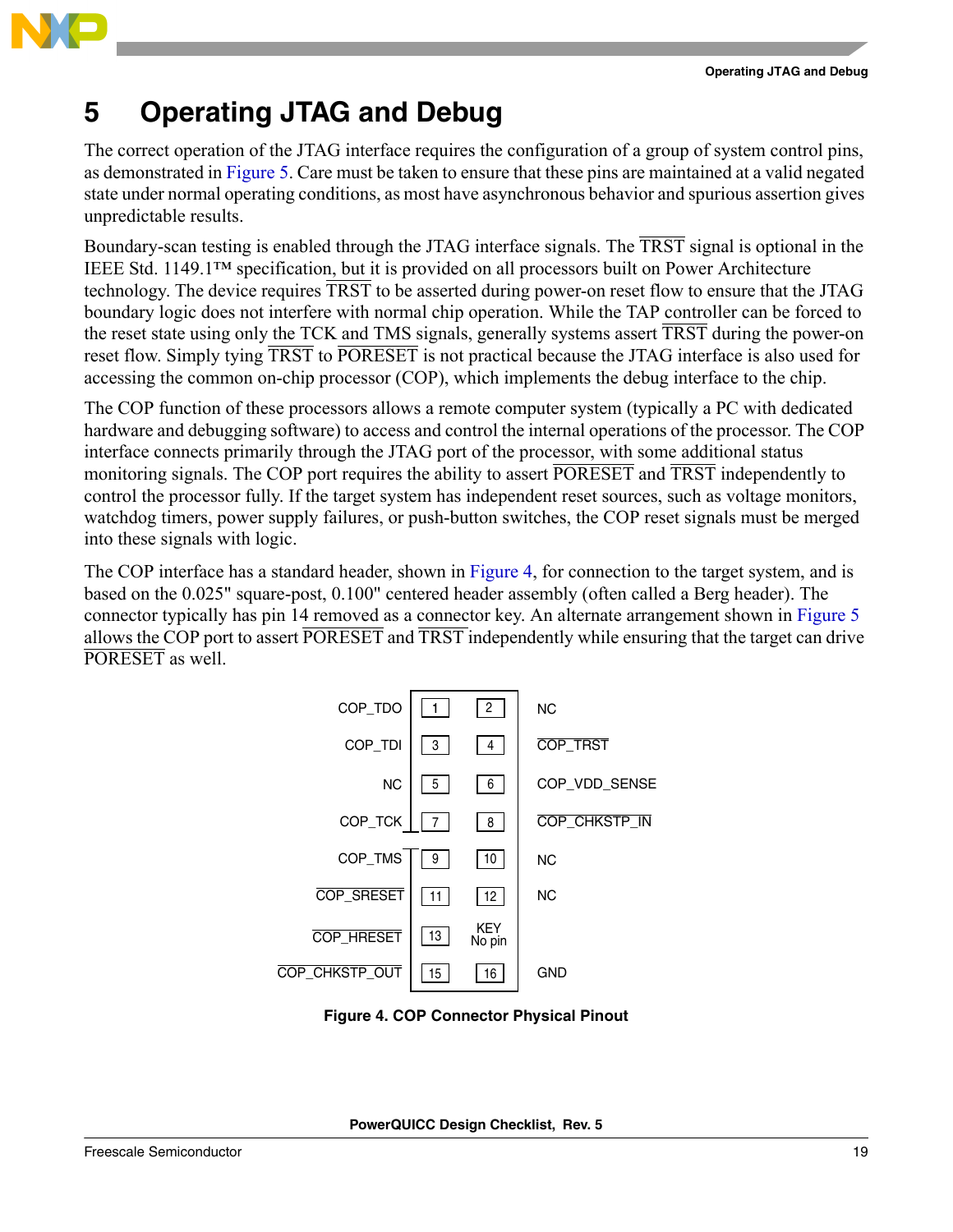The COP header adds many benefits such as breakpoints, watchpoints, register and memory examination/modification, and other standard debugger features. An inexpensive option can be to leave the COP header unpopulated until needed.

There is no standardized way to number the COP header, so emulator vendors have issued many different pin numbering schemes. Some COP headers are numbered top-to-bottom then left-to-right, while others use left-to-right then top-to-bottom. Still others number the pins counter-clockwise from pin 1 (as with an IC). Regardless of the numbering scheme, the signal placement recommended in [Figure 4](#page-18-1) is common to all known emulators.

If the JTAG interface and COP header are not used, Freescale recommends all of the following connections:

- TRST should be tied to PORESET through a 0 kΩ isolation resistor so that it is asserted when the system reset signal (PORESET) is asserted, ensuring that the JTAG scan chain is initialized during the power-on reset flow. Freescale recommends that the COP header be designed into the system as shown in [Figure 5.](#page-20-0) If this is not possible, the isolation resistor allows future access to  $\overline{\text{TRST}}$  in case a JTAG interface may need to be wired onto the system in future debug situations.
- No pull-up/pull-down is required for TDI, TMS, or TDO.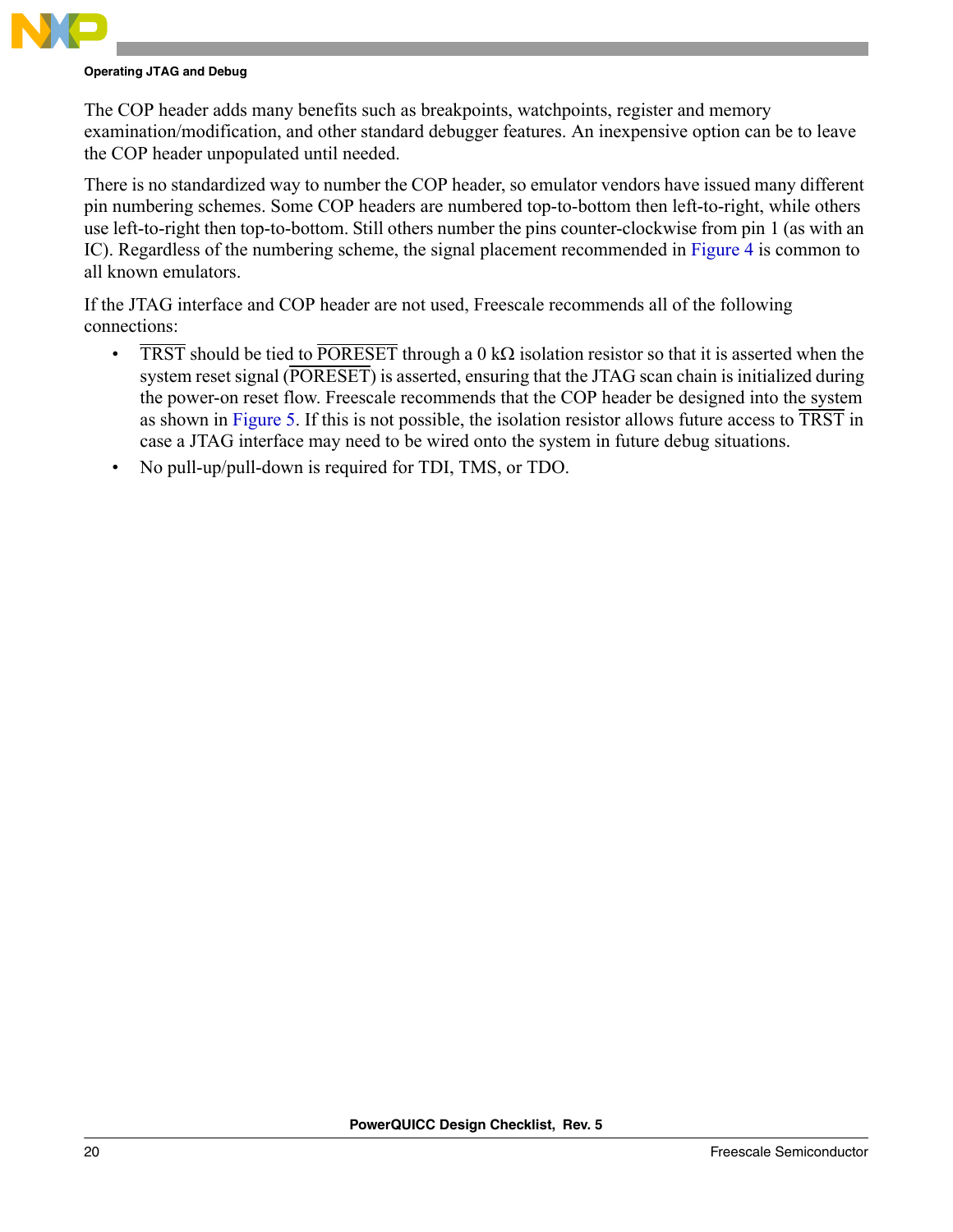



#### **Notes:**

- processor to control the processor fully as shown here. 1. The COP port and target board should be able to assert PORESET and TRST independently to the
- 2. Populate this with a 10 W resistor for short-circuit/current-limiting protection.
- 3. The KEY location (pin 14) is not physically present on the COP header.
- 4. Although pin 12 is defined as a No-Connect, some debug tools may use pin 12 as an additional GND pin for improved signal integrity.
- 5.This switch is included as a precaution for BSDL testing. The switch should be closed to position A during BSDL testing to avoid accidentally asserting the TRST line. If BSDL testing is not being performed, this switch should be closed to position B.
- <span id="page-20-0"></span>6. See erratum RESET3 in the *MPC837xECE*.

#### **Figure 5. JTAG Interface Connection**

**PowerQUICC Design Checklist, Rev. 5**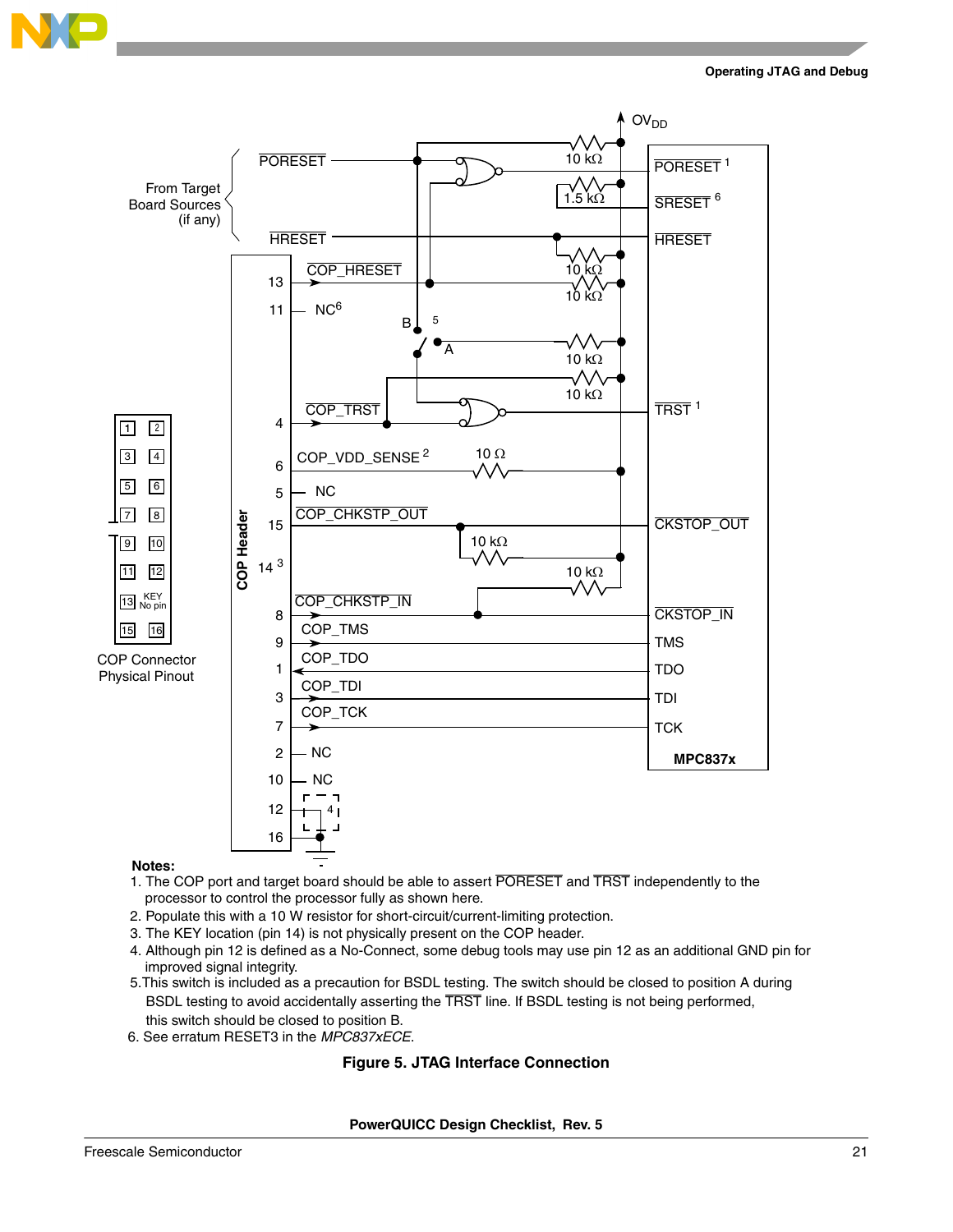

### **5.1 Debug Using In-Circuit Emulator**

There may be issues when using a JTAG-based in-circuit emulator to boot the PowerQUICC II Pro device because reset configuration words are sourced from an unprogrammed Flash device on the local bus. There is no valid RCW already present in Flash memory when the PowerQUICC II Pro device performs the PORESET sequence. The CPU core is disabled and the in-circuit emulator cannot take control of the CPU. The following methods allow an in-circuit emulator to attach to the CPU core and program a valid RCW into a Flash device on the local bus:

- If a CPLD (or other logic) is present, provide an option for the CPLD to provide the RCW during PORESET.
- Design the board with logic that allows clocking for both PCI host and agent mode. Have the board boot in PCI agent mode using an internal hard-coded configuration source to provide the RCW.
- Use the  $I^2C-1$  interface.
- If using Freescale's CodeWarrior tools suite, refer to the note "*Overriding the Reset Configuration Word through JTAG*" in the readme.txt file provided with the CodeWarrior project. This procedure requires creating a configuration file with the desired RCW settings.

<span id="page-21-0"></span>[Table 11](#page-21-0) summarizes the JTAG and TEST pins.

|          | <b>Signal</b>  | Pin         |              |                  |                  |                | <b>Connection</b>                                        | <b>Notes</b>                                                                                                                                                                                                                                                                                                      |  |  |  |  |  |  |
|----------|----------------|-------------|--------------|------------------|------------------|----------------|----------------------------------------------------------|-------------------------------------------------------------------------------------------------------------------------------------------------------------------------------------------------------------------------------------------------------------------------------------------------------------------|--|--|--|--|--|--|
| Critical |                | <b>Type</b> | MPC8377/E    | <b>MPC8378/E</b> | <b>MPC8379/E</b> | <b>If Used</b> | If Not Used                                              |                                                                                                                                                                                                                                                                                                                   |  |  |  |  |  |  |
|          | <b>JTAG</b>    |             |              |                  |                  |                |                                                          |                                                                                                                                                                                                                                                                                                                   |  |  |  |  |  |  |
|          | <b>TCK</b>     |             | X            | X                | X                | As needed      | 10 k $\Omega$ to OV <sub>DD</sub>                        | Commonly used for boundary scan testing. If pin is<br>truly not used, can tie directly to GND.                                                                                                                                                                                                                    |  |  |  |  |  |  |
|          | <b>TDI</b>     |             | X            | X                | $\mathsf{x}$     | As needed      |                                                          | This JTAG pin has a weak internal pull-up P-FETs<br>that is always enabled.                                                                                                                                                                                                                                       |  |  |  |  |  |  |
|          | <b>TDO</b>     | $\circ$     | $\mathsf{x}$ | X                | X                |                | As needed                                                | Actively driven during RESET.                                                                                                                                                                                                                                                                                     |  |  |  |  |  |  |
|          | <b>TMS</b>     | L           | X            | X                | X                | As needed      |                                                          | This JTAG pin has a weak internal pull-up P-FETs<br>that is always enabled.                                                                                                                                                                                                                                       |  |  |  |  |  |  |
| X        | <b>TRST</b>    |             | $\mathsf{x}$ | X                | $\mathsf{x}$     |                | Tie to PORESET<br>or<br>Output of negative OR gate logic | • This JTAG pin has a weak internal pull-up P-FETs<br>that is always enabled.<br>• If an in-circuit emulator is used in the design,<br>TRST should be tied to the output of negative OR<br>gate logic. The inputs to the negative OR gate<br>logic should be any external TRST sources and<br>the PORESET signal. |  |  |  |  |  |  |
|          |                |             |              |                  |                  |                | <b>Power Management</b>                                  |                                                                                                                                                                                                                                                                                                                   |  |  |  |  |  |  |
|          | <b>QUIESCE</b> | O           | $\mathsf{x}$ | X                | X                | As needed      | Open                                                     |                                                                                                                                                                                                                                                                                                                   |  |  |  |  |  |  |
|          |                |             |              |                  |                  |                | <b>Test</b>                                              |                                                                                                                                                                                                                                                                                                                   |  |  |  |  |  |  |
| X        | <b>TEST</b>    |             | X            | X                | X                |                | Tie to GND                                               |                                                                                                                                                                                                                                                                                                                   |  |  |  |  |  |  |

#### **Table 11. JTAG and TEST Pin Listing**

**PowerQUICC Design Checklist, Rev. 5**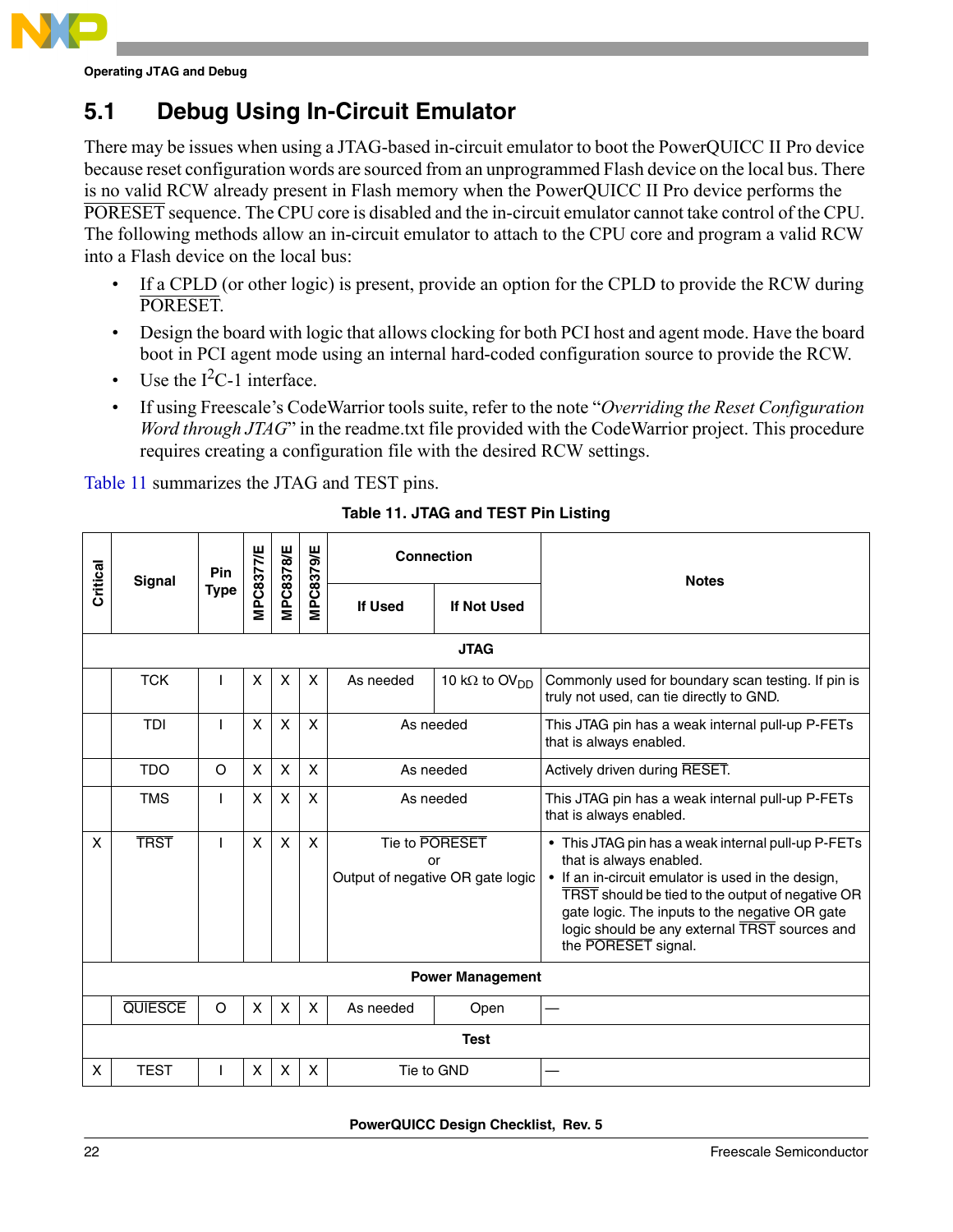

| Critical       | Signal           | Pin |               |                           |   |         |                                                                        |  |  |  |  |  |  |  |  | <b>Type</b> | 7/E | <b>MPC8378/E</b> | MPC8379/E | <b>Connection</b> |  | <b>Notes</b> |
|----------------|------------------|-----|---------------|---------------------------|---|---------|------------------------------------------------------------------------|--|--|--|--|--|--|--|--|-------------|-----|------------------|-----------|-------------------|--|--------------|
|                |                  |     | <b>MPC837</b> |                           |   | If Used | If Not Used                                                            |  |  |  |  |  |  |  |  |             |     |                  |           |                   |  |              |
| $\mathsf{X}^-$ | <b>TEST_SEL0</b> |     | X             | $\mathsf{X}$              | X |         | MPC8377E: Tie to OVDD<br>MPC8378E: Tie to GND<br>MPC8379E: Tie to OVDD |  |  |  |  |  |  |  |  |             |     |                  |           |                   |  |              |
| $\mathsf{X}^-$ | <b>TEST SEL1</b> |     | X             | $\boldsymbol{\mathsf{X}}$ | X |         | MPC8377E: Tie to OVDD<br>MPC8378E: Tie to OVDD<br>MPC8379E: Tie to GND |  |  |  |  |  |  |  |  |             |     |                  |           |                   |  |              |

**Table 11. JTAG and TEST Pin Listing (continued)**

<span id="page-22-0"></span>This section presents the recommendations and guidelines for designing with various functional blocks on the PowerQUICC II Pro. This section contains the following subsections:

- [Section 6.1, "PCI Bus Interface](#page-22-1)"
- [Section 6.2, "DDR Controller"](#page-25-0)
- [Section 6.3, "Enhanced Local Bus Controller"](#page-30-0)
- [Section 6.4, "General-Purpose I/O Timers](#page-33-0)"
- [Section 6.5, "Universal Serial Bus \(USB\)"](#page-35-0)
- [Section 6.6, "Integrated Programmable Interrupt Controller \(IPIC\)](#page-37-0)"
- [Section 6.7, "Dual Enhanced Three-Speed Ethernet Controllers \(eTSEC\)](#page-38-0)"
- Section 6.8, "IEEE Std 1588TM Timer"
- [Section 6.9, "SerDes \(SGMII, SATA, PCI Express®\)"](#page-43-0)
- [Section 6.10, "SATA Controller"](#page-45-0)
- [Section 6.11, "PCI Express Controller"](#page-46-0)
- [Section 6.12, "Enhanced Secure Digital Host Controller](#page-48-0)"
- [Section 6.13, "DUART"](#page-51-0)
- [Section 6.14, "DMA](#page-51-1)"
- Section 6.15,  $T^2C$  Interface"
- [Section 6.16, "SPI"](#page-52-1)

### <span id="page-22-1"></span>**6.1 PCI Bus Interface**

The reset configuration word high controls the hardware configuration of the PCI blocks as follows:

- RCWH[PCIHOST]—Host/agent mode for PCI
- RCWH[PCIARB]—PCI internal/external arbiter mode select

As [Table 12](#page-23-0) shows, signals of the PCI interface are multiplexed with the CompactPCI Hot Swap pins. Either PCI or Hot Swap functionality is selected by the RCWH[PCIARB] setting. When an external arbiter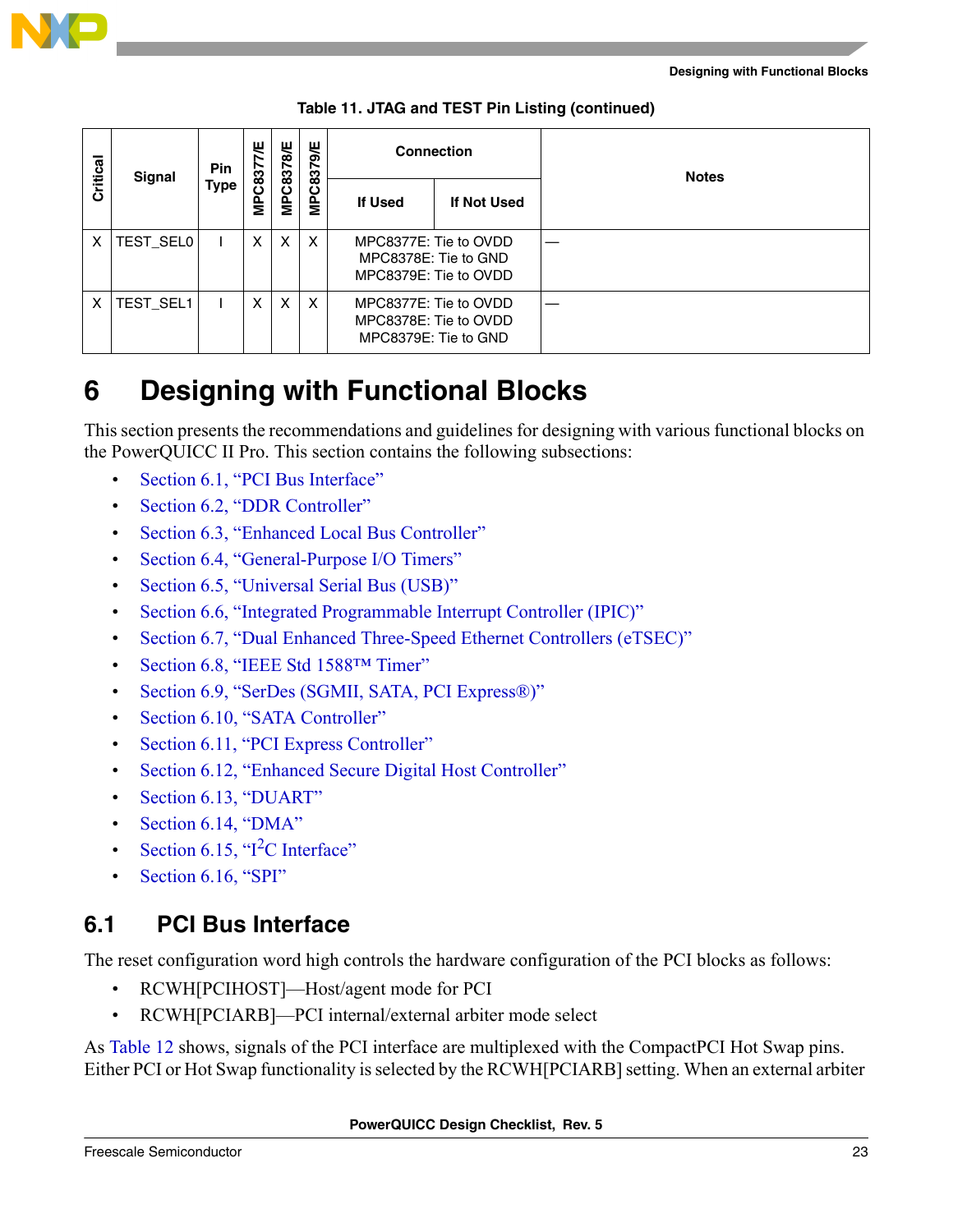

is selected (RCWH[PCIARB] = 0), the CompactPCI Hot Swap pins function. When an internal arbiter is selected (RCWH[PCIARB] = 1), the PCI\_GNT*x* and PCI\_REQ1 pins function.

<span id="page-23-0"></span>

| Critical | Signal                      | MPC8378/E<br>MPC8379/E<br>MPC8377/E<br><b>Connection</b><br>Pin |   | <b>Notes</b>              |   |                                                           |                                                        |                                                                                                                                                                                                                                      |
|----------|-----------------------------|-----------------------------------------------------------------|---|---------------------------|---|-----------------------------------------------------------|--------------------------------------------------------|--------------------------------------------------------------------------------------------------------------------------------------------------------------------------------------------------------------------------------------|
|          |                             | <b>Type</b>                                                     |   |                           |   | <b>If Used</b>                                            | If Not Used                                            |                                                                                                                                                                                                                                      |
|          |                             |                                                                 |   |                           |   |                                                           | <b>PCI</b> Interface                                   |                                                                                                                                                                                                                                      |
|          | PCI_INTA/<br><b>IRQ OUT</b> | O                                                               | X | X                         | X | 2 k-10 k $\Omega$ to<br>OV <sub>DD</sub>                  | 2 k-10 k $\Omega$ to<br>OV <sub>DD</sub>               | Open drain signal. In agent mode, PCI_INTA<br>typically connects to a central interrupt<br>controller. In host mode, PCI_INTA may be used<br>to assert interrupts to other devices, such as a<br>second processor.                   |
|          | PCI_RESET_OUT               | O                                                               | X | X                         | X | As needed                                                 | Open                                                   | This signal is used only in host mode. It should<br>be left unconnected in agent mode.                                                                                                                                               |
|          | PCI_AD[31:0]                | 1/O                                                             | X | X                         | X | As needed                                                 | 2 k-10 k $\Omega$ to<br>OV <sub>DD</sub><br>or<br>Open | If the PCI port is not used, no termination is<br>needed if the bus is parked. Software needs to<br>park the bus as follows:<br>1. RCWHR[PCIHOST] = 1<br>2. RCWHR[PCIARB] = 1<br>3a. $PCIACR[PM] = 1$ or<br>3b. $PCI_GCR[BBR] = 1$   |
|          | PCI_C/BE[3:0]               | 1/O                                                             | X | X                         | X | As needed $+$<br>2 k-10 k $\Omega$ to<br>OV <sub>DD</sub> | 2 k-10 k $\Omega$ to<br>OV <sub>DD</sub><br>or<br>Open | If the PCI port is not used, no termination is<br>needed if the bus is parked. Software needs to<br>park the bus as follows:<br>1. RCWHR[PCIHOST] = $1$<br>2. RCWHR[PCIARB] = 1<br>3a. $PCIACR[PM] = 1$ or<br>3b. $PCI_GCR[BBR] = 1$ |
|          | PCI_PAR                     | I/O                                                             | X | X                         | X | As needed                                                 | 2 k-10 k $\Omega$ to<br>OV <sub>DD</sub>               | If the PCI port is not used, this signal must be<br>pulled up.                                                                                                                                                                       |
|          | PCI_FRAME                   | I/O                                                             | X | X                         | X | As needed $+$<br>2 k-10 k $\Omega$ to<br>OV <sub>DD</sub> | 2 k-10 k $\Omega$ to<br>OV <sub>DD</sub>               | PCI specification requires a weak pull-up.                                                                                                                                                                                           |
|          | PCI_TRDY                    | I/O                                                             | X | X                         | X | As needed $+$<br>2 k-10 k $\Omega$ to<br>OV <sub>DD</sub> | 2 k-10 k $\Omega$ to<br>OV <sub>DD</sub>               | PCI specification requires a weak pull-up.                                                                                                                                                                                           |
|          | PCI_IRDY                    | I/O                                                             | X | $\pmb{\times}$            | X | As needed $+$<br>2 k-10 k $\Omega$ to<br>OV <sub>DD</sub> | 2 k-10 k $\Omega$ to<br>OV <sub>DD</sub>               | PCI specification requires a weak pull-up.                                                                                                                                                                                           |
|          | PCI_STOP                    | I/O                                                             | X | $\boldsymbol{\mathsf{X}}$ | X | As needed $+$<br>2 k-10 k $\Omega$ to<br>OV <sub>DD</sub> | 2 k-10 k $\Omega$ to<br>OV <sub>DD</sub>               | PCI specification requires a weak pull-up.                                                                                                                                                                                           |
|          | PCI_DEVSEL                  | I/O                                                             | X | X                         | X | As needed +<br>2 k-10 k $\Omega$ to<br>OV <sub>DD</sub>   | 2 k-10 k $\Omega$ to<br>OV <sub>DD</sub>               | PCI specification requires a weak pull-up.                                                                                                                                                                                           |

#### **Table 12. PCI Bus Interface Pin Listing**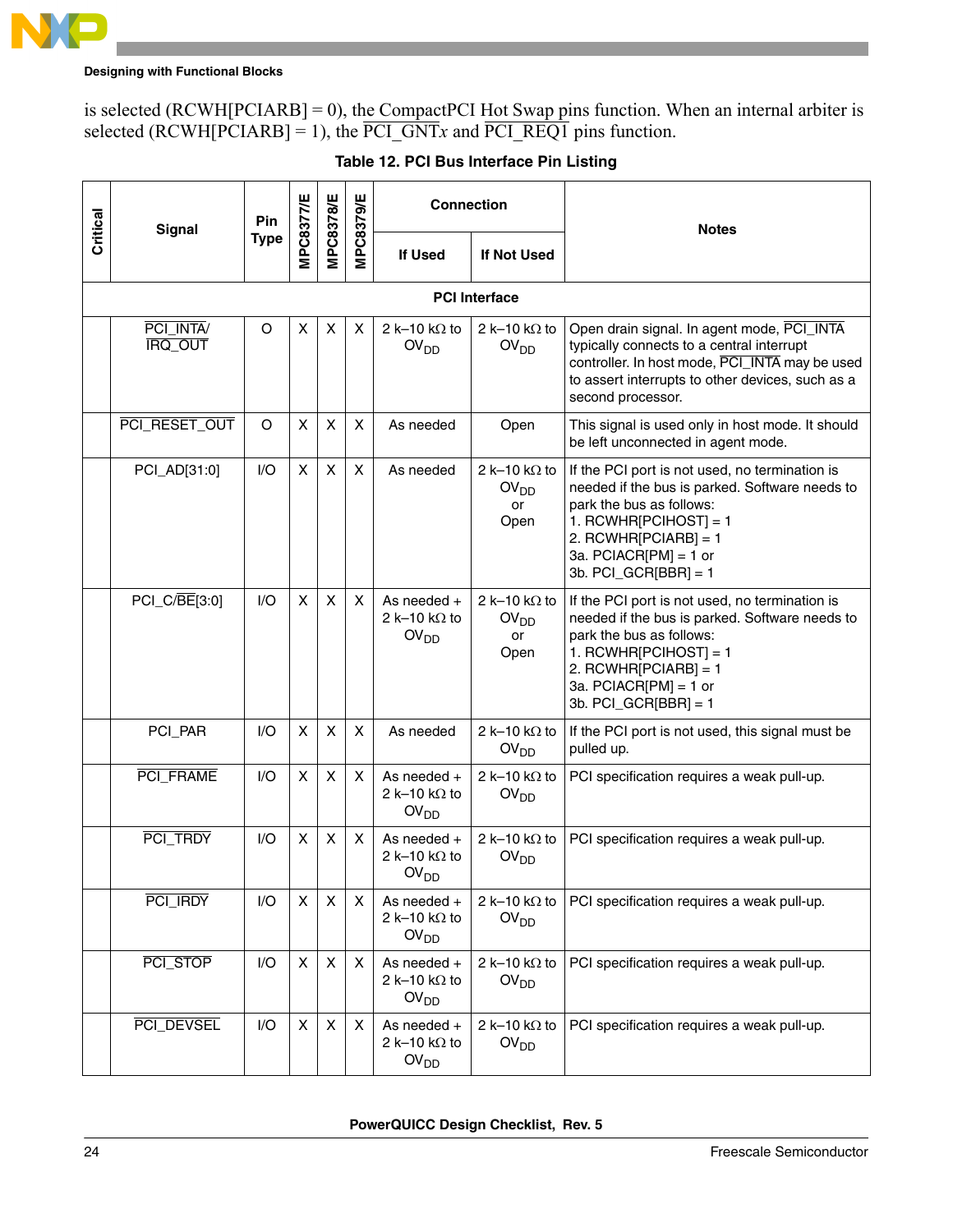

|          |                            | Pin          |           |                |                  | <b>Connection</b>                                                                                                                  |                                                                                                                | <b>Notes</b>                                                                                                                                                                                                                                                             |
|----------|----------------------------|--------------|-----------|----------------|------------------|------------------------------------------------------------------------------------------------------------------------------------|----------------------------------------------------------------------------------------------------------------|--------------------------------------------------------------------------------------------------------------------------------------------------------------------------------------------------------------------------------------------------------------------------|
| Critical | <b>Signal</b>              | <b>Type</b>  | MPC8377/E | MPC8378/E      | <b>MPC8379/E</b> | <b>If Used</b>                                                                                                                     | If Not Used                                                                                                    |                                                                                                                                                                                                                                                                          |
| X        | PCI_IDSEL                  | $\mathsf{I}$ | X         | $\pmb{\times}$ | X                | <b>PCI host:</b><br>Tie to GND<br>PCI agent:<br>One of<br>PCI_AD[31:0]                                                             | Tie to GND                                                                                                     | PCI_IDSEL should be connected to GND for<br>host systems and to one address line for agent<br>systems. If the PCI port is not used, it should be<br>grounded.<br>• PCI host is selected by<br>$RCWH[PCIHOST] = 1.$<br>• PCI agent is selected by<br>$RCWH[PCIHOST] = 0.$ |
|          | PCI_SERR                   | I/O          | X         | X              | X                | As needed $+$<br>2 k-10 k $\Omega$ to<br>2 k-10 k $\Omega$ to<br>OV <sub>DD</sub><br>OV <sub>DD</sub>                              |                                                                                                                | PCI specification requires a weak pull-up.                                                                                                                                                                                                                               |
|          | PCI_PERR                   | I/O          | X         | X              | X                | As needed +<br>2 k-10 k $\Omega$ to<br>OV <sub>DD</sub>                                                                            | 2 k-10 k $\Omega$ to<br>OV <sub>DD</sub>                                                                       | PCI specification requires a weak pull-up.                                                                                                                                                                                                                               |
|          | PCI REQ0                   | I/O          | X         | X              | X                | <b>External</b><br>arbiter:<br>As needed<br><b>Internal</b><br>arbiter:<br>As needed +<br>2 k-10 k $\Omega$ to<br>OV <sub>DD</sub> | <b>External</b><br>arbiter:<br>Open<br><b>Internal</b><br>arbiter:<br>2 k-10 k $\Omega$ to<br>OV <sub>DD</sub> | If an external arbiter is used, PCI_REQ0<br>becomes an output signal and does not need to<br>be terminated.<br>• External arbiter selected by RCWH[PCIARB]<br>$= 0.$<br>• Internal arbiter selected by RCWH[PCIARB]<br>$= 1.$                                            |
|          | PCI_REQ1/<br>CPCI_HS_ES    | $\mathsf{I}$ | X         | X              | X                | <b>External</b><br>arbiter:<br>As needed<br><b>Internal</b><br>arbiter:<br>As needed +<br>2 k-10 k $\Omega$ to<br>OV <sub>DD</sub> | 2 k-10 k $\Omega$ to<br>OV <sub>DD</sub>                                                                       | This pin is multiplexed with a CompactPCI Hot<br>Swap function. CompactPCI functionality is<br>selected when an external arbiter is used.<br>• External arbiter selected by RCWH[PCIARB]<br>$= 0.$<br>• Internal arbiter selected by RCWH[PCIARB]<br>$= 1.$              |
|          | $\overline{PCI\_REG}[2:4]$ | I            | X         | X              | X                | As needed $+$<br>2 k-10 k $\Omega$ to<br>OV <sub>DD</sub>                                                                          | 2 k-10 k $\Omega$ to<br>OV <sub>DD</sub>                                                                       | Only PCI host mode with internal arbiter<br>enabled.                                                                                                                                                                                                                     |
|          | PCI_GNT0                   | I/O          | X         | $\pmb{\times}$ | X                | <b>External</b><br>arbiter:<br>As needed +<br>2 k-10 k $\Omega$ to<br>OV <sub>DD</sub><br>Internal<br>arbiter:<br>As needed        | <b>External</b><br>arbiter:<br>2 k-10 k $\Omega$ to<br>OV <sub>DD</sub><br>Internal<br>arbiter:<br>Open        | If an external arbiter is used, PCI_GNT0<br>becomes an <i>input</i> signal and should be pulled up<br>with 2 k-10 k $\Omega$ to OV <sub>DD</sub> .<br>• External arbiter selected by RCWH[PCIARB]<br>$= 0.$<br>• Internal arbiter selected by RCWH[PCIARB]<br>$= 1.$     |

#### **Table 12. PCI Bus Interface Pin Listing (continued)**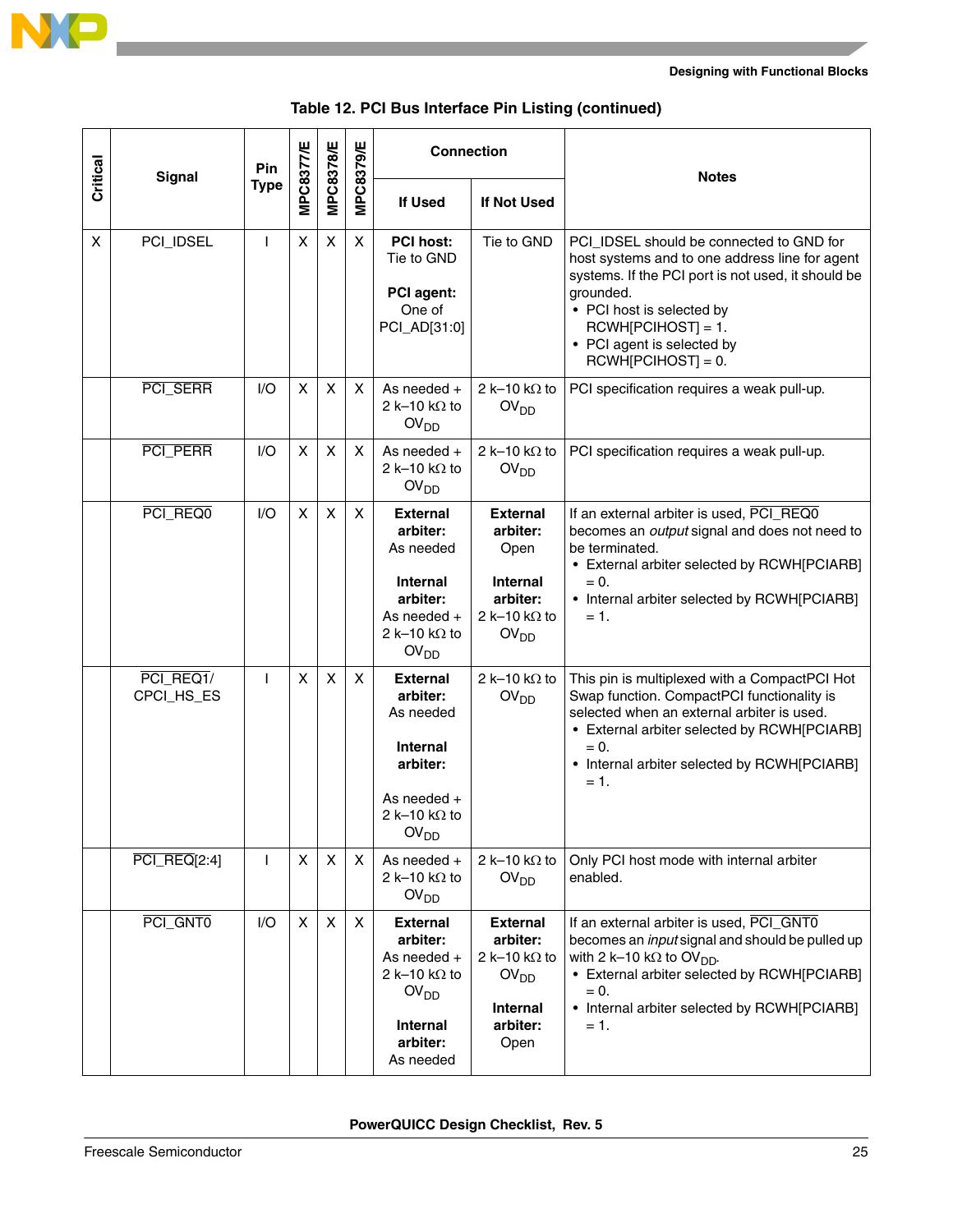

|          | <b>Signal</b>             | Pin          | MPC8377/E    | <b>MPC8378/E</b> |                  | <b>Connection</b>                                                                                                                    |                                                                            | <b>Notes</b>                                                                                                                                                                                                                                                                                                                                                                        |
|----------|---------------------------|--------------|--------------|------------------|------------------|--------------------------------------------------------------------------------------------------------------------------------------|----------------------------------------------------------------------------|-------------------------------------------------------------------------------------------------------------------------------------------------------------------------------------------------------------------------------------------------------------------------------------------------------------------------------------------------------------------------------------|
| Critical |                           | <b>Type</b>  |              |                  | <b>MPC8379/E</b> | <b>If Used</b>                                                                                                                       | If Not Used                                                                |                                                                                                                                                                                                                                                                                                                                                                                     |
|          | PCI_GNT1/<br>CPCI_HS_LED  | $\Omega$     | X            | X                | $\mathsf{X}$     | As needed                                                                                                                            | Open                                                                       | This pin is multiplexed with a CompactPCI Hot<br>Swap function. CompactPCI functionality is<br>selected when an external arbiter is used.<br>• External arbiter selected by RCWH[PCIARB]<br>$= 0.$<br>• Internal arbiter selected by RCWH[PCIARB]<br>$= 1.$                                                                                                                         |
|          | PCI_GNT2/<br>CPCI_HS_ENUM | $\Omega$     | $\mathsf{X}$ | X                | $\mathsf{X}$     | <b>External</b><br>arbiter:<br>As needed $+$<br>2 k-10 k $\Omega$ to<br>OV <sub>DD</sub><br><b>Internal</b><br>arbiter:<br>As needed | <b>External</b><br>arbiter:<br>Open<br><b>Internal</b><br>arbiter:<br>Open | This pin is multiplexed with a CompactPCI Hot<br>Swap function. CompactPCI functionality is<br>selected when an external arbiter is used.<br>• If CompactPCI Hot Swap function is used, a<br>weak pull-up is required<br>$(2 k-10 k\Omega$ to OV <sub>DD</sub> ).<br>• External arbiter selected by RCWH[PCIARB]<br>$= 0.$<br>• Internal arbiter selected by RCWH[PCIARB]<br>$= 1.$ |
|          | PCI GNT3/<br>PCI_PME      | $\Omega$     | $\mathsf{x}$ | X                | $\mathsf{X}$     | As needed                                                                                                                            | 2 k-10 k $\Omega$ to<br>OV <sub>DD</sub>                                   | This pin is multiplexed with a CompactPCI Hot<br>Swap function. CompactPCI functionality is<br>selected when an external arbiter is used.<br>• External arbiter selected by RCWH[PCIARB]<br>$= 0.$<br>• Internal arbiter selected by RCWH[PCIARB]<br>= 1.                                                                                                                           |
|          | PCI_GNT4                  | $\circ$      | X            | X                | X                | As needed                                                                                                                            | Open                                                                       |                                                                                                                                                                                                                                                                                                                                                                                     |
|          | M66EN                     | $\mathbf{I}$ | X            | X                | X                | As needed                                                                                                                            | 5 k $\Omega$ to OV <sub>DD</sub><br>or<br>1 k $\Omega$ to GND              | Open-drain signal. No role if PCI is not used.                                                                                                                                                                                                                                                                                                                                      |

|  |  |  |  |  | Table 12. PCI Bus Interface Pin Listing (continued) |
|--|--|--|--|--|-----------------------------------------------------|
|--|--|--|--|--|-----------------------------------------------------|

### <span id="page-25-0"></span>**6.2 DDR Controller**

Refer to the following application notes for details on layout consideration and DDR programming guidelines:

- AN2582, "Hardware and Layout Design Considerations for DDR Memory Interfaces," for signal integrity and layout considerations.
- AN2583,"Programming the PowerQUICC III DDR SDRAM Controller," for DDR programming guidelines.

The DDR bus should not be configured during use. Rather, it should be configured by executing code from the local bus.

The DDR controller on the PowerQUICC II Pro can be configured with a 64- or 32-bit data bus interface. DDR\_SDRAM\_CFG[32\_BE] controls the bus width selection. The burst length is set to 8 beats for 32-bit mode by properly configuring DDR\_SDRAM\_CFG[8\_BE].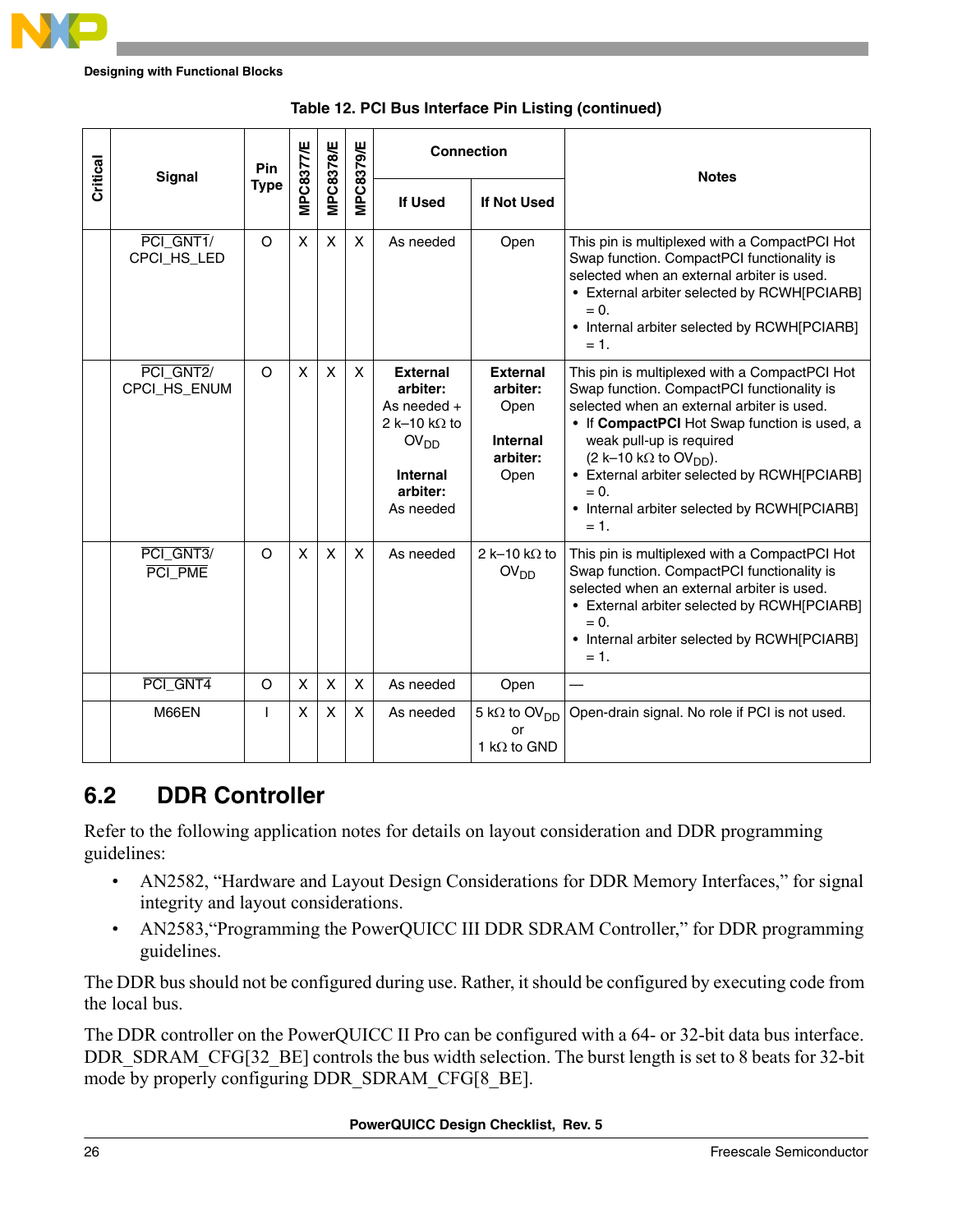

[Table 13](#page-26-0) summarizes the DDR controller pins.

<span id="page-26-0"></span>

| Critical | <b>Signal</b>                | Pin         | <b>MPC8377/E</b> | <b>MPC8378/E</b>          | <b>MPC8397/E</b>   |                                   | <b>Connection</b> | <b>Notes</b>                                                                                                                                                                                                                                                                                                                                                                                                   |
|----------|------------------------------|-------------|------------------|---------------------------|--------------------|-----------------------------------|-------------------|----------------------------------------------------------------------------------------------------------------------------------------------------------------------------------------------------------------------------------------------------------------------------------------------------------------------------------------------------------------------------------------------------------------|
|          |                              | <b>Type</b> |                  |                           |                    | <b>If Used</b>                    | If Not Used       |                                                                                                                                                                                                                                                                                                                                                                                                                |
|          |                              |             |                  |                           |                    | <b>DDR SDRAM Memory Interface</b> |                   |                                                                                                                                                                                                                                                                                                                                                                                                                |
|          | MDQ[0:63]                    | I/O         | x                | X                         | X                  | As needed                         | Open              | When in use, proper signal integrity analysis must<br>be performed using the respective device IBIS<br>model.<br>• Parallel termination is optional for DDR signals<br>and should be simulated to verify necessity.<br>• Differential termination is included on DIMMs. It is<br>only required for discrete memory applications.<br>Also, refer to Section 6.2.3,<br>"MDQ/MDQS/MECC/MDM Required Termination." |
|          | MECC[0:4]<br>MSRCID[0:4]     | 1/O         | X                | X                         | X                  | As needed                         | Open              | Pin functionality determined by SICRH[DDR] bit<br>setting.<br>Also, refer to Section 6.2.3,<br>"MDQ/MDQS/MECC/MDM Required Termination."                                                                                                                                                                                                                                                                       |
|          | MECC[5]/MDVAL                | 1/O         | X                | X                         | X                  | As needed                         | Open              | Pin functionality determined by SICRH[DDR] bit<br>setting.<br>Also, refer to Section 6.2.3,<br>"MDQ/MDQS/MECC/MDM Required Termination."                                                                                                                                                                                                                                                                       |
|          | <b>MECC[6:7]</b>             | 1/O         | X                | X                         | X                  | As needed                         | Open              | Refer to Section 6.2.3, "MDQ/MDQS/MECC/MDM<br><b>Required Termination."</b>                                                                                                                                                                                                                                                                                                                                    |
|          | MDM[0:8]                     | O           | X                | X                         | X                  | As needed                         | Open              | Refer to Section 6.2.3, "MDQ/MDQS/MECC/MDM<br><b>Required Termination."</b>                                                                                                                                                                                                                                                                                                                                    |
|          | MDQS[0:8]                    | 1/O         | X                | X                         | X                  | As needed                         | Open              | Refer to Section 6.2.3, "MDQ/MDQS/MECC/MDM<br><b>Required Termination."</b>                                                                                                                                                                                                                                                                                                                                    |
|          | MBA[0:2]                     | O           | X                | X                         | X                  | As needed                         | Open              |                                                                                                                                                                                                                                                                                                                                                                                                                |
|          | MA[0:14]                     | O           | X                | $\boldsymbol{\mathsf{X}}$ | X                  | As needed                         | Open              |                                                                                                                                                                                                                                                                                                                                                                                                                |
|          | <b>MWE</b>                   | O           | x                | X                         | X                  | As needed                         | Open              |                                                                                                                                                                                                                                                                                                                                                                                                                |
|          | <b>MRAS</b>                  | O           | X                | $\mathsf{X}$              | X                  | As needed                         | Open              |                                                                                                                                                                                                                                                                                                                                                                                                                |
|          | <b>MCAS</b>                  | O           | X                | $\boldsymbol{\mathsf{X}}$ | $\pmb{\mathsf{X}}$ | As needed                         | Open              |                                                                                                                                                                                                                                                                                                                                                                                                                |
|          | $\overline{\text{MCS}}[0:3]$ | O           | X                | X                         | X                  | As needed                         | Open              |                                                                                                                                                                                                                                                                                                                                                                                                                |
|          | <b>MCKE[0:1]</b>             | O           | X                | X                         | X                  | As needed                         | Open              | This output is actively driven during reset rather than<br>being released to high impedance during reset.                                                                                                                                                                                                                                                                                                      |

#### **Table 13. DDR Controller Pin Listing**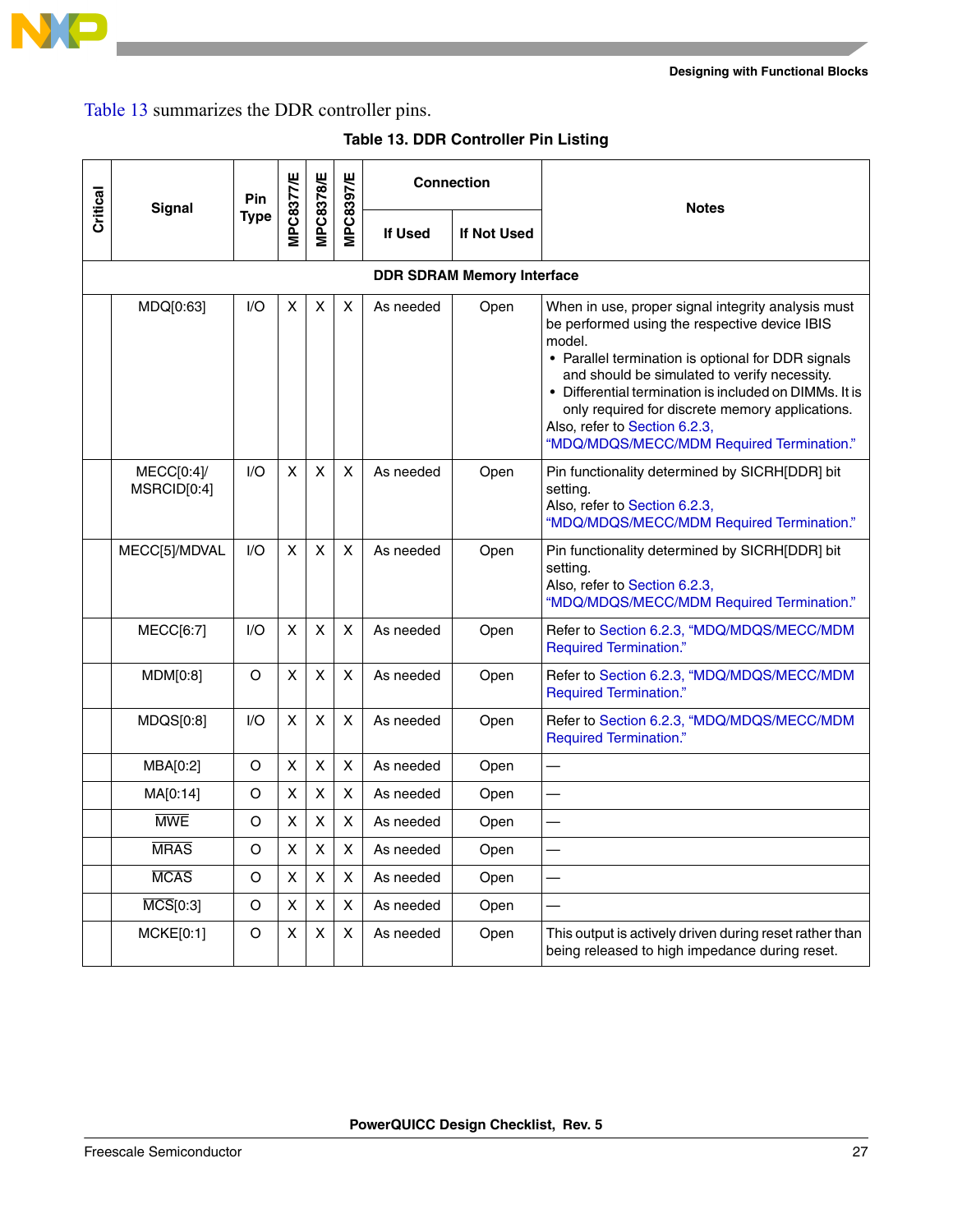

| Critical | Signal                       | Pin         | MPC8377/E | MPC8378/E    | <b>MPC8397/E</b> | <b>Connection</b> |             | <b>Notes</b>                                                                                                                                                                                                                                                                                                                                                                                                                                                                                     |  |
|----------|------------------------------|-------------|-----------|--------------|------------------|-------------------|-------------|--------------------------------------------------------------------------------------------------------------------------------------------------------------------------------------------------------------------------------------------------------------------------------------------------------------------------------------------------------------------------------------------------------------------------------------------------------------------------------------------------|--|
|          |                              | <b>Type</b> |           |              |                  | <b>If Used</b>    | If Not Used |                                                                                                                                                                                                                                                                                                                                                                                                                                                                                                  |  |
|          | MCK[0:5]                     | O           | X         | X            | X                | As needed         | Open        | For discrete memories, a 100 $\Omega$ parallel termination                                                                                                                                                                                                                                                                                                                                                                                                                                       |  |
|          | $\overline{\text{MCK}}[0:5]$ | O           | X         | $\mathsf{x}$ | X                | As needed         | Open        | is required between MCKn and MCKn.<br>Disable the clocks that are not used via the<br>DDRCLKDR register. By default, all clocks are<br>operational, but not all clock signals are used in a<br>given application. Therefore, by disabling the<br>unused clocks, it first lowers the power consumption<br>and then lowers the unused switching activity in the<br>part. DDRCLKDR is not a part of the memory<br>controller register set; it is located in the global utility<br>register section. |  |
|          | MODT[0:3]                    | O           | X         | X            | X                | As needed         | Open        |                                                                                                                                                                                                                                                                                                                                                                                                                                                                                                  |  |
|          | MVREF1                       |             | X         | X            | X                |                   | As needed   | Each of the MVREF1 and MVREF2 supply inputs                                                                                                                                                                                                                                                                                                                                                                                                                                                      |  |
|          | MVREF2                       |             | X         | X            | X                |                   | As needed   | must be connected through serial resistors of 200 $\Omega$ .<br>See Section 6.2.2, "MVREFn Connection Options."                                                                                                                                                                                                                                                                                                                                                                                  |  |



#### **6.2.1 MDIC1 and MDIC0**

The MDIC1 and MDIC0 driver impedance calibration pins should be terminated as shown in [Table 14](#page-27-0).

| Table 14. MDIC1 and MDIC0 Termination Recommendations |
|-------------------------------------------------------|
|-------------------------------------------------------|

<span id="page-27-0"></span>

| <b>Pins</b>  | DDR <sub>1</sub>  | DDR <sub>2</sub>                  |
|--------------|-------------------|-----------------------------------|
| MDIC1        | Open              | 18.2 $\Omega$ to GV <sub>DD</sub> |
| <b>MDIC0</b> | $0 \Omega$ to GND | 18.2 $\Omega$ to GND              |

**Note:** 1% tolerance is allowed for the18.2 Ω resistors.

The user selects the DDR type by configuring the DDR\_SDRAM\_CFG[SDRAM\_TYPE] and the DDRCDR registers.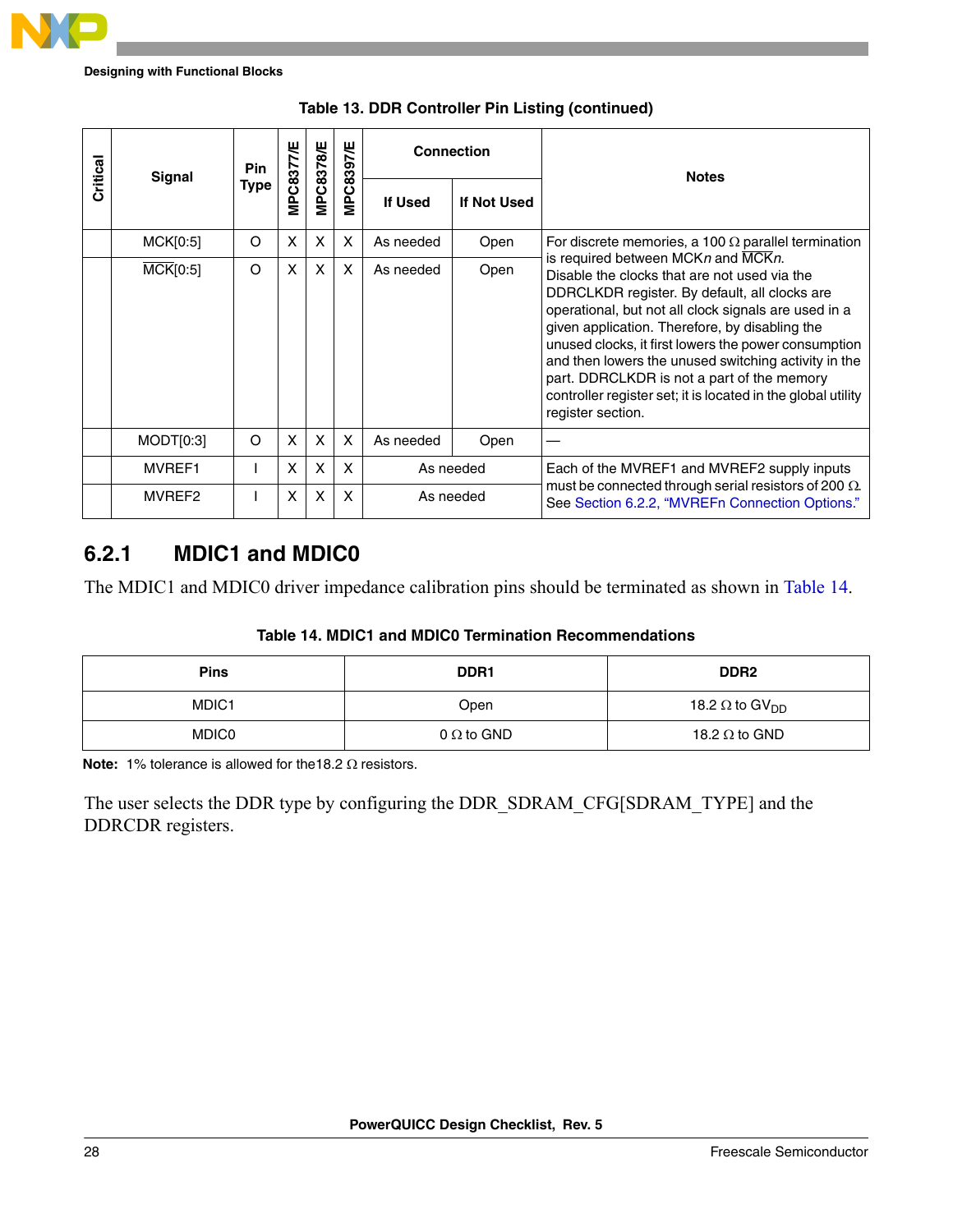



### <span id="page-28-0"></span>**6.2.2 MVREF***n* **Connection Options**

[Figure 6](#page-28-1) and in [Figure 7](#page-28-2) show the two MVREF*n* connection options. A 5% tolerance is allowed for the 200  $\Omega$  resistors.





<span id="page-28-1"></span>

**Figure 7. MVREF1 and MVREF2 Connection Option #2**

<span id="page-28-2"></span>Each of the MVREF1 and MVREF2 supply inputs must be connected through serial resistors of 200  $\Omega$ . The resistors must be the closest component to the MPC837*x* MVREF*n* ball connection. Additionally, the number of decoupling capacitors used should be as stated in AN2582, "Hardware and Layout Design Considerations for DDR Memory Interfaces."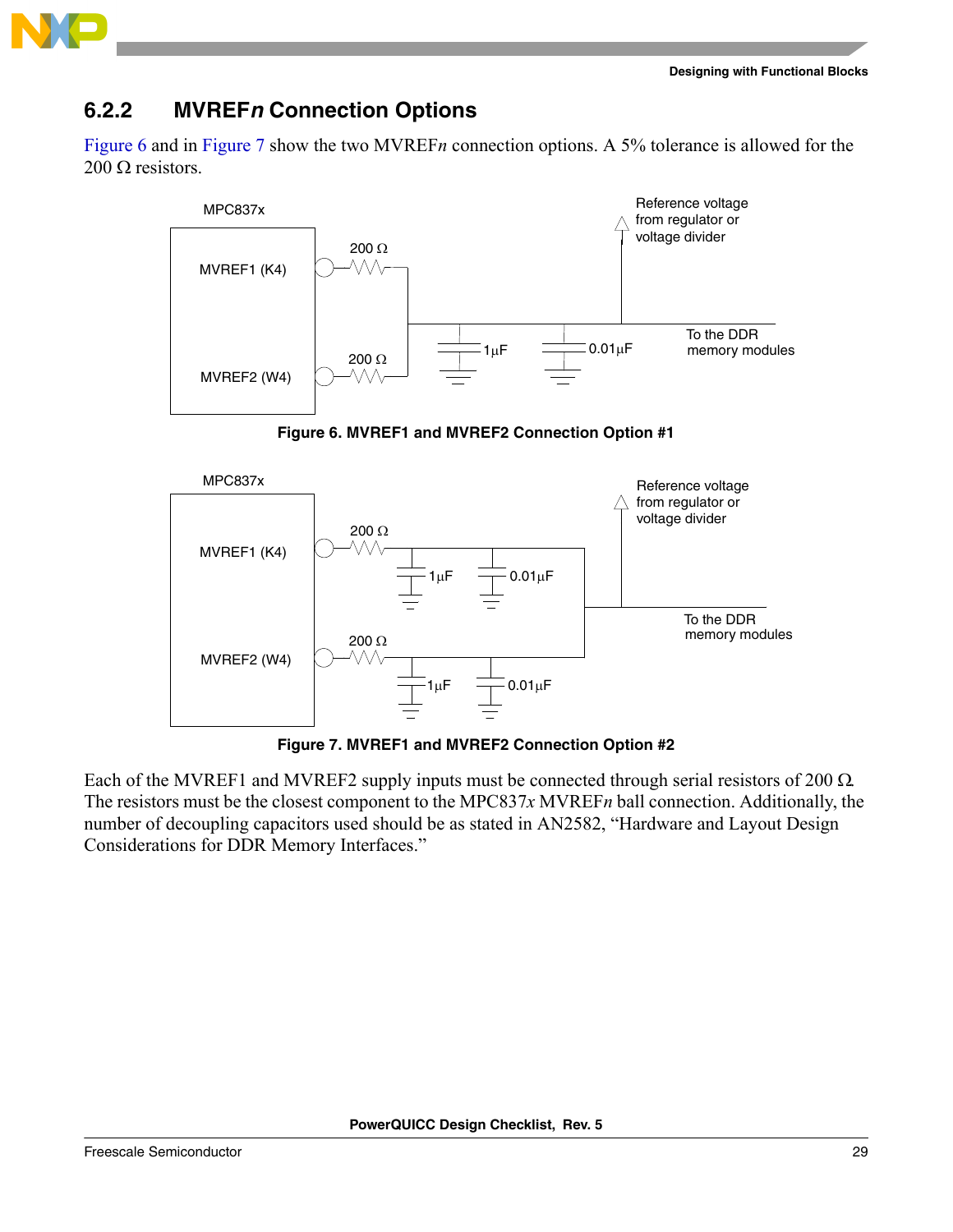

#### <span id="page-29-0"></span>**6.2.3 MDQ/MDQS/MECC/MDM Required Termination**

[Figure 8](#page-29-1) shows the required MDQ/MDQS/MECC/MDM connection. A 1% tolerance is allowed for the 22  $\Omega$  resistors shown in [Figure 8](#page-29-1).



**Figure 8. MDQ, MDQS, MECC, and MDM Required Connections**

<span id="page-29-1"></span>Serial 22- $\Omega$  resistors must be added on all the MDQ, MDQS, MECC, and MDM signals. For applications using DIMMs that already include  $22-\Omega$  termination resistors, no additional resistors are required. It is recommended that the resistors be placed in the middle of the trace between the MPC837*x* and the memory module.

### <span id="page-29-2"></span>**6.2.4 DDR1 Termination Scheme**

The DDR1 driver strength should be set to half strength on both the memory controller side and the DRAM side to reduce the overall system noise. This is done by setting the following registers as shown:

- (Offset 0x0  $0128$ ) DDRCDR = 0x0004 0001
- (Offset 0x0 2110) DDR SDRAM CFG[HSE] = 0'b1
- (Offset 0x0\_2118) DDR\_SDRAM\_MODE[14] = 0'b1

The termination scheme should be set to reduce the overall system noise on DDR1 interface. This is done by using the following termination scheme.

- For all MDQ/MDQS/MDM signals, the parallel termination resistor RTT = 100  $\Omega$ , and the series resistor RS =  $10 \Omega$ .
- For all address/command/control signals, the parallel termination resistor RTT = 150  $\Omega$ , and the series resistor  $RS = 22 \Omega$ .
- All unused MCK[0:5] clock signals should disabled by the (Offset 0x0 0A04) OCCR register.
- All unused ECC signals should be connected to GND by a  $150-\Omega$  resistor.
- Add a 200- $\Omega$  resistor between the MVREF silicon pin and any decoupling caps that may be used for this signal on the board.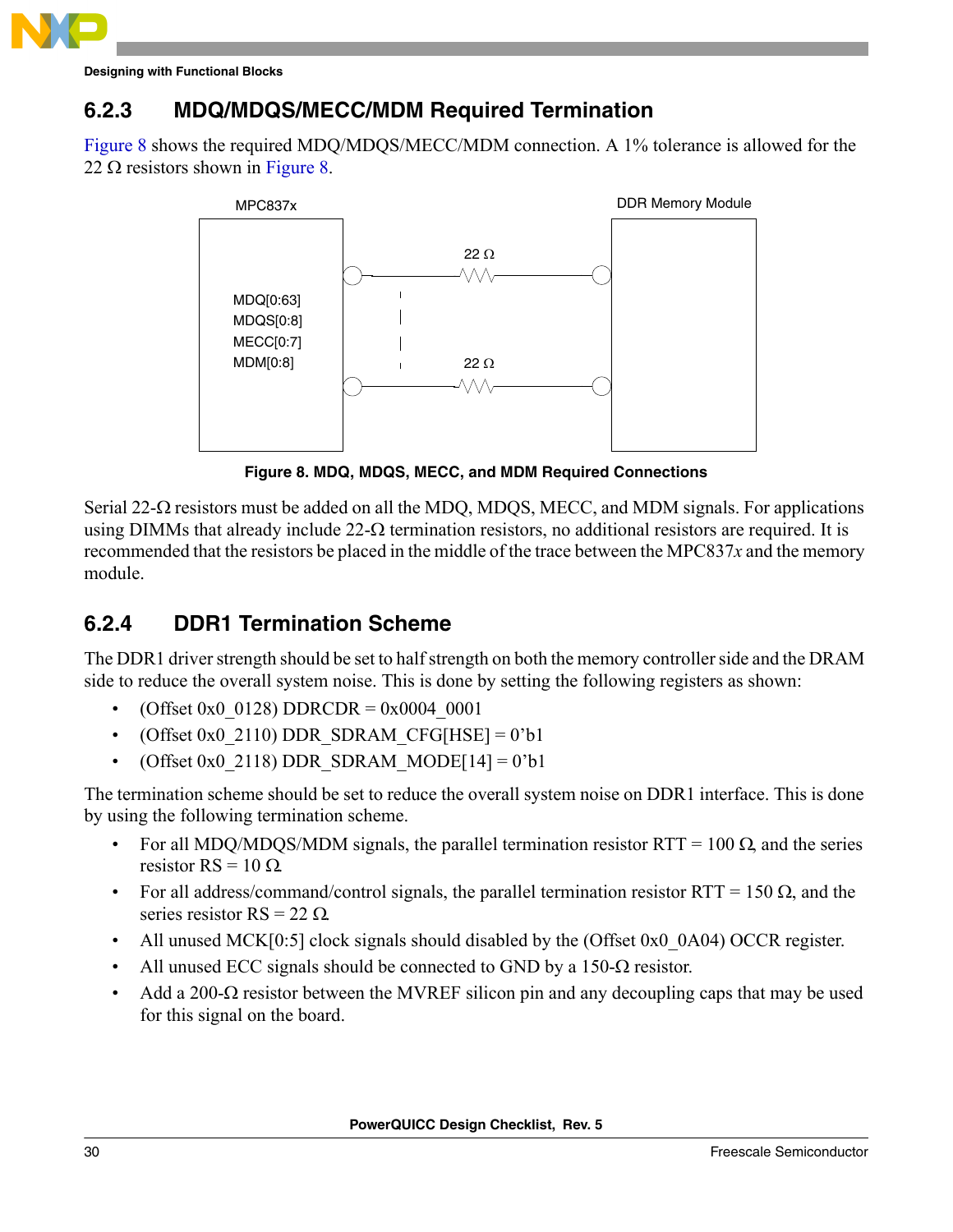It is important to note the following:

- The existing recommendations for proper layout for DDR1 as stated in AN2582, "Hardware and Layout Design Considerations for DDR Memory Interfaces," should be observed.
- It is also highly recommended to repeat the IBIS simulation with the current IBIS model.

### <span id="page-30-0"></span>**6.3 Enhanced Local Bus Controller**

The enhanced local bus controller (eLBC) provides a general-purpose chip-select machine (GPCM), a NAND Flash control machine (FCM), and three user-programmable machines (UPMs). Eight chip selects are available to operate with any given machine. [Figure 9](#page-30-1) shows how to properly connect a NAND Flash memory device, using a simplified connection to 8-bit NAND Flash memory device in FCM mode. Commands, address, and data are all transferred on the LAD[0:7] pins.



**Figure 9. Enhanced Local Bus Connection to NAND Flash**

<span id="page-30-1"></span>The PowerQUICC II Pro local bus features a multiplexed address and data bus, LAD[0:31]. An external latch is required to de-multiplex these signals to the connecting device. LAD[0] is the most significant address and data bit, and LAD[31] is the least significant address and data bit.

[Figure 10](#page-31-0) shows the correct way to reconstruct the address for the local bus. The dedicated LA[27:31] must be used to form the local address. Depending on the memory bank size, usually the address bus is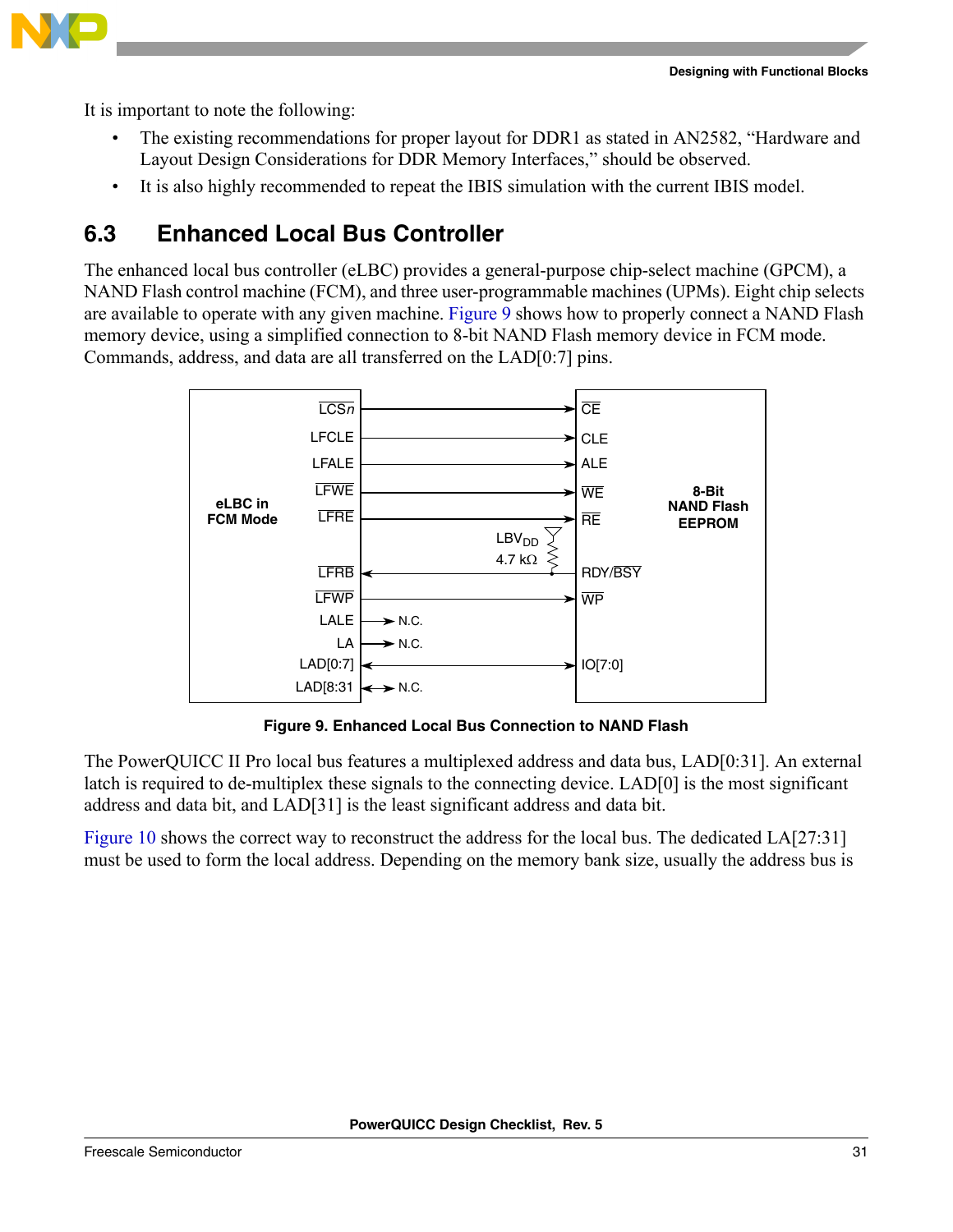

less than 32 bits. For example, if the maximum memory device on the local bus is 16 Mbytes, only 24-bit addresses are used. Only LAD[8:26] must be latched.



**Figure 10. Local Bus Address Latch**

**Table 15. Local Bus Byte Lane Control**

<span id="page-31-1"></span><span id="page-31-0"></span>

|                          | <b>MPC837</b> | LA[27:31]                                                                                                                                                                                                                                                                                  | D                                                                |                       |                                                   |                          |  |             |
|--------------------------|---------------|--------------------------------------------------------------------------------------------------------------------------------------------------------------------------------------------------------------------------------------------------------------------------------------------|------------------------------------------------------------------|-----------------------|---------------------------------------------------|--------------------------|--|-------------|
|                          |               |                                                                                                                                                                                                                                                                                            |                                                                  |                       |                                                   |                          |  |             |
|                          |               |                                                                                                                                                                                                                                                                                            | Figure 10. Local Bus Address Latch                               |                       |                                                   |                          |  |             |
|                          |               | Table 15 lists guidelines for connecting to 8/16/32-bit devices.                                                                                                                                                                                                                           |                                                                  |                       |                                                   |                          |  |             |
|                          |               |                                                                                                                                                                                                                                                                                            |                                                                  |                       | Table 15. Local Bus Byte Lane Control             |                          |  |             |
|                          |               | <b>Most Significant Bit</b>                                                                                                                                                                                                                                                                | <b>Least Significant Bit</b>                                     |                       |                                                   | <b>Byte Lane Control</b> |  |             |
| <b>Device Data Width</b> |               |                                                                                                                                                                                                                                                                                            |                                                                  |                       | <b>GPCM</b>                                       | <b>UPM</b>               |  | <b>FCM</b>  |
| 8-bit                    |               | LAD[0]                                                                                                                                                                                                                                                                                     | LAD[7]                                                           |                       | LWE[0]                                            | $\overline{LBS}[0]$      |  | <b>LFWE</b> |
| 16-bit                   | LAD[0]        |                                                                                                                                                                                                                                                                                            | $\overline{\text{LWE}}[0:1]$<br>$\overline{LBS}[0:1]$<br>LAD[15] |                       |                                                   |                          |  |             |
| 32-bit                   |               | LAD[0]                                                                                                                                                                                                                                                                                     | LAD[31]                                                          |                       | $\overline{\text{LWE}}[0:3]$                      | $\overline{LBS}$ [0:3]   |  |             |
|                          |               | For applications requiring 25-bits of addressing or less, the non-multiplexed address/data mode eliminates<br>the need for an external latch when the address is driven. In this mode the 25 address signals are driven on<br>LA[7:31], and only 16 bits of data are used on $LAD[0:15]$ . |                                                                  |                       |                                                   |                          |  |             |
|                          |               | Table 16 shows the multiplexed and non-multiplexed support.                                                                                                                                                                                                                                |                                                                  |                       |                                                   |                          |  |             |
|                          |               |                                                                                                                                                                                                                                                                                            |                                                                  |                       | Table 16. Multiplexed and Non-Multiplexed Support |                          |  |             |
|                          |               | <b>Mode</b>                                                                                                                                                                                                                                                                                |                                                                  |                       | <b>Address</b>                                    |                          |  | <b>Data</b> |
|                          |               | Multiplexed address/data for 32-bit addressing                                                                                                                                                                                                                                             |                                                                  | • LA[27:31]           | • LAD[0:26] connected to latch                    |                          |  | LAD[0:31]   |
|                          |               | Non-multiplexed address/data for 25-bit addressing                                                                                                                                                                                                                                         |                                                                  | LAD[0:15]<br>LA[7:31] |                                                   |                          |  |             |

#### **Table 16. Multiplexed and Non-Multiplexed Support**

<span id="page-31-2"></span>

| Mode                                               | <b>Address</b>                                  | Data      |
|----------------------------------------------------|-------------------------------------------------|-----------|
| Multiplexed address/data for 32-bit addressing     | • LAD[0:26] connected to latch<br>• $LA[27:31]$ | LAD[0:31] |
| Non-multiplexed address/data for 25-bit addressing | LA[7:31]                                        | LAD[0:15] |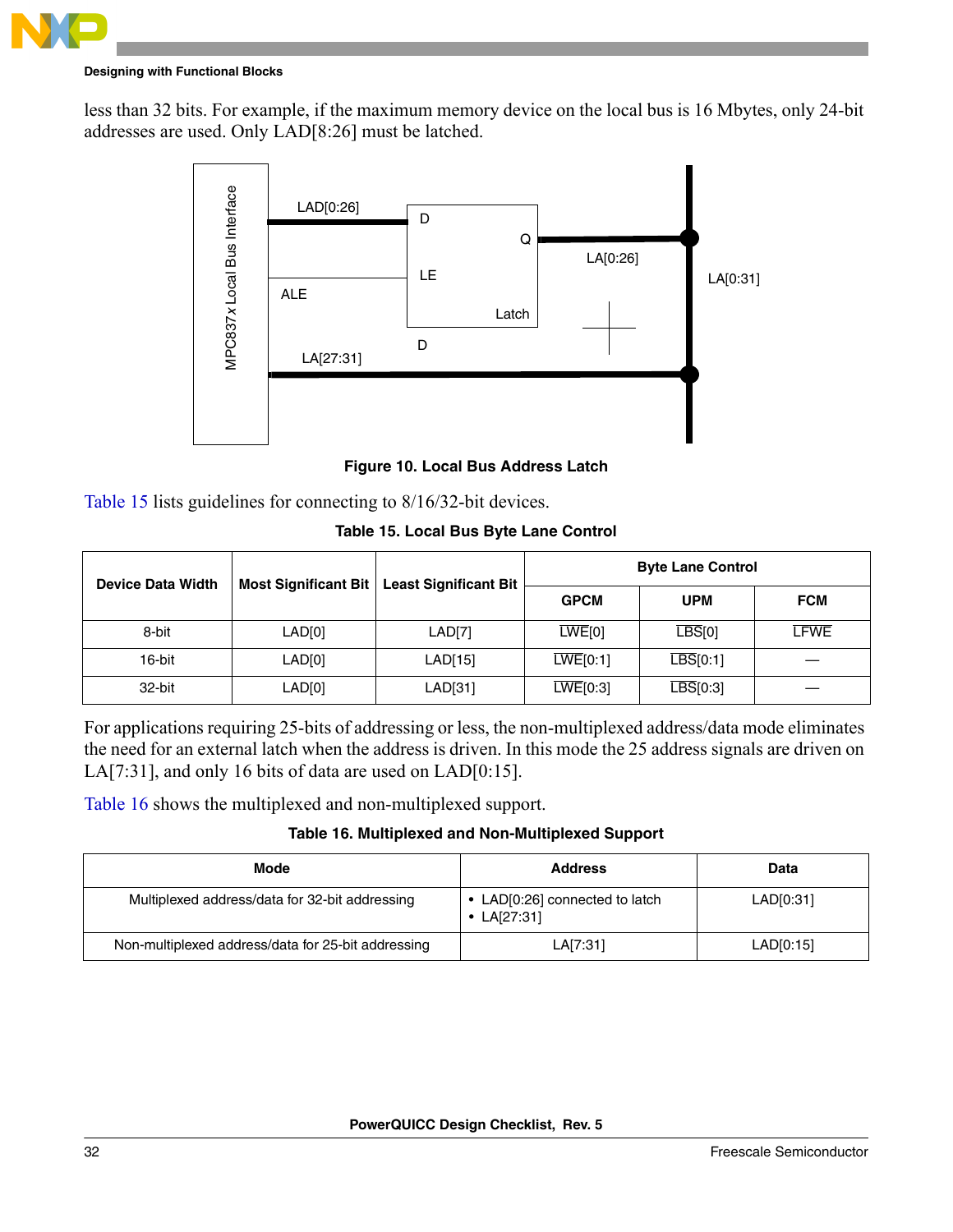

[Table 17](#page-32-0) summarizes the local bus pins.

<span id="page-32-0"></span>

|                | <b>Signal</b>                                                   | Pin         |                           |                  |                           |                                     | <b>Connection</b>                      | <b>Notes</b>                                                                      |
|----------------|-----------------------------------------------------------------|-------------|---------------------------|------------------|---------------------------|-------------------------------------|----------------------------------------|-----------------------------------------------------------------------------------|
| Critical       |                                                                 | <b>Type</b> | <b>MPC8377/E</b>          | <b>MPC8378/E</b> | <b>MPC8379/E</b>          | If Used                             | If Not Used                            |                                                                                   |
|                |                                                                 |             |                           |                  |                           |                                     |                                        |                                                                                   |
|                | LAD[0:31]                                                       | I/O         | X                         | X                | $\pmb{\times}$            | As needed                           | 2 k-10 k $\Omega$ to LBV <sub>DD</sub> | See note for the LA[7:31] signals.                                                |
|                | LCS4/<br>LDP0                                                   | I/O         | $\boldsymbol{\mathsf{X}}$ | X                | $\boldsymbol{\mathsf{X}}$ | As needed                           | 2 k-10 k $\Omega$ to LBV <sub>DD</sub> | RCWH[LDP] = 0 Functions as LDP0<br>$RCWH[LDP] = 1$ Functions as $\overline{LCS4}$ |
|                | LCS5/<br>LDP1                                                   | 1/O         | $\pmb{\times}$            | X                | $\pmb{\times}$            | As needed                           | 2 k-10 k $\Omega$ to LBV <sub>DD</sub> | RCWH[LDP] = 0 Functions as LDP1<br>$RCWH[LDP] = 1$ Functions as $\overline{LCS5}$ |
|                | LA7/<br>LCS6/<br>LDP2                                           | I/O         | $\pmb{\times}$            | $\pmb{\times}$   | $\pmb{\times}$            | As needed                           | Open                                   | RCWH[LDP] = 0 Functions as LDP2<br>$RCWH[LDP] = 1$ Functions as $\overline{LCS6}$ |
|                | LA8/<br>LCS7/<br>LDP3                                           | I/O         | X                         | $\mathsf{X}$     | X                         | As needed                           | 2 k-10 k $\Omega$ to LBV <sub>DD</sub> | RCWH[LDP] = 0 Functions as LDP3<br>$RCWH[LDP] = 1$ Functions as $\overline{LCS7}$ |
|                | LA[7:31]                                                        | O           | $\pmb{\times}$            | $\pmb{\times}$   | $\pmb{\times}$            | As needed                           | Open                                   | Bits 7-26 are only used as address<br>signals in non-multiplexed mode.            |
|                | $\overline{LCS}[0:3]$                                           | O           | $\pmb{\times}$            | X                | $\pmb{\times}$            | As needed                           | Open                                   |                                                                                   |
|                | $\overline{\text{LWE}}[0:3]$<br>LFWE/<br>$\overline{LBS}$ [0:3] | O           | X                         | X                | X                         | As needed                           | Open                                   |                                                                                   |
|                | <b>LBCTL</b>                                                    | O           | $\boldsymbol{\mathsf{X}}$ | $\pmb{\times}$   | $\pmb{\times}$            | As needed                           | Open                                   |                                                                                   |
|                | LA10/<br>LALE                                                   | O           | X                         | $\pmb{\times}$   | X                         | As needed                           | Open                                   |                                                                                   |
| X              | LGPL0/<br><b>LFCLE</b>                                          | I/O         | $\boldsymbol{\mathsf{x}}$ | $\mathsf{X}$     | X                         | As needed                           | Open                                   |                                                                                   |
| $\pmb{\times}$ | LGPL1/<br><b>LFALE</b>                                          | I/O         | $\pmb{\times}$            | X                | $\pmb{\times}$            | As needed                           | Open                                   |                                                                                   |
|                | LGPL2/<br>LFRE/<br><b>LOE</b>                                   | O           | X                         | X                | X                         | As needed                           | Open                                   |                                                                                   |
| X              | LGPL3/<br><b>LWFP</b>                                           | I/O         | $\pmb{\times}$            | $\mathsf{X}$     | $\pmb{\times}$            | As needed                           | Open                                   |                                                                                   |
|                | LGPL4/<br>LGTA/<br>LFRB/<br>LUPWAIT/<br><b>LPBSE</b>            | I/O         | X                         | $\mathsf{X}$     | X                         | 4.7 k $\Omega$ to LBV <sub>DD</sub> |                                        | Pin functionality is selected by<br>LBCR[LPBSE].                                  |
| X              | LA9/<br>LGPL5                                                   | $\circ$     | $\pmb{\times}$            | X                | $\pmb{\times}$            | As needed                           | Open                                   | Critical signal only when in<br>non-multiplexed mode.                             |

#### **Table 17. Local Bus Pin Listing**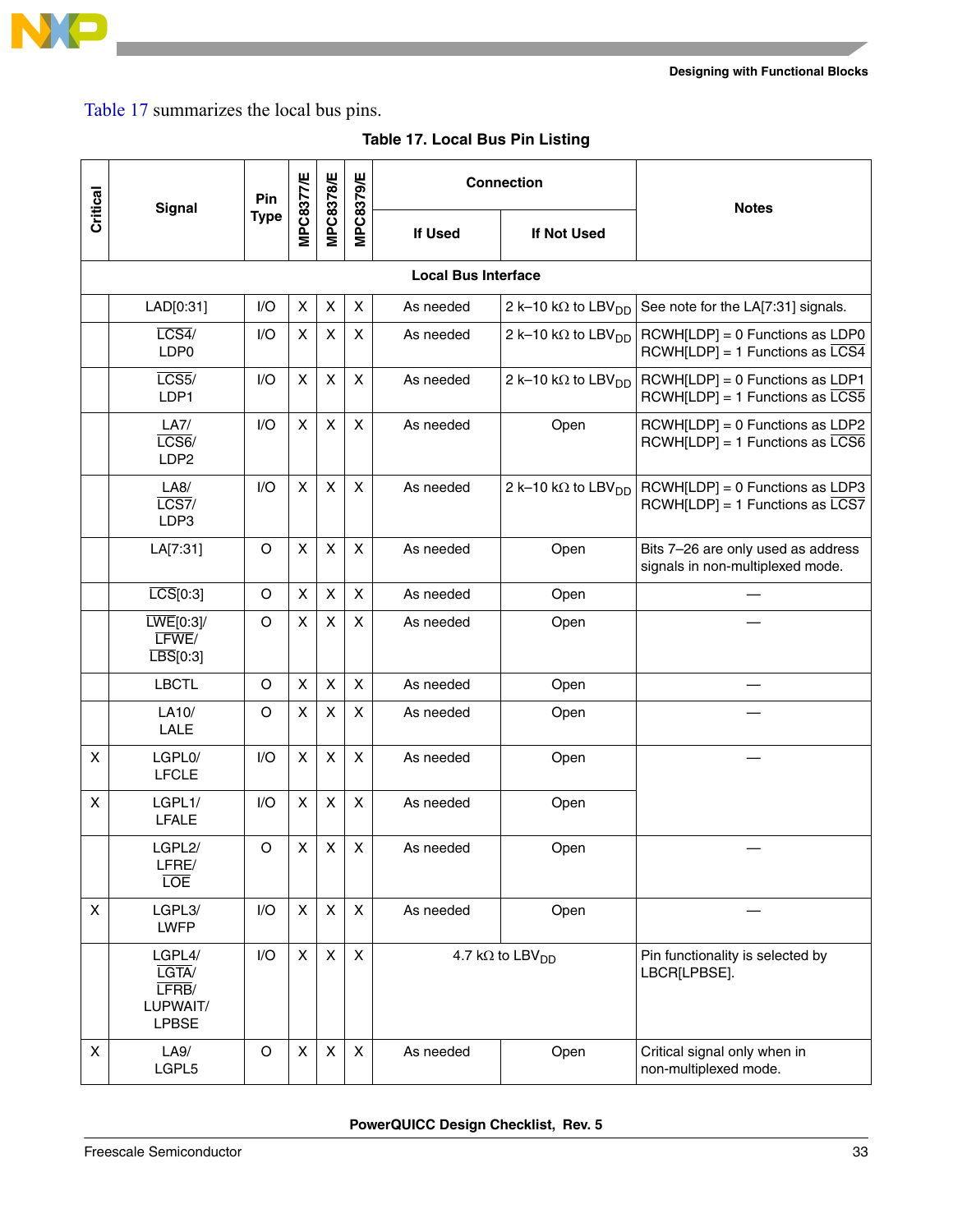

| Critical | Signal    | <b>Pin</b>  | <b>MPC8377/E</b> | <b>MPC8378/E</b>          | MPC8379/E |                                                                 | <b>Connection</b>                                              | <b>Notes</b> |
|----------|-----------|-------------|------------------|---------------------------|-----------|-----------------------------------------------------------------|----------------------------------------------------------------|--------------|
|          |           | <b>Type</b> |                  |                           |           | <b>If Used</b>                                                  | If Not Used                                                    |              |
|          | LCLK[0:2] | $\circ$     | X                | $\boldsymbol{\mathsf{x}}$ | X         | As needed                                                       | Open                                                           |              |
|          | LSYNC_OUT | O           | X                | $\times$                  | X         | PLL enabled mode<br>only: 22-33 $\Omega$<br>damping resistor in | eLBC not used or in<br>PLL bypass mode:<br>Open                |              |
|          | LSYNC_IN  |             | X                | $\times$                  | X         | feedback path<br>(LSYNC_OUT to<br>LSYNC_IN)                     | eLBC not used or in<br>PLL bypass mode:<br>1 k $\Omega$ to GND |              |

|  |  |  |  |  | Table 17. Local Bus Pin Listing (continued) |
|--|--|--|--|--|---------------------------------------------|
|--|--|--|--|--|---------------------------------------------|

### <span id="page-33-0"></span>**6.4 General-Purpose I/O Timers**

The two general-purpose I/O modules, GPIO1 and GPIO2, can each support 32 general-purpose I/O ports. Each port can be configured as an input or an output. If a port is configured as an input, it can optionally generate an interrupt upon detection of a change. If a port is configured as an output, it can be individually configured as an open-drain or fully active output. Each GPIO port is multiplexed with other functions.

GPIO1 is multiplexed with general-purpose timers and eTSEC2 interface pins. GPIO2 is multiplexed with eTSEC1, eTSEC2, USB, and  $\overline{IRQ}$  pins. DMA control signals are also multiplexed with some of the GPIO1 signals. Each GPIO pin is programmed using the system I/O configuration low (SICRL) and system I/O configuration register high (SICRH) registers.

Four general-purpose timers are multiplexed with the GPIO1[0:11] pins. Each timer interface consists of the TGATE*n*, TIN*n,* and TOUT*n* pins. Each timer pin is programmed using the system I/O configuration low (SICRL) register.

[Table 18](#page-33-1) summarizes the general-purpose I/O pins. If these pins are not used for other functions, the GPIO1 and GPIO2 pins should be configured as output and can be left open.

<span id="page-33-1"></span>

| Critical | <b>Signal</b>                                         | Pin  | 쁫              | <b>MPC8378/E</b> | <b>MPC8379/E</b> | <b>Connection</b> |                                                                                     | <b>Notes</b>                                                                       |  |
|----------|-------------------------------------------------------|------|----------------|------------------|------------------|-------------------|-------------------------------------------------------------------------------------|------------------------------------------------------------------------------------|--|
|          |                                                       | Type | <b>MPC8377</b> |                  |                  | <b>If Used</b>    | If Not Used <sup>1</sup>                                                            |                                                                                    |  |
|          | GPIO1[0]<br>DMA_DREQ0/<br>GTM1 TIN1/<br>GTM2 TIN2     | 1/O  | X.             | $\times$         | X                | As needed         | in GPIO output<br>mode: Open<br>Otherwise:<br>2 k-10 k $\Omega$ to OV <sub>DD</sub> | Pin functionality determined by<br>SICRL[GPIO1_A] and SICRL[DMA_A] bit<br>settings |  |
|          | GPIO1[1]<br>DMA_DACK0/<br>GTM1_TGATE1/<br>GTM2_TGATE2 | $U$  | X.             | $\times$         | X                | As needed         | Open                                                                                | Pin functionality determined by<br>SICRL[GPIO1_B] and SICRL[DMA_B] bit<br>settings |  |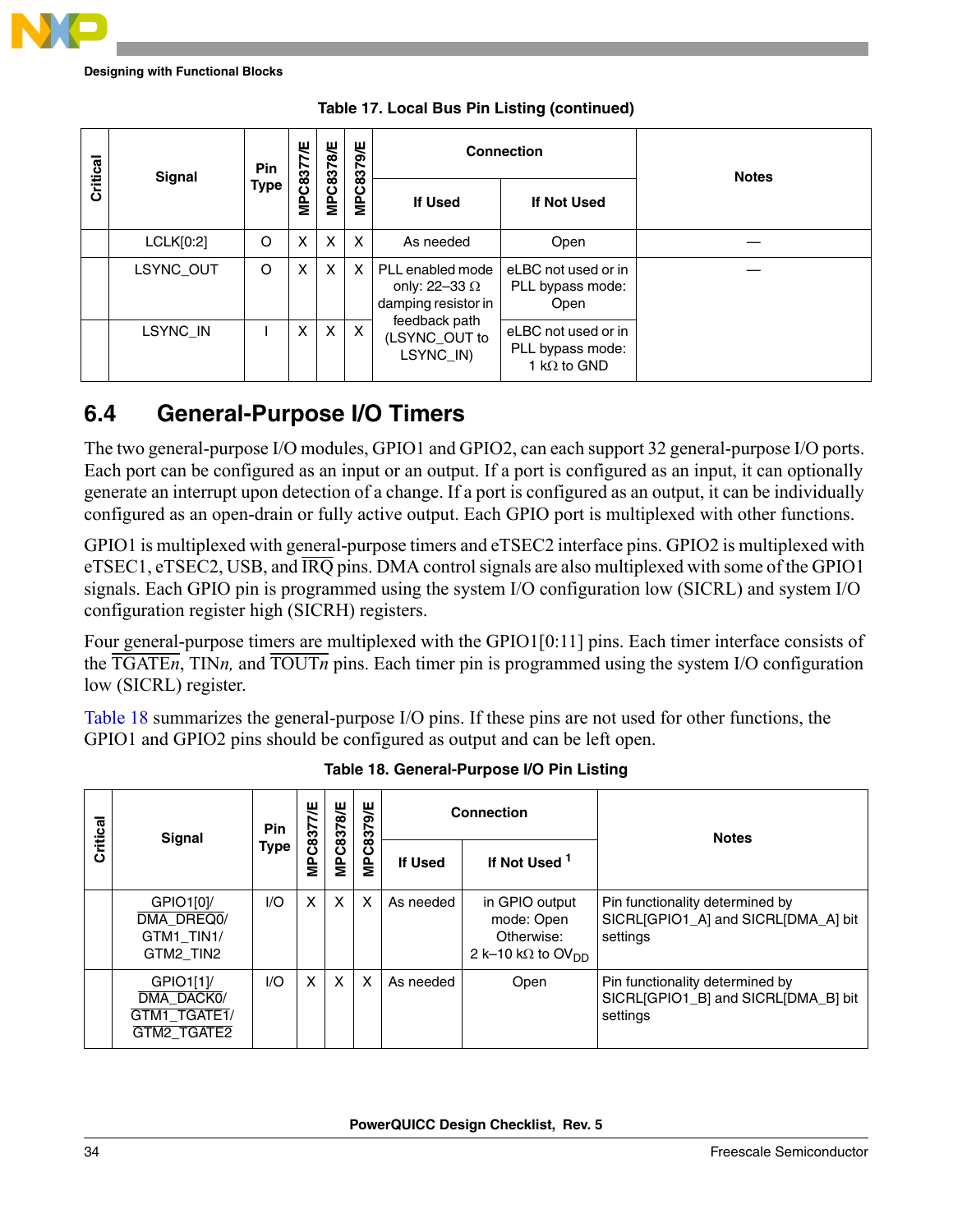

|          |                                                         | Pin         |           |                  |                  | <b>Connection</b> |                          |                                                                                    |
|----------|---------------------------------------------------------|-------------|-----------|------------------|------------------|-------------------|--------------------------|------------------------------------------------------------------------------------|
| Critical | <b>Signal</b>                                           | <b>Type</b> | MPC8377/E | <b>MPC8378/E</b> | <b>MPC8379/E</b> | If Used           | If Not Used <sup>1</sup> | <b>Notes</b>                                                                       |
|          | GPIO1[2]/<br>DMA_DDONE0/<br>GTM1_TOUT1                  | 1/O         | X         | X                | X                | As needed         | Open                     | Pin functionality determined by<br>SICRL[GPIO1_C] and SICRL[DMA_C] bit<br>settings |
|          | GPIO1[3]/<br>DMA_DREQ1/<br>GTM1_TIN2/<br>GTM2_TIN1      | I/O         | X         | X                | X                | As needed         | Open                     | Pin functionality determined by<br>SICRL[GPIO1_D] and SICRL[DMA_D] bit<br>settings |
|          | GPIO1[4]<br>DMA_DACK1/<br>GTM1_TGATE1/<br>GTM2_TGATE2   | 1/O         | X         | X                | X                | As needed         | Open                     | Pin functionality determined by<br>SICRL[GPIO1_E] and SICRL[DMA_E] bit<br>settings |
|          | GPIO1[5]/<br>DMA DDONE1/<br>GTM1_TOUT2/<br>GTM2_TOUT1   | I/O         | X         | X                | X                | As needed         | Open                     | Pin functionality determined by<br>SICRL[GPIO1_F] bit settings                     |
|          | GPIO1[6]/<br>DMA_DREQ2/<br>GTM1_TIN3/<br>GTM2_TIN4      | I/O         | X         | X                | X                | As needed         | Open                     | Pin functionality determined by<br>SICRL[GPIO1_G] and SICRL[DMA_F] bit<br>settings |
|          | GPIO1[7]<br>DMA DACK2/<br>GTM1_TGATE3/<br>GTM2_TGATE4   | I/O         | X         | X                | X                | As needed         | Open                     | Pin functionality determined by<br>SICRL[GPIO1_H] and SICRL[DMA_G] bit<br>settings |
|          | GPIO1[8]/<br>DMA_DDONE2/<br>GTM1_TOUT3                  | I/O         | X         | X                | X                | As needed         | Open                     | Pin functionality determined by<br>SICRL[GPIO1_I] and SICRL[DMA_H] bit<br>settings |
|          | GPIO1[9]/<br>DMA DREQ3/<br>GTM1_TIN4/<br>GTM2 TIN3      | I/O         | X         | X                | X                | As needed         | Open                     | Pin functionality determined by<br>SICRL[GPIO1_K] and SICRL[DMA_J] bit<br>settings |
|          | GPIO1[10]/<br>DMA_DACK3/<br>GTM1_TGATE4/<br>GTM2_TGATE3 | I/O         | Χ         | X                | X                | As needed         | Open                     | Pin functionality determined by<br>SICRL[GPIO1_J] and SICRL[DMA_I] bit<br>settings |
|          | GPIO1[11]<br>DMA_DDONE3/<br>GTM1_TOUT4/<br>GTM2_TOUT3   | I/O         | X         | $\pmb{\times}$   | X                | As needed         | Open                     | Pin functionality determined by<br>SICRL[GPIO1_L] bit settings                     |

|  | Table 18. General-Purpose I/O Pin Listing (continued) |  |  |
|--|-------------------------------------------------------|--|--|
|--|-------------------------------------------------------|--|--|

**Note:** 

<span id="page-34-0"></span> $1$  It is recommended that GPIO pins be programmed to outputs when not used.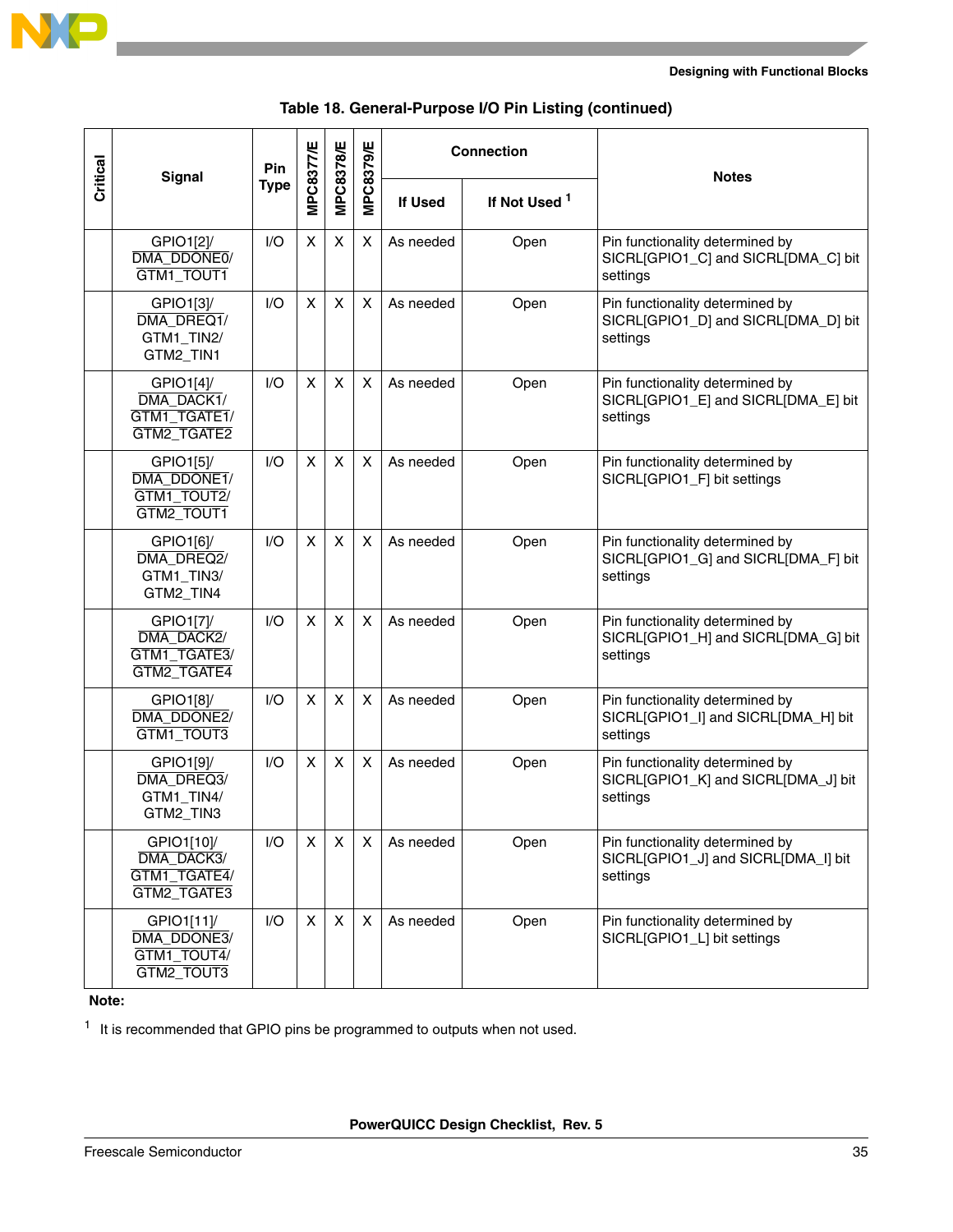

### <span id="page-35-0"></span>**6.5 Universal Serial Bus (USB)**

[Figure 11](#page-35-2) shows the USB interface block diagram.



**Figure 11. USB Interface Block Diagram**

<span id="page-35-2"></span>The MPC837*x* implements a dual-role (DR) universal serial bus (USB) module. The USB DR module is a USB 2.0-compliant serial interface engine for implementing a USB interface. The USB DR module can act as a device or host controller. Interfaces to negotiate the host or device role on the bus in compliance with the On-The-Go (OTG) supplement to the USB specification are also provided. The USB mode register (USBMODE) selects the controller mode.

The system I/O configuration register low (SICRL) controls the multiplexing of some of the device I/O pins. The USB pin functionality is chosen by setting the SICRL[USB\_A] = 01 and SICRL[USB\_B] = 01.

The USB DR module can be configured to connect to either an ULPI PHY or FS/LS serial transceiver. The port status and control register (PORTSCR) determines the actual physical interface used. [Table 19](#page-35-1) summarizes the supported configurations for the USB module.

<span id="page-35-1"></span>

| <b>External USB Port</b>  | <b>Software Settings</b>                 |
|---------------------------|------------------------------------------|
| Device Controller, Serial | $USBMODE[CM] = 10$<br>$PORTSC[PTS] = 11$ |
| Device Controller, ULPI   | $USBMODE[CM] = 10$<br>$PORTSC[PTS] = 10$ |
| Host Controller, Serial   | $USBMODE[CM] = 11$<br>$PORTSC[PTS] = 11$ |
| Host Controller, ULPI     | $USBMODE[CM] = 11$<br>$PORTSC[PTS] = 10$ |

**Table 19. USB External Port Configurations**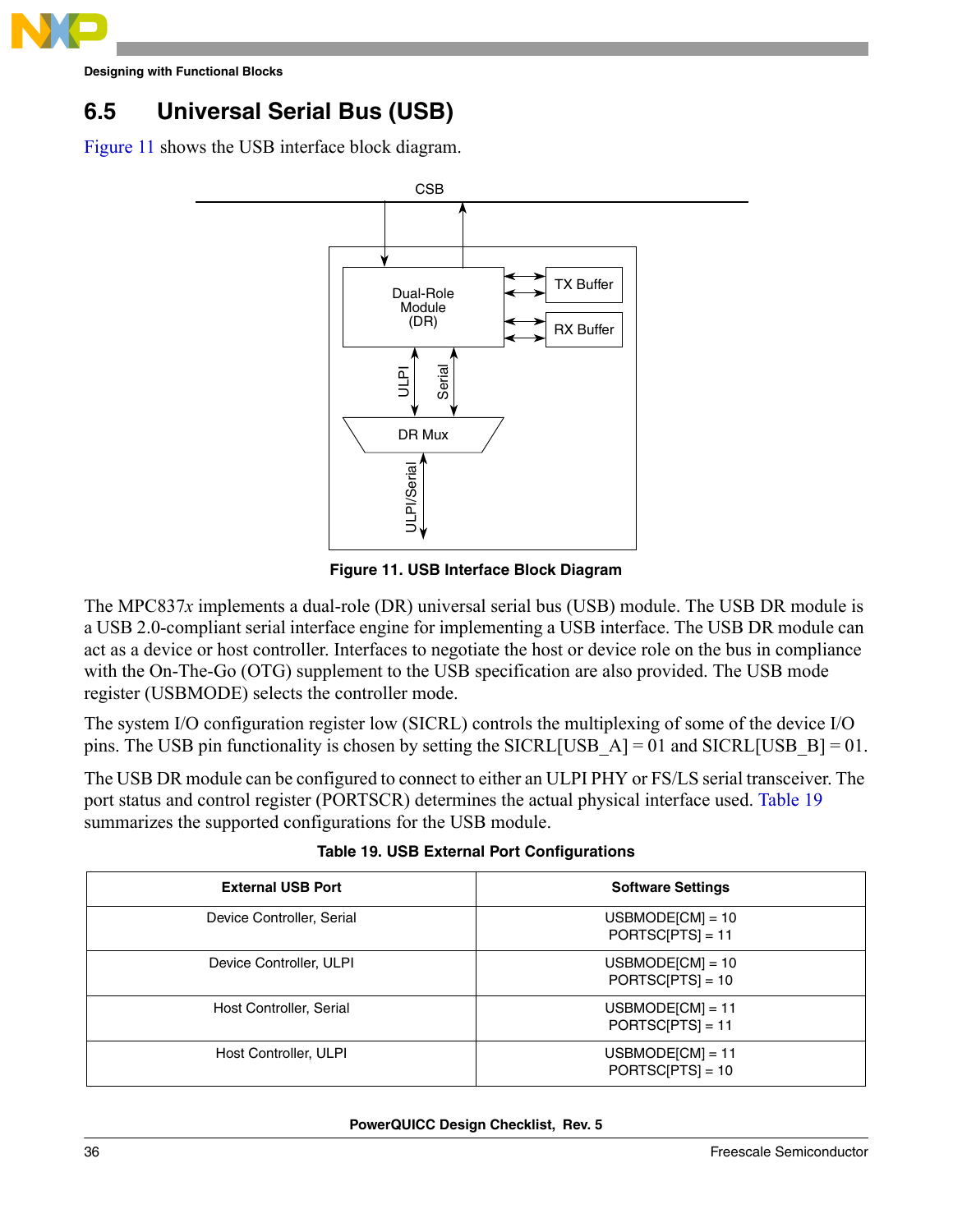

[Table 20](#page-36-0) summarizes the universal serial bus pins. If the USB module is not used, it can be disabled. In addition, if the signals are not used for another function, it is possible to configure the GPIO2[0–11, 22, 23] pins to GPIO output mode and leave them open (floating).

<span id="page-36-0"></span>

| Critical | <b>Signal</b>                        | Pin          | <b>MPC8377E</b> | <b>MPC8378E</b>    | <b>MPC8379E</b>           | <b>Connection</b> |                             |                                  | Pin Functionality <sup>1</sup>       |
|----------|--------------------------------------|--------------|-----------------|--------------------|---------------------------|-------------------|-----------------------------|----------------------------------|--------------------------------------|
|          |                                      | <b>Type</b>  |                 |                    |                           | <b>If Used</b>    | If Not<br>Used <sup>2</sup> | PORTSCR[PTS] = 10<br><b>ULPI</b> | $PORTSCR[PTS] = 11$<br><b>Serial</b> |
|          | USBDR_D0_ENABLEN/<br>GPIO2[0]        | 1/O          | X               | $\pmb{\times}$     | X                         | As needed         | Open                        | USBDR_D0                         | USBDR_ENABLEN                        |
|          | USBDR_D1_SER_TXD/<br>GPIO2[1]        | 1/O          | $\pmb{\times}$  | X                  | $\boldsymbol{\mathsf{X}}$ | As needed         | Open                        | USBDR_D1                         | USBDR_SER_TXD                        |
|          | USBDR_D2_VMO_SE0/<br>GPIO2[2]        | 1/O          | X               | $\pmb{\times}$     | X                         | As needed         | Open                        | USBDR_D2                         | USBDR_VMO_SE0                        |
|          | USBDR_D3_SPEED/<br>GPIO2[3]          | I/O          | X               | X                  | X                         | As needed         | Open                        | USBDR_D3                         | USBDR_SPEED                          |
|          | USBDR_D4_DP/<br>GPIO2[4]             | I/O          | X               | X                  | X                         | As needed         | Open                        | USBDR_D4                         | USBDR_DP                             |
|          | USBDR_D5_DM/<br>GPIO2[5]             | I/O          | $\pmb{\times}$  | $\pmb{\mathsf{X}}$ | $\boldsymbol{\mathsf{X}}$ | As needed         | Open                        | USBDR_D5                         | USBDR_DM                             |
|          | USBDR_D6_SER_RCV/<br>GPIO2[6]        | 1/O          | X               | $\pmb{\mathsf{X}}$ | X                         | As needed         | Open                        | USBDR_D6                         | USBDR_SER_RCV                        |
|          | USBDR_D7_DRVVBUS/<br>GPIO2[7]        | 1/O          | X               | $\pmb{\times}$     | X                         | As needed         | Open                        | USBDR_D7                         | USBDR_DRVVBUS                        |
|          | USBDR_SESS_VLD_NXT/<br>GPIO2[8]      | $\mathbf{I}$ | X               | X                  | X                         | As needed         | Open                        | USBDR_NXT                        | USBDR_SESS_VLD                       |
|          | USBDR_DIR_DPPULLUP/<br>GPIO2[9]      | I/O          | X               | $\pmb{\mathsf{X}}$ | X                         | As needed         | Open                        | USBDR_DIR                        | USBDR_DIR_PULLUP                     |
| X        | USBDR_STP_SUSPEND <sup>3</sup>       | O            | $\pmb{\times}$  | X                  | X                         | As needed         | Open                        | USBDR_STP                        | USBDR_SUSPEND                        |
|          | USBDR_PWRFAULT/<br>GPIO2[10]/SD_DAT1 | $\mathsf{I}$ | $\pmb{\times}$  | $\pmb{\mathsf{X}}$ | X                         | As needed         | Open                        | USBDR_PWRFAULT                   | USBDR_PWRFAULT                       |
|          | USBDR_PCTL0/<br>GPIO2[11]/SD_DAT2    | $\circ$      | X               | $\pmb{\mathsf{X}}$ | $\pmb{\times}$            | As needed         | Open                        | USBDR_PCTL0                      | USBDR_PCTL0                          |
|          | USBDR_PCTL1/<br>GPIO2[22]/SD_DAT3    | O            | X               | X                  | X                         | As needed         | Open                        | USBDR_PCTL1                      | USBDR_PCTL1                          |
|          | USBDR_CLK/<br>GPIO2[23]              | $\mathsf{I}$ | X               | X                  | X                         | As needed         | Open                        | USBDR_CLK                        | USBDR_CLK                            |

#### **Table 20. Universal Serial Bus Pin Listing**

**Note:** 

<sup>1</sup> Use SICRL[USB\_A] = 01 and SICRL[USB\_B] = 01 to select USB pin functionality.

<span id="page-36-1"></span><sup>2</sup> If the USB module is not used and the pins are left open, they must be configured to GPIO output mode.

<sup>3</sup> The USBDR\_STP\_SUSPEND pin must not be pulled down during PORESET.

**PowerQUICC Design Checklist, Rev. 5**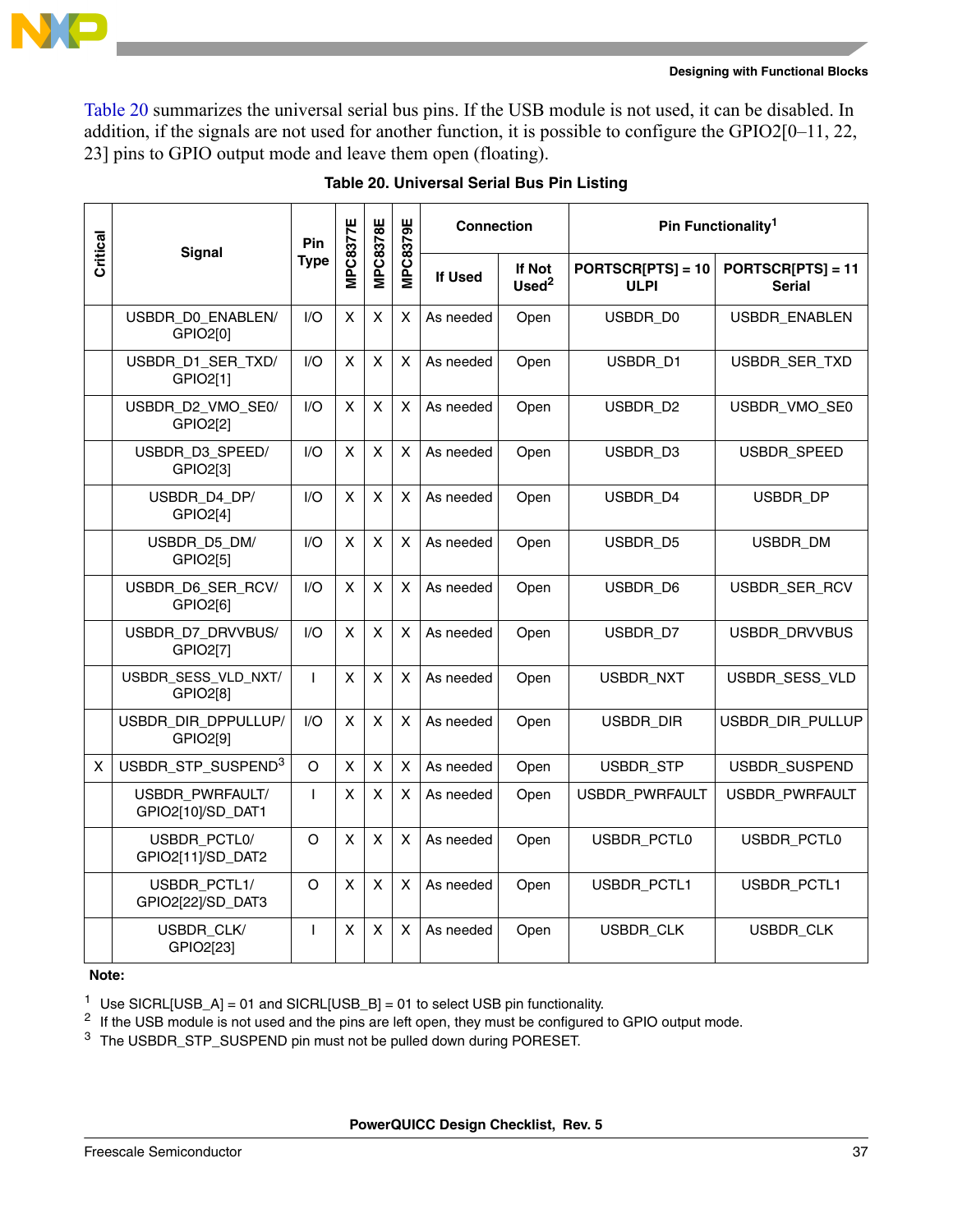

### <span id="page-37-0"></span>**6.6 Integrated Programmable Interrupt Controller (IPIC)**

The integrated programmable interrupt controller (IPIC) provides interrupt management for receiving hardware-generated interrupts from internal and external sources. It also prioritizes and delivers the interrupts to the CPU for servicing.

The  $\overline{IRQ}$  lines are multiplexed with signals from GPIO2, CKSTOP\_IN, and CKSTOP\_OUT interface pins. The configuration of each IRQ pin is programmed using the system I/O configuration high register (SICRH).

<span id="page-37-1"></span>[Table 21](#page-37-1) summarizes the programmable interrupt controller pins.

| Critical | <b>Signal</b>                                                     | Pin         | <b>MPC8377E</b>           | <b>MPC8378E</b> | <b>MPC8379E</b> | <b>Connection</b>                                                                                 |                                          | <b>Notes</b>                                                                       |
|----------|-------------------------------------------------------------------|-------------|---------------------------|-----------------|-----------------|---------------------------------------------------------------------------------------------------|------------------------------------------|------------------------------------------------------------------------------------|
|          |                                                                   | <b>Type</b> |                           |                 |                 | If Used                                                                                           | If Not Used                              |                                                                                    |
|          |                                                                   |             |                           |                 |                 | <b>Programmable Interrupt Controller</b>                                                          |                                          |                                                                                    |
|          | MCP_OUT                                                           | $\circ$     | X                         | X               | X               | As needed +<br>2 k-10 k $\Omega$<br>to $OVDD$                                                     | 2 k-10 k $\Omega$ to<br>OV <sub>DD</sub> | Open drain signal                                                                  |
|          | $\overline{\text{IRQ}}\text{[0]}$<br>MCP_IN/<br>GPIO2[12]         | I/O         | X                         | X               | $\mathsf{x}$    | GPIO:<br>As needed<br>Others:<br>As needed $+$<br>2 k-10 k $\Omega$<br>to $OVDD$                  | 2 k-10 k $\Omega$ to<br>OV <sub>DD</sub> | Pin functionality determined by<br>SICRH[GPIO2_A] bit setting.                     |
|          | $\overline{\text{IRQ}}$ [1:3]/<br>GPIO2[13:15]                    | I/O         | $\pmb{\times}$            | X               | $\mathsf{X}$    | GPIO:<br>As needed<br>Others:<br>As needed $+$<br>2 k-10 k $\Omega$<br>to $\text{OV}_{\text{DD}}$ | 2 k-10 k $\Omega$ to<br>OV <sub>DD</sub> | Pin functionality determined by<br>SICRH[GPIO2_B:GPIO2_C:GPIO2_D] bit<br>settings. |
|          | $\overline{\text{IRQ}}$ [4]/<br>GPIO2[16]/<br>SD_WP               | I/O         | $\boldsymbol{\mathsf{x}}$ | X               | $\mathsf{X}$    | GPIO:<br>As needed<br>Others:<br>As needed +<br>2 k-10 k $\Omega$<br>to $OVDD$                    | 2 k-10 k $\Omega$ to<br>OV <sub>DD</sub> | Pin functionality determined by<br>SICRH[GPIO2_E] bit settings.                    |
|          | $\overline{\text{IRQ}}\text{[5]}$<br>GPIO2[17]/<br>USBDR_PWRFAULT | I/O         | X                         | X               | X               | GPIO:<br>As needed<br>Others:<br>As needed +<br>2 k-10 k $\Omega$<br>to OV <sub>DD</sub>          | 2 k-10 k $\Omega$ to<br>OV <sub>DD</sub> | Pin functionality determined by<br>SICRH[GPIO2_F] bit settings.                    |

#### **Table 21. Programmable Interrupt Controller Pin Listing**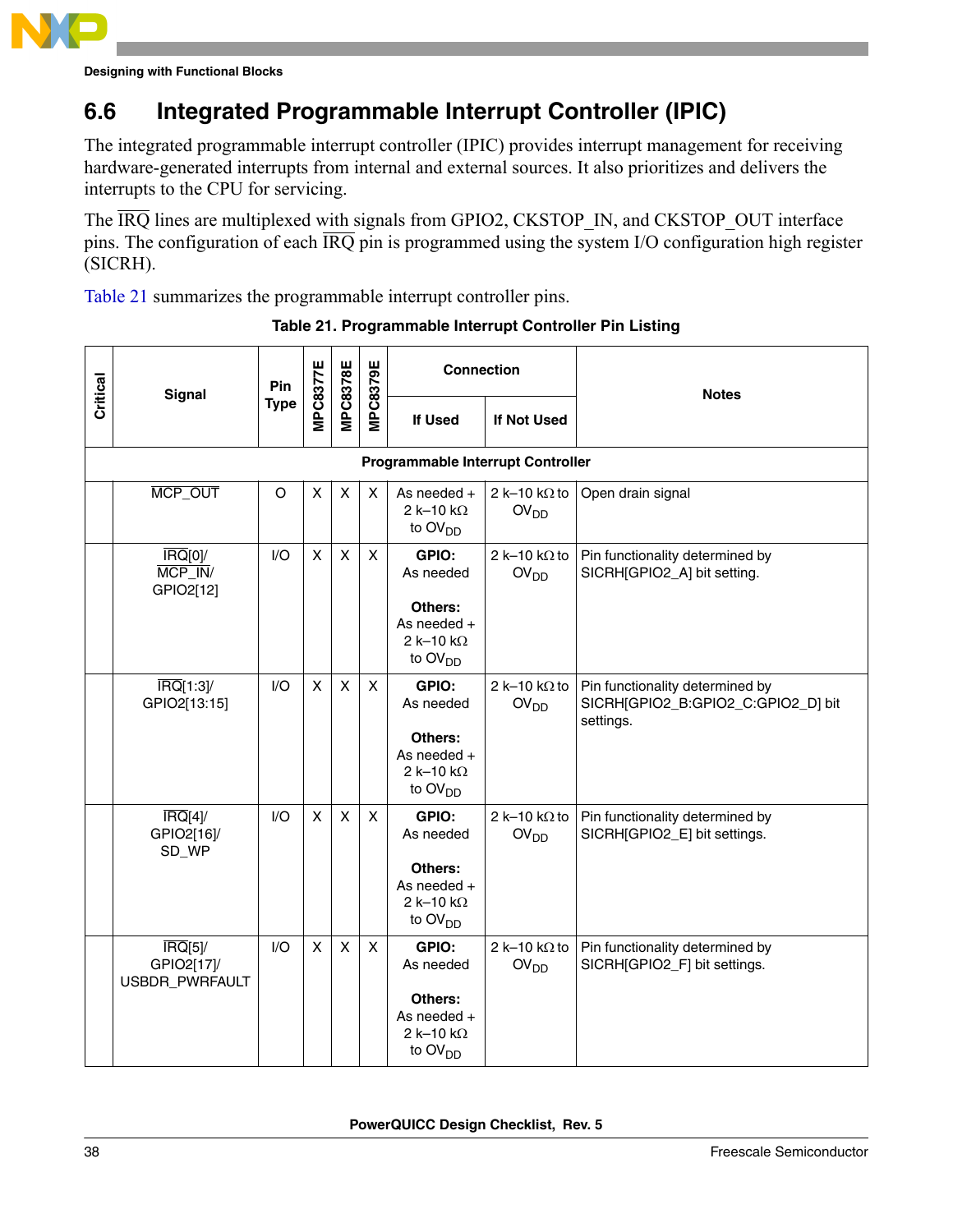

| Critical | Signal                                                               | Pin         | <b>MPC8377E</b> | <b>MPC8378E</b> | <b>MPC8379E</b>           | <b>Connection</b>                                                                               |                                            | <b>Notes</b>                                                    |
|----------|----------------------------------------------------------------------|-------------|-----------------|-----------------|---------------------------|-------------------------------------------------------------------------------------------------|--------------------------------------------|-----------------------------------------------------------------|
|          |                                                                      | <b>Type</b> |                 |                 |                           | <b>If Used</b>                                                                                  | If Not Used                                |                                                                 |
|          | $\overline{\text{IRQ}}\text{[6]}$<br>GPIO2[18]/<br><b>CKSTOP_OUT</b> | I/O         | X               | X               | $\boldsymbol{\mathsf{X}}$ | GPIO:<br>As needed<br>Others:<br>As needed $+$<br>2k-10k $\Omega$<br>to $\text{OV}_{\text{DD}}$ | 2 k-10 k $\Omega$ to 1<br>OV <sub>DD</sub> | Pin functionality determined by<br>SICRH[GPIO2_G] bit settings. |
|          | $\overline{\text{IRQ}}$ [7]<br>GPIO2[19]/<br><b>CKSTOP_IN</b>        | 1/O         | $\mathsf{X}$    | $\mathsf{X}$    | $\mathsf{X}$              | GPIO:<br>As needed<br>Others:<br>As needed $+$<br>2k-10k $\Omega$<br>to $\text{OV}_{\text{DD}}$ | 2 k-10 k $\Omega$ to 1<br>OV <sub>DD</sub> | Pin functionality determined by<br>SICRH[GPIO2_H] bit settings. |

**Table 21. Programmable Interrupt Controller Pin Listing (continued)**

### <span id="page-38-0"></span>**6.7 Dual Enhanced Three-Speed Ethernet Controllers (eTSEC)**

The enhanced three-speed Ethernet controller (eTSEC) supports 10, 100, and 1 Gbps Ethernet/802.3 networks. The complete eTSEC is designed for single MAC applications with several standard MAC-PHY interfaces to connect to an external Ethernet transceiver:

- IEEE Std. 802.3™, 802.3u™, 802.3x™, 802.3z™, 802.3a™c, 802.3ac™-compliant
- Support for different Ethernet physical interfaces
	- 1000 Mbps IEEE 802.3 RGMII, 802.3z RTBI, full-duplex
	- 10/100 Mbps IEEE 802.3 MII full and half-duplex
	- Support for SGMII 4-wire differential signaling (only MPC8378E)

Two eTSECs can be independently configured to support any one of these interfaces. The reset configuration word high controls the hardware configuration of the two eTSEC MAC-PHY interfaces. RCWHR[TSEC1M] and RCWHR[TSEC2M] are used to configure eTSEC1 and eTSEC2, respectively, in MII, RMII, RGMII, RTBI, or SGMII mode. The MACCFG2[I/F Mode] bits select between an MII or GMII interface.

[Table 22](#page-38-1) shows the pin usage and software configuration for each particular MAC-PHY mode. eTSEC interface pins not used in a particular MAC-PHY mode can be used as GPIO by setting the appropriate bits in the SICRH register.

<span id="page-38-1"></span>

| Signal        | МII | <b>RMII</b> | <b>RGMII</b>  | <b>RTBI</b>   |
|---------------|-----|-------------|---------------|---------------|
| EC_GTX_CLK125 |     |             | 125 MHz clock | 125 MHz clock |
| TSECn_COL     | COL |             |               |               |

#### **Table 22. eTSEC MAC-PHY Modes**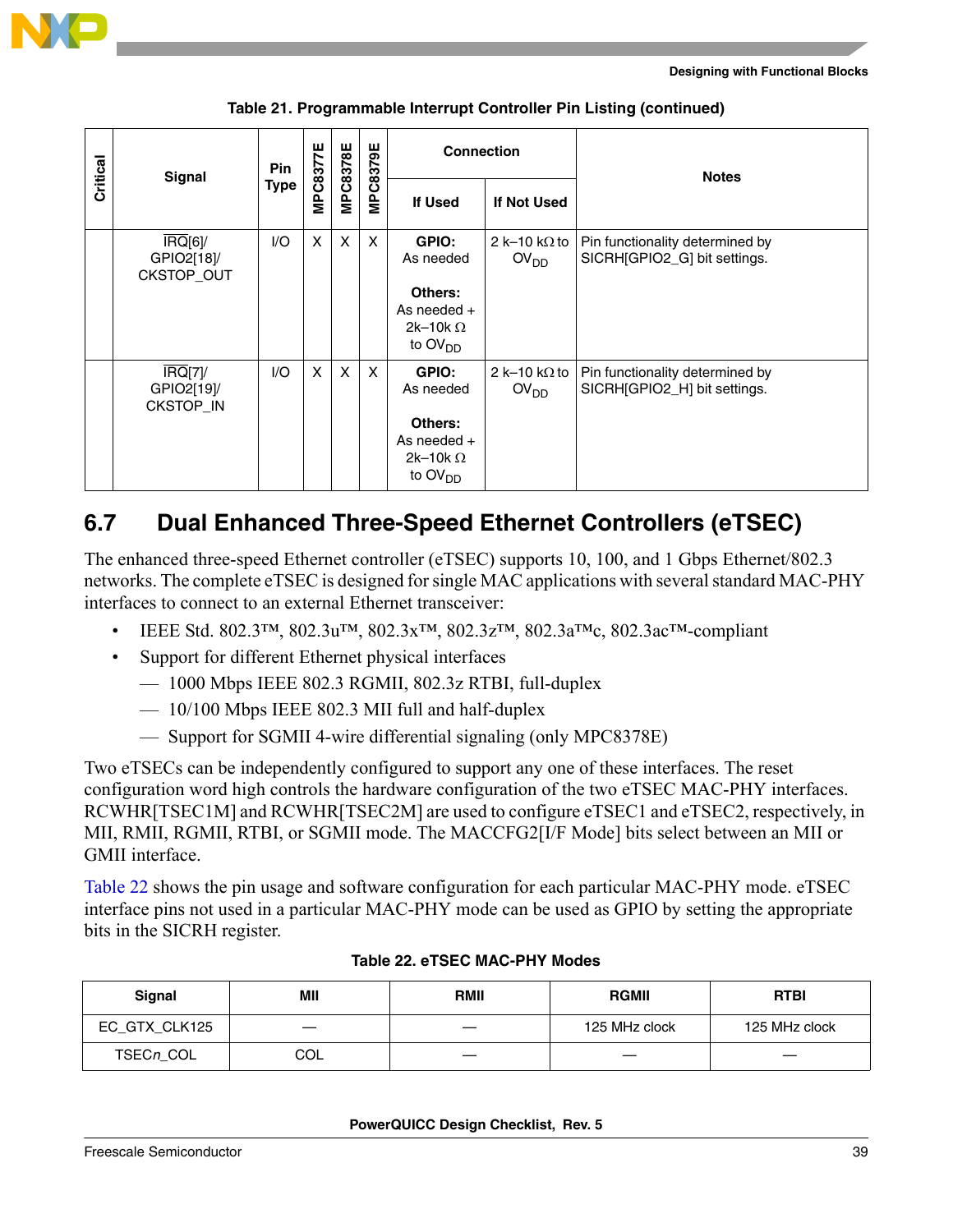

| <b>Signal</b>             | MII                          | RMII                         | <b>RGMII</b>                 | <b>RTBI</b>                         |
|---------------------------|------------------------------|------------------------------|------------------------------|-------------------------------------|
| TSECn_CRS                 | <b>CRS</b>                   |                              |                              |                                     |
| TSECn_GTX_CLK             |                              |                              | GTX_CLK                      | GTX_CLK                             |
| TSECn_RX_CLK              | RX_CLK                       |                              | RX_CLK                       | RX_CLK                              |
| TSECn_RX_DV               | RX_DV                        | CRS_DV                       | RX DV<br>(rising RX_CLK)     | RCG[4]<br>(rising RX_CLK)           |
|                           |                              |                              | RX ER<br>(falling RX_CLK)    | RCG[9]<br>(falling RX_CLK)          |
| TSECn_RX_ER               | RX_ER                        | RX_ER                        |                              |                                     |
| TSECn_RXD[3:0]            | RxD[3:0]                     | RxD[1:0]                     | RxD[3:0]<br>(rising RX_CLK)  | RCG[3:0]<br>(rising RX_CLK)         |
|                           |                              |                              | RxD[7:4]<br>(falling RX_CLK) | RCG[8:5]<br>(falling RX_CLK)        |
| TSECn_TX_CLK              | TX_CLK                       | REF_CLK                      |                              |                                     |
| TSECn_TXD[3:0]            | TxD[3:0]                     | TxD[1:0]                     | TxD[3:0]<br>(rising TX_CLK)  | <b>TCG[3:0]</b><br>(rising TX_CLK)  |
|                           |                              |                              | TxD[7:4]<br>(falling TX_CLK) | <b>TCG[8:5]</b><br>(falling TX_CLK) |
| TSECn_TX_EN               | TX_EN                        | TX_EN                        | TX_EN<br>(rising TX_CLK)     | TCG[4]<br>(rising TX_CLK)           |
|                           |                              |                              | TX_ER<br>(falling TX_CLK)    | TCG[9]<br>(falling TX_CLK)          |
| TSECn_TX_ER               | TX_ER                        |                              |                              |                                     |
| Software<br>configuration | $RCWHR[TSECnM] =$<br>000     | $RCWHR[TSECnM] =$<br>001     | $RCWHR[TSECnM] =$<br>011     | RCWHR[TSECnM] =<br>101              |
|                           | $MACCFG2[I/F Model] =$<br>01 | $MACCFG2[I/F Model] =$<br>01 | $MACCFG2[I/F Model] =$<br>10 | $MACCFG2[I/F Model] =$<br>10        |

#### **Table 22. eTSEC MAC-PHY Modes (continued)**

**Note:** Pin muxing is not shown for the signals in this table. Refer to [Table 23](#page-40-0) for pin muxing.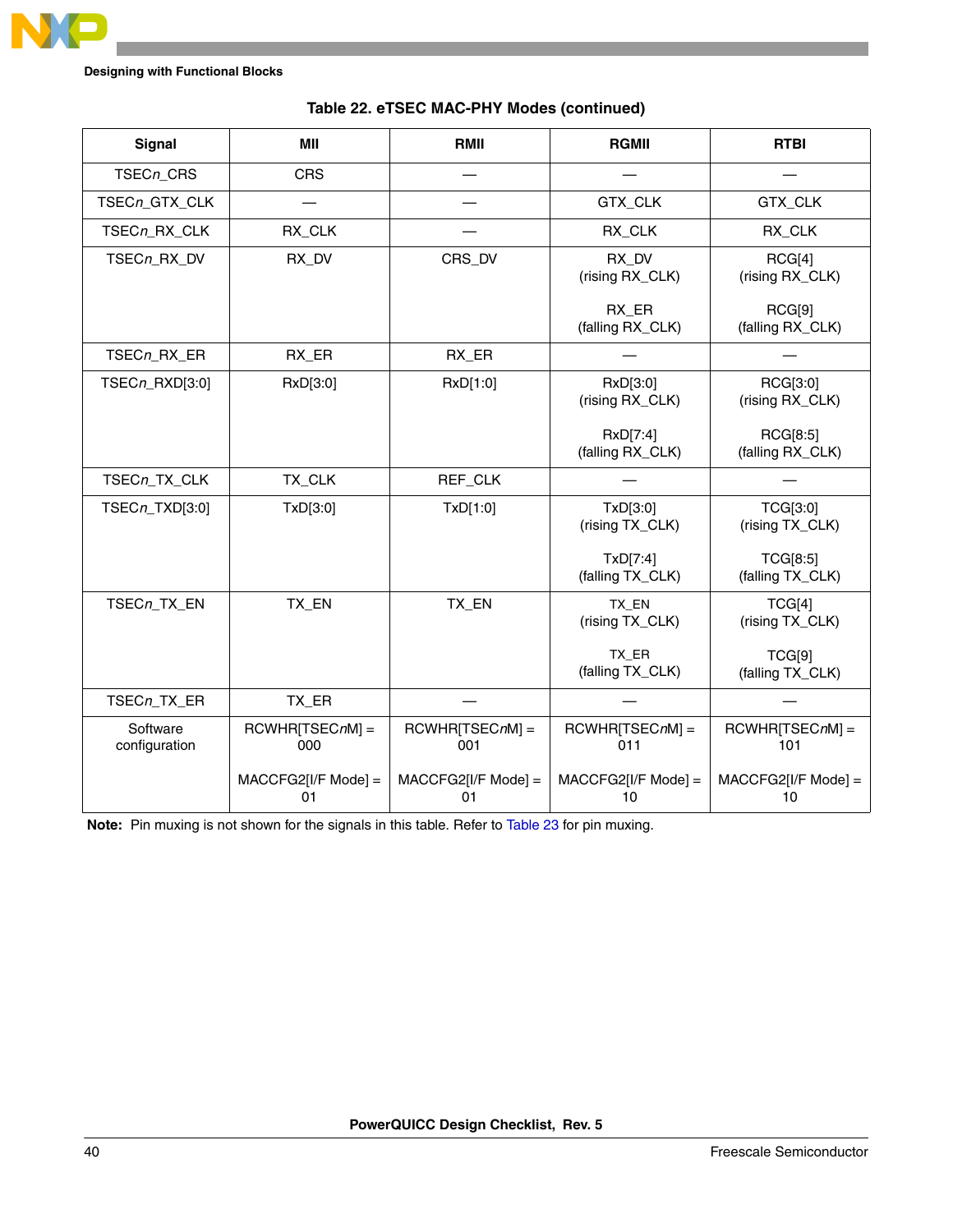

Some eTSEC1 interface pins are multiplexed with GPIO2 pins; some eTSEC2 interface pins are multiplexed with GPIO1 pins. Each eTSEC pin is programmed using the system I/O configuration register high (SICRH) register.

<span id="page-40-0"></span>[Table 23](#page-40-0) shows the eTSEC pin listing and implementation notes.

| Critical                                          | <b>Signal</b>             | Pin          | MPC8377E           | <b>MPC8378E</b>    | <b>MPC8379E</b>         |                                                            | <b>Connection</b>                         | <b>Notes</b>                                                                                                                                                                                |  |  |  |  |
|---------------------------------------------------|---------------------------|--------------|--------------------|--------------------|-------------------------|------------------------------------------------------------|-------------------------------------------|---------------------------------------------------------------------------------------------------------------------------------------------------------------------------------------------|--|--|--|--|
|                                                   |                           | <b>Type</b>  |                    |                    |                         | <b>If Used</b>                                             | If Not Used                               |                                                                                                                                                                                             |  |  |  |  |
|                                                   |                           |              |                    |                    |                         | <b>Ethernet Management</b>                                 |                                           |                                                                                                                                                                                             |  |  |  |  |
|                                                   | EC_MDC/<br>CFG_CLKIN_DIV  | O            | х                  | X                  | X                       | As needed                                                  | Open                                      |                                                                                                                                                                                             |  |  |  |  |
|                                                   | EC_MDIO                   | 1/O          | X                  | X                  | X                       | As needed $+$<br>2 k-10 k $\Omega$ to<br>LV <sub>DD1</sub> | 2 k-10 k $\Omega$ to<br>LV <sub>DD1</sub> |                                                                                                                                                                                             |  |  |  |  |
|                                                   |                           |              |                    |                    |                         | <b>Gigabit Ethernet Reference Clock</b>                    |                                           |                                                                                                                                                                                             |  |  |  |  |
|                                                   | EC_GTX_CLK125             | $\mathbf{I}$ | X                  | X                  | $\overline{\mathsf{x}}$ | <b>125 MHz</b><br>clock                                    | 1 k $\Omega$ to GND                       | A 125 MHz reference clock should be<br>supplied if either eTSEC is being used<br>in RGMII or RTBI modes.                                                                                    |  |  |  |  |
| <b>Enhanced Three-Speed Ethernet Controller 1</b> |                           |              |                    |                    |                         |                                                            |                                           |                                                                                                                                                                                             |  |  |  |  |
|                                                   | TSEC1_COL/<br>GPIO2[20]   | 1/O          | X                  | X                  | X                       | As needed                                                  | As needed                                 | Pin functionality determined by<br>SICRH[TSEC1_A] bit setting.                                                                                                                              |  |  |  |  |
|                                                   | TSEC1_CRS/<br>GPIO2[21]   | I/O          | X                  | X                  | X                       | As needed                                                  | 2 k-10 k $\Omega$ to<br>LV <sub>DD</sub>  | Pin functionality determined by<br>SICRH[TSEC1_B] bit setting.                                                                                                                              |  |  |  |  |
|                                                   | TSEC1_GTX_CLK             | O            | $\mathsf{X}$       | X                  | X                       | As needed                                                  | Open                                      | Actively driven during PORESET and<br><b>HRESET.</b><br>RGMII/RTBI mode: PC board trace<br>should be routed such that an<br>additional trace delay of greater than<br>1.5 ns will be added. |  |  |  |  |
|                                                   | TSEC1_RX_CLK              | L            | X                  | X                  | X                       | As needed                                                  | 1 k $\Omega$ to GND                       | RGMII/RTBI mode: PC board trace<br>should be routed so that an additional<br>trace delay of greater than 1.5 ns is<br>added to received clock signal as<br>compared to data signals.        |  |  |  |  |
|                                                   | TSEC1_RX_DV               | $\mathbf{I}$ | X                  | X                  | X                       | As needed                                                  | 1 k $\Omega$ to GND                       |                                                                                                                                                                                             |  |  |  |  |
|                                                   | TSEC1_RX_ER/<br>GPIO2[25] | 1/O          | X                  | X                  | $\pmb{\mathsf{X}}$      | As needed                                                  | 2 k-10 k $\Omega$ to<br>LV <sub>DD</sub>  | Pin functionality determined by<br>SICRH[TSEC1_A] bit setting.                                                                                                                              |  |  |  |  |
|                                                   | TSEC1_RXD[3:0]            | $\mathbf{I}$ | X                  | $\pmb{\mathsf{X}}$ | X                       | As needed                                                  | 1 k $\Omega$ to GND                       |                                                                                                                                                                                             |  |  |  |  |
|                                                   | TSEC1_TX_CLK              | L            | $\pmb{\mathsf{X}}$ | X                  | X                       | As needed                                                  | 1 k $\Omega$ to GND                       |                                                                                                                                                                                             |  |  |  |  |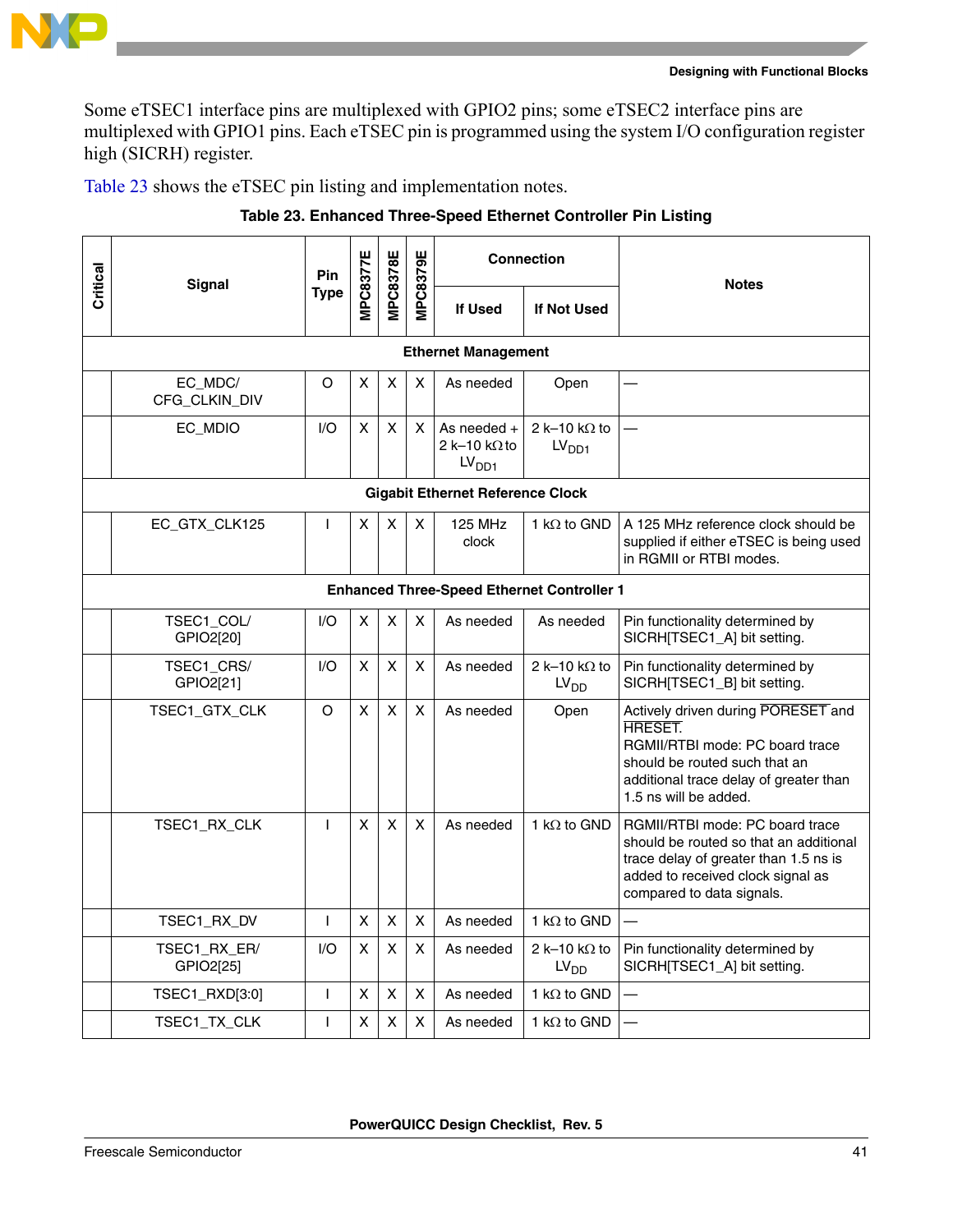

| Critical                                          | <b>Signal</b>                                         | Pin          | MPC8377E       | <b>MPC8378E</b> | <b>MPC8379E</b>           |           | <b>Connection</b>                        | <b>Notes</b>                                                                                                                                                                                                                                                   |  |  |  |  |  |
|---------------------------------------------------|-------------------------------------------------------|--------------|----------------|-----------------|---------------------------|-----------|------------------------------------------|----------------------------------------------------------------------------------------------------------------------------------------------------------------------------------------------------------------------------------------------------------------|--|--|--|--|--|
|                                                   |                                                       | <b>Type</b>  |                |                 |                           | If Used   | If Not Used                              |                                                                                                                                                                                                                                                                |  |  |  |  |  |
|                                                   | TSEC1_TXD[3:0]/<br>CFG_RESET_SOURCE[3:0]              | O            | $\mathsf{x}$   | X               | $\boldsymbol{\mathsf{X}}$ | As needed | Open                                     | Refer to Table 10 for<br>CFG_RESET_SOURCE[3:0]<br>requirements                                                                                                                                                                                                 |  |  |  |  |  |
|                                                   | TSEC1_TX_EN                                           | O            | X              | X               | $\pmb{\times}$            | As needed | Open                                     |                                                                                                                                                                                                                                                                |  |  |  |  |  |
|                                                   | TSEC1_TX_ER/<br>CFG_LBMUX                             | 1/O          | X              | X               | $\pmb{\times}$            | As needed | 2 k-10 k $\Omega$ to<br>LV <sub>DD</sub> | If this pin is configured as<br>TSEC1_TX_ER and TSEC1 is in<br>RGMII/RTBI/RMII mode, then this<br>signal is driven as an output to 0 and<br>can be left unconnected.<br>If CFG_LBMUX needs to be set, then a<br>control circuit may need to be<br>implemented. |  |  |  |  |  |
| <b>Enhanced Three-Speed Ethernet Controller 2</b> |                                                       |              |                |                 |                           |           |                                          |                                                                                                                                                                                                                                                                |  |  |  |  |  |
|                                                   | TSEC2_COL/<br>TSEC1_TMR_TRIG1/<br>GPIO1[21]           | I/O          | X              | X               | X                         | As needed | 2 k-10 k $\Omega$ to<br>LV <sub>DD</sub> | Pin functionality determined by<br>SICRH[TSEC2_A] bit setting.                                                                                                                                                                                                 |  |  |  |  |  |
|                                                   | TSEC2_CRS/<br>TSEC1_TMR_TRIG2/<br>GPIO1[22]           | I/O          | X              | X               | X                         | As needed | 2 k-10 k $\Omega$ to<br>LV <sub>DD</sub> | Pin functionality determined by<br>SICRH[TSEC2_B] bit setting.                                                                                                                                                                                                 |  |  |  |  |  |
|                                                   | TSEC2_GTX_CLK                                         | O            | X              | X               | $\boldsymbol{\mathsf{X}}$ | As needed | Open                                     | RGMII/RTBI mode: PC board trace<br>should be routed so that an additional<br>trace delay of greater than 1.5 ns is<br>added.                                                                                                                                   |  |  |  |  |  |
|                                                   | TSEC2_RX_CLK/<br>TSEC1_TMR_CLK                        | $\mathbf{I}$ | $\mathsf{x}$   | X               | X                         | As needed | 1 k $\Omega$ to GND                      | RGMII/RTBI mode: PC board trace<br>should be routed so that an additional<br>trace delay of greater than 1.5 ns is<br>added to received clock signal as<br>compared to data signals.                                                                           |  |  |  |  |  |
|                                                   | TSEC2 RX DV/<br>GPIO1[23]                             | I/O          | X              | X               | X                         | As needed | Open                                     | Pin functionality determined by<br>SICRH[TSEC2_C] bit setting.                                                                                                                                                                                                 |  |  |  |  |  |
|                                                   | TSEC2_RXD[3:0]/<br>GPIO1[16:13]                       | I/O          | $\pmb{\times}$ | X               | $\boldsymbol{\mathsf{X}}$ | As needed | Open                                     |                                                                                                                                                                                                                                                                |  |  |  |  |  |
|                                                   | TSEC2_RX_ER/<br>GPIO1[25]                             | I/O          | X              | X               | $\pmb{\times}$            | As needed | Open                                     | Pin functionality determined by<br>SICRH[TSEC2_A] bit setting.                                                                                                                                                                                                 |  |  |  |  |  |
|                                                   | TSEC2_TXD[3:2]/<br>TSEC1_TMR_PP[3:2]/<br>GPIO1[17:18] | I/O          | X              | X               | $\pmb{\times}$            | As needed | Open                                     | Pin functionality determined by<br>SICRH[TSEC2_D] bit setting.                                                                                                                                                                                                 |  |  |  |  |  |
|                                                   | TSEC2_TXD[1]/<br>TSEC1_TMR_PP1/<br>GPIO1[19]          | I/O          | X              | X               | $\pmb{\times}$            | As needed | Open                                     | Pin functionality determined by<br>SICRH[TSEC2_C] bit setting.                                                                                                                                                                                                 |  |  |  |  |  |

#### **Table 23. Enhanced Three-Speed Ethernet Controller Pin Listing (continued)**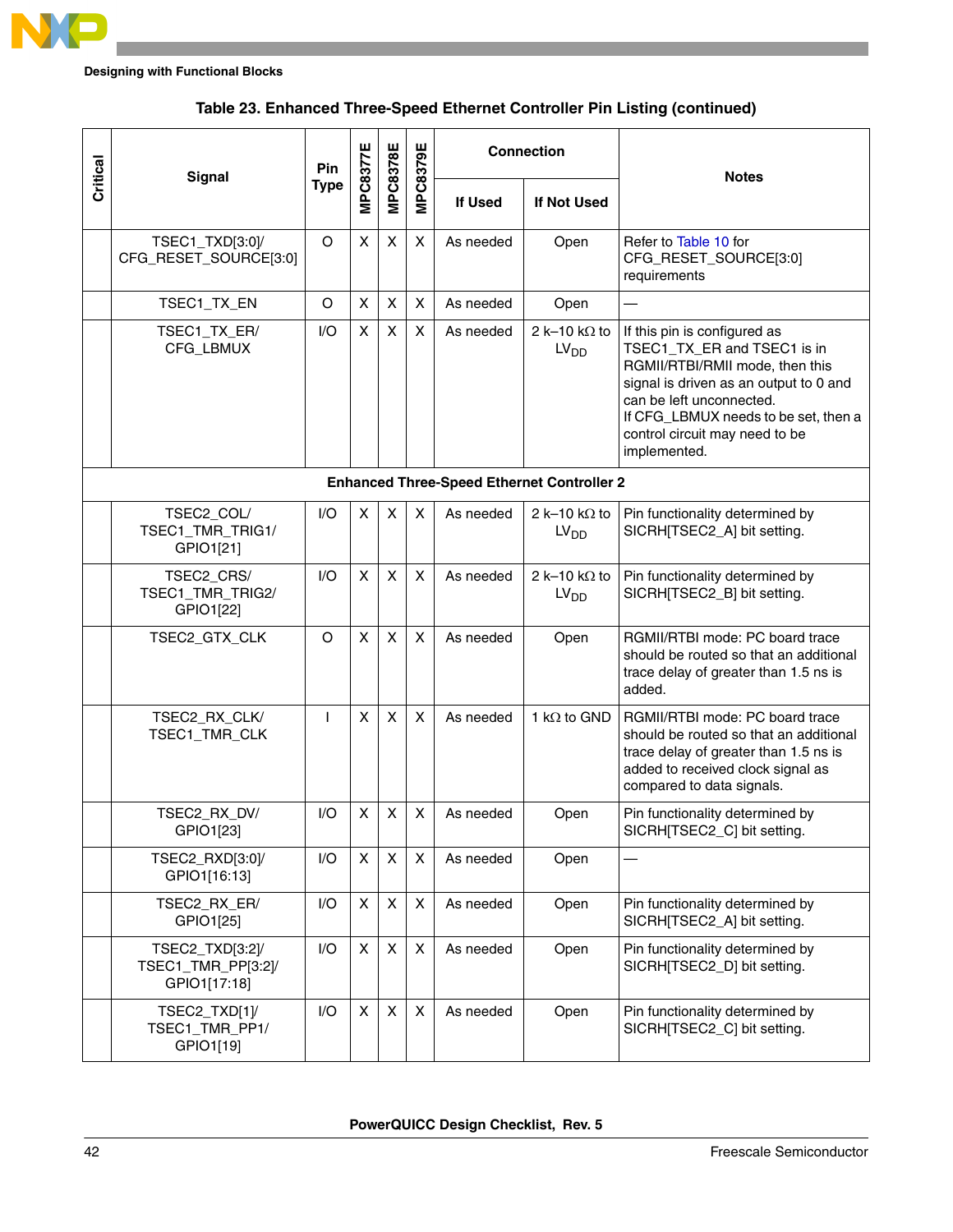

| Critical | Signal                                               | Pin  | ш<br>C837 | MPC8378E | MPC8379E |                | <b>Connection</b>   | <b>Notes</b>                                                   |
|----------|------------------------------------------------------|------|-----------|----------|----------|----------------|---------------------|----------------------------------------------------------------|
|          |                                                      | Type | Ě         |          |          | <b>If Used</b> | <b>If Not Used</b>  |                                                                |
|          | TSEC2_TXD[0]/<br>GPIO1[20]                           | 1/O  | X         | X        | X        | As needed      | Open                | Pin functionality determined by<br>SICRH TSEC2_C] bit setting. |
|          | TSEC2 TX EN/<br>TSEC1 TMR ALARM2/<br>GPIO1[12]       | I/O  | X         | X        | X        | As needed      | Open                | Pin functionality determined by<br>SICRH TSEC2_C] bit setting. |
|          | TSEC2 TX CLK/<br><b>TSEC1 TMR GCLK/</b><br>GPIO2[24] | I/O  | X         | X        | X        | As needed      | 1 k $\Omega$ to GND | Pin functionality determined by<br>SICRH[TSEC2_E] bit setting. |

**Table 23. Enhanced Three-Speed Ethernet Controller Pin Listing (continued)**

### <span id="page-42-0"></span>**6.8 IEEE Std 1588™ Timer**

The eTSEC includes a timer clock module to support the IEEE 1588 timer standard for a precision clock synchronization protocol for networked measurement and control systems. The MPC837*x* provides a hardware assisted implementation in which timestamps are generated at the physical level.

<span id="page-42-1"></span>[Table 24](#page-42-1) shows the IEEE 1588 timer pin listing and implementation notes.

| Critical | <b>Signal</b>                                         | <b>Pin</b> | <b>MPC8377E</b> | <b>MPC8378E</b>           | <b>MPC8379E</b> | <b>Connection</b> |                     | <b>Notes</b>                                               |
|----------|-------------------------------------------------------|------------|-----------------|---------------------------|-----------------|-------------------|---------------------|------------------------------------------------------------|
|          |                                                       | Type       |                 |                           |                 | If Used           | If Not Used         |                                                            |
|          | TSEC1 TMR CLK/<br>TSEC2 RX CLK                        |            | X               | $\boldsymbol{\mathsf{x}}$ | X               | As needed         | 1 k $\Omega$ to GND | Pin functionality determined by<br>SICRH[TMR] bit setting. |
|          | <b>TSEC1 TMR TRIG1/</b><br>TSEC2 COL/<br>GPIO1[21]    |            | X               | $\boldsymbol{\mathsf{x}}$ | $\mathsf{x}$    | As needed         | 1 k $\Omega$ to GND | Pin functionality determined by<br>SICRH[TMR] bit setting. |
|          | TSEC1_TMR_TRIG2/<br>TSEC2 CRS/<br>GPIO1[22]           |            | X               | X                         | X               | As needed         | 1 k $\Omega$ to GND | Pin functionality determined by<br>SICRHITMR] bit setting. |
|          | TSEC1_TMR_PP[3:1]/<br>TSEC2_TXD[3:1]/<br>GPIO1[17:19] | $\circ$    | X               | $\boldsymbol{\mathsf{x}}$ | X               | As needed         | Open                | Pin functionality determined by<br>SICRHITMR] bit setting. |
|          | TSEC1_TMR_GCLK/<br>TSEC2 TX CLK/<br>GPIO2[24]         | $\circ$    | X               | $\boldsymbol{\mathsf{x}}$ | X               | As needed         | Open                | Pin functionality determined by<br>SICRHITMRI bit setting. |

**Table 24. IEEE 1588 Timer Pin Listing**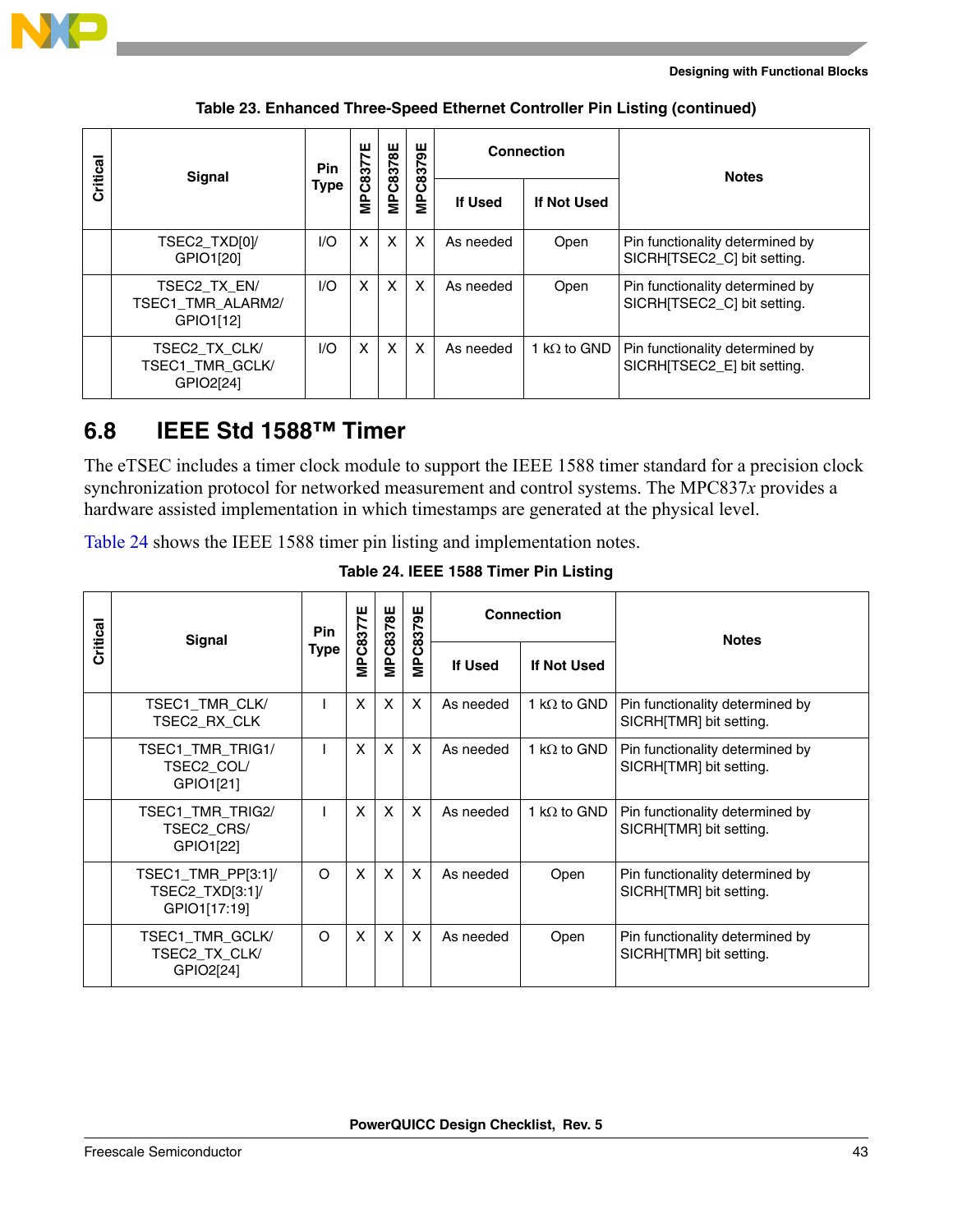

| Critical | <b>Signal</b>                                  | Pin         | ш              |   |                      |           | Connection  | <b>Notes</b>                                               |  |
|----------|------------------------------------------------|-------------|----------------|---|----------------------|-----------|-------------|------------------------------------------------------------|--|
|          |                                                | <b>Type</b> | <b>MPC8377</b> |   | MPC8378E<br>MPC8379E | If Used   | If Not Used |                                                            |  |
|          | TSEC1_TMR_ALARM1/<br>TSEC2 TX ER/<br>GPIO1[24] | O           | X              | X | X                    | As needed | Open        | Pin functionality determined by<br>SICRH[TMR] bit setting. |  |
|          | TSEC1_TMR_ALARM2/<br>TSEC2_TX_EN/<br>GPIO1[12] | O           | X              | X | X                    | As needed | Open        | Pin functionality determined by<br>SICRH[TMR] bit setting. |  |

**Table 24. IEEE 1588 Timer Pin Listing**

### <span id="page-43-0"></span>**6.9 SerDes (SGMII, SATA, PCI Express®)**

The SerDes PHY block supports the following modes of operation:

- SerDes1
	- Two lanes running ×1 SGMII at 1.25 Gbps (MPC8378 only)
	- Two lanes running ×1 SATA at 1.5 or 3.0 Gbps (MPC8377 and MPC8379 only)
- SerDes2
	- Two lanes running ×1 PCI Express at 2.5 Gbps (MPC8377 and MPC8378 only)
	- One lane running ×2 PCI Express at 2.5 Gbps (MPC8377 and MPC8378 only)
	- Two lanes running 1×SATA at 1.5 or 3.0 Gbps (MPC8377 and MPC8379 only)

[Table 25](#page-43-1) shows the SerDes pin listing and implementation notes.

**Table 25. SerDes Pin Listing**

<span id="page-43-1"></span>

| Critical | <b>Signal</b>    | <b>Pin</b> | MPC8377E | <b>MPC8378E</b>           | MPC8379E     |                                                                                    | <b>Connection</b>                  | <b>Notes</b>                                                                                                                                            |  |
|----------|------------------|------------|----------|---------------------------|--------------|------------------------------------------------------------------------------------|------------------------------------|---------------------------------------------------------------------------------------------------------------------------------------------------------|--|
|          |                  | Type       |          |                           |              | <b>If Used</b>                                                                     | If Not Used                        |                                                                                                                                                         |  |
|          | L1_SD_IMP_CAL_RX |            | X        | X                         | $\mathsf{X}$ | Connect a 200 $\Omega$ , 1%<br>tolerance resistor to<br><b>XCOREV<sub>SS</sub></b> |                                    | Receiver impedance control                                                                                                                              |  |
|          | L1 SD IMP CAL TX |            | X        | $\boldsymbol{\mathsf{X}}$ | $\times$     | Connect a 100 $\Omega$ , 1%<br>tolerance resistor to<br>XPADV <sub>SS</sub>        |                                    | Transmitter impedance control                                                                                                                           |  |
|          | L1_SD_REF_CLK    |            | X        | $\boldsymbol{\mathsf{X}}$ | X            | As needed                                                                          | Connect to<br>XCOREV <sub>SS</sub> | Differential reference clock<br>• SATA: Reference frequency<br>100/125/150 MHz for 1.5 Gbps<br>• SGMII: Reference frequency<br>100/125 MHz for 3.0 Gbps |  |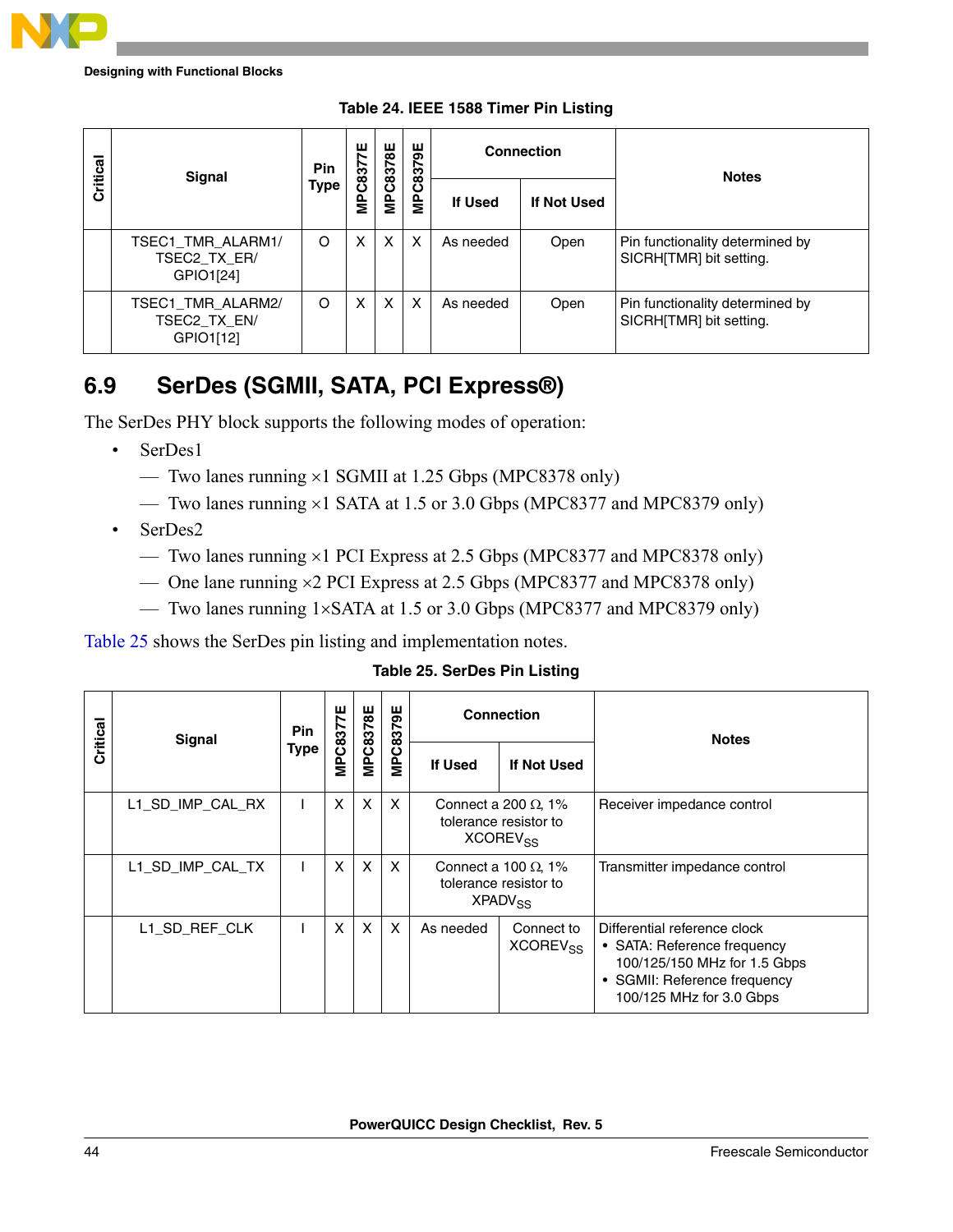

|          | <b>Signal</b>                                            | Pin          |          | <b>MPC8378E</b> |                           | <b>Connection</b>                                                                  |                                          | <b>Notes</b>                                                                                                                                                            |
|----------|----------------------------------------------------------|--------------|----------|-----------------|---------------------------|------------------------------------------------------------------------------------|------------------------------------------|-------------------------------------------------------------------------------------------------------------------------------------------------------------------------|
| Critical |                                                          | <b>Type</b>  | MPC8377E |                 | <b>MPC8379E</b>           | <b>If Used</b>                                                                     | <b>If Not Used</b>                       |                                                                                                                                                                         |
|          | L1_SD_RXA_N<br>L1_SD_RXA_P<br>L1_SD_RXE_N<br>L1_SD_RXE_P | $\mathsf{I}$ | X        | $\pmb{\times}$  | $\mathsf{X}$              | As needed                                                                          | Connect to<br><b>XCOREV<sub>SS</sub></b> | Differential receiver input                                                                                                                                             |
|          | L1_SD_TXA_N<br>L1_SD_TXA_P<br>L1_SD_TXE_N<br>L1_SD_TXE_P | $\circ$      | X        | X               | $\mathsf{X}$              | As needed<br>Open                                                                  |                                          | Differential transmitter output                                                                                                                                         |
|          | L2_SD_IMP_CAL_RX                                         | L            | X        | X               | $\mathsf{X}$              | Connect a 200 $\Omega$ , 1%<br>tolerance resistor to<br><b>XCOREV<sub>SS</sub></b> |                                          | Receiver impedance calibration.<br>Calibration resistors are recommended. To<br>use nominal values only, sd_imp_cal_rx<br>input may be tied directly to the xcorevdd.   |
|          | L2_SD_IMP_CAL_TX                                         | $\mathbf{I}$ | X        | X               | $\mathsf{X}$              | Connect a 100 $\Omega$ , 1%<br>tolerance resistor to<br><b>XPADV<sub>SS</sub></b>  |                                          | Transmitter impedance calibration.<br>Calibration resistors are recommended. To<br>use nominal values only, sd_imp_cal_tx<br>input may be tied directly to the xpadvdd. |
|          | L2_SD_REF_CLK                                            | $\mathbf{I}$ | X        | $\pmb{\times}$  | $\mathsf{X}$              | As needed<br>Connect to<br>XCOREV <sub>SS</sub>                                    |                                          | Differential reference clock<br>• PCI-Express: Reference frequency<br>100 MHz for 2.5 Gbps<br>• SATA: Reference frequency<br>100/125/150 MHz for 1.5 Gbps               |
|          | L2 SD RXA N<br>L2_SD_RXA_P<br>L2_SD_RXE_N<br>L2_SD_RXE_P | $\mathbf{I}$ | X        | $\pmb{\times}$  | $\boldsymbol{\mathsf{X}}$ | As needed                                                                          | Connect to<br><b>XCOREV<sub>SS</sub></b> | Differential receiver input                                                                                                                                             |
|          | L2_SD_TXA_N<br>L2_SD_TXA_P<br>L2_SD_TXE_N<br>L2_SD_TXE_P | $\circ$      | X        | $\mathsf{x}$    | $\mathsf{X}$              | As needed                                                                          | Open                                     | Differential transmitter output                                                                                                                                         |

#### **Table 25. SerDes Pin Listing (continued)**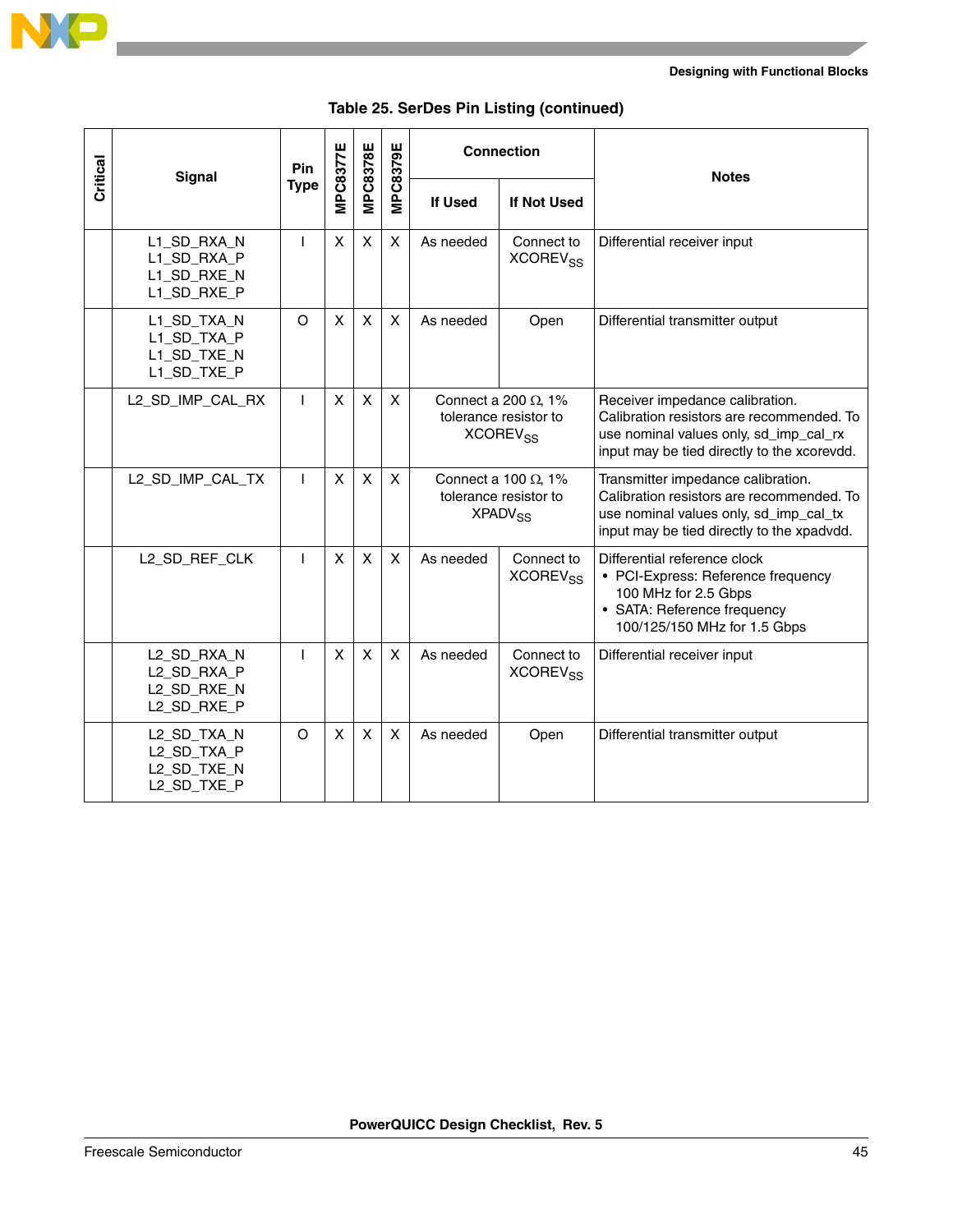





**Figure 12. Connection Diagram for Impedance Calibration Pins**

### <span id="page-45-1"></span><span id="page-45-0"></span>**6.10 SATA Controller**

The SATA controller has the following features:

- Fully compliant with *Serial ATA Specification, Revision 2.5*
- Support for both speeds: 1.5 Gbps (first generation SATA) and 3 Gbps (second generation SATA)
- A high-speed descriptor-based DMA controller
- Native command queuing (NCQ) commands
- Port multiplier operation
- Hot plug, including asynchronous signal recovery

Refer to [Table 25](#page-43-1) for SerDes pins for the SATA interface. SerDes pins are shared between SATA, PCI Express, and SGMII.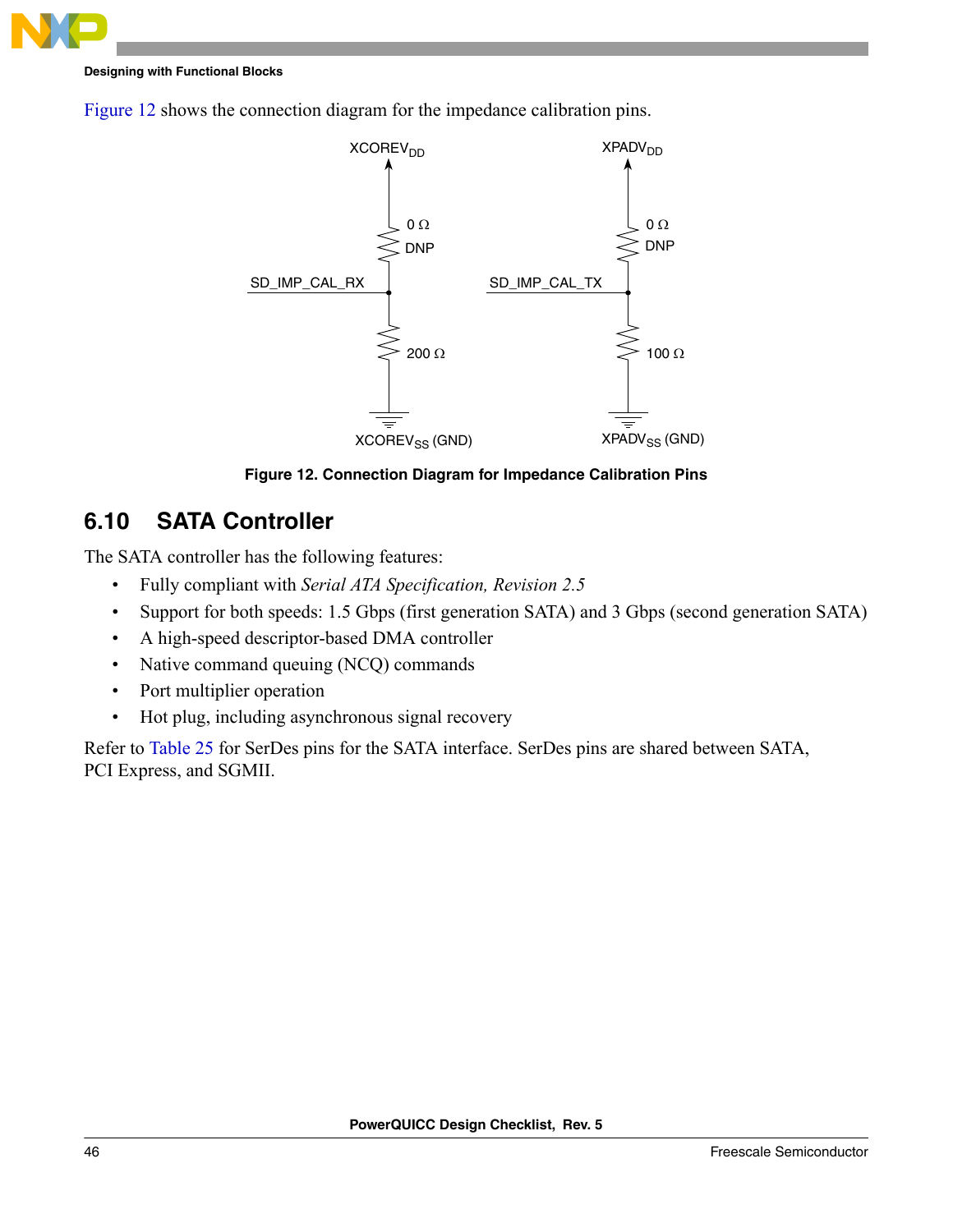

#### **6.10.1 SATA Board Layout Guidelines**

[Figure 13](#page-46-1) illustrates the recommended SATA board layout.



<span id="page-46-1"></span>The recommendations for the SATA board layout are as follows:

- The general differential routing guidelines for SATA are the same as those given for PCI Express (see [Section 6.11.1, "PCI Express Layout Guidelines"](#page-47-0)). However, the following points should be noted:
	- The SATA signal should only be routed in the inner layer as a strip line. It should be a controlled impedance line with the differential impedance of 100 Ω.
	- Only two vias should be used, one to enter the stripline from the BGA pad and the other to exit near the capacitor.
	- The AC coupling capacitors on the Tx and Rx lines for SATA should be of 10 nF. Use 0402 or smaller size and place the AC coupling capacitors close to the SATA connector to avoid layer switching between the cap and the SATA connector.
	- The maximum routing length from the MPC837 $x$  BGA pin to SATA connector should be less than 2 inches.
	- Length mismatch between the Ln SD TX[0:1] and  $\overline{L_n}$  SD TX[0:1] signals should not exceed 5 mils. A similar condition holds true for the L1\_SD\_RX[0:1] and  $\overline{L1}$ \_SD\_RX[0:1] signals.
	- Route the traces as straight as possible with minimum bends and avoid using serpentine for matching lengths. Length matching between the Tx pair and Rx pair is not mandatory.
- All SATA connectors and cables should be SATA compliant. Refer to Chapter 6 of *Serial ATA Specification, Revision 2.5.*

### <span id="page-46-0"></span>**6.11 PCI Express Controller**

This section details the PCI Express controller layout guidelines. Refer to [Table 25](#page-43-1) for SerDes pins for the PCI Express interface. SerDes pins are shared between SATA, PCI Express, and SGMII.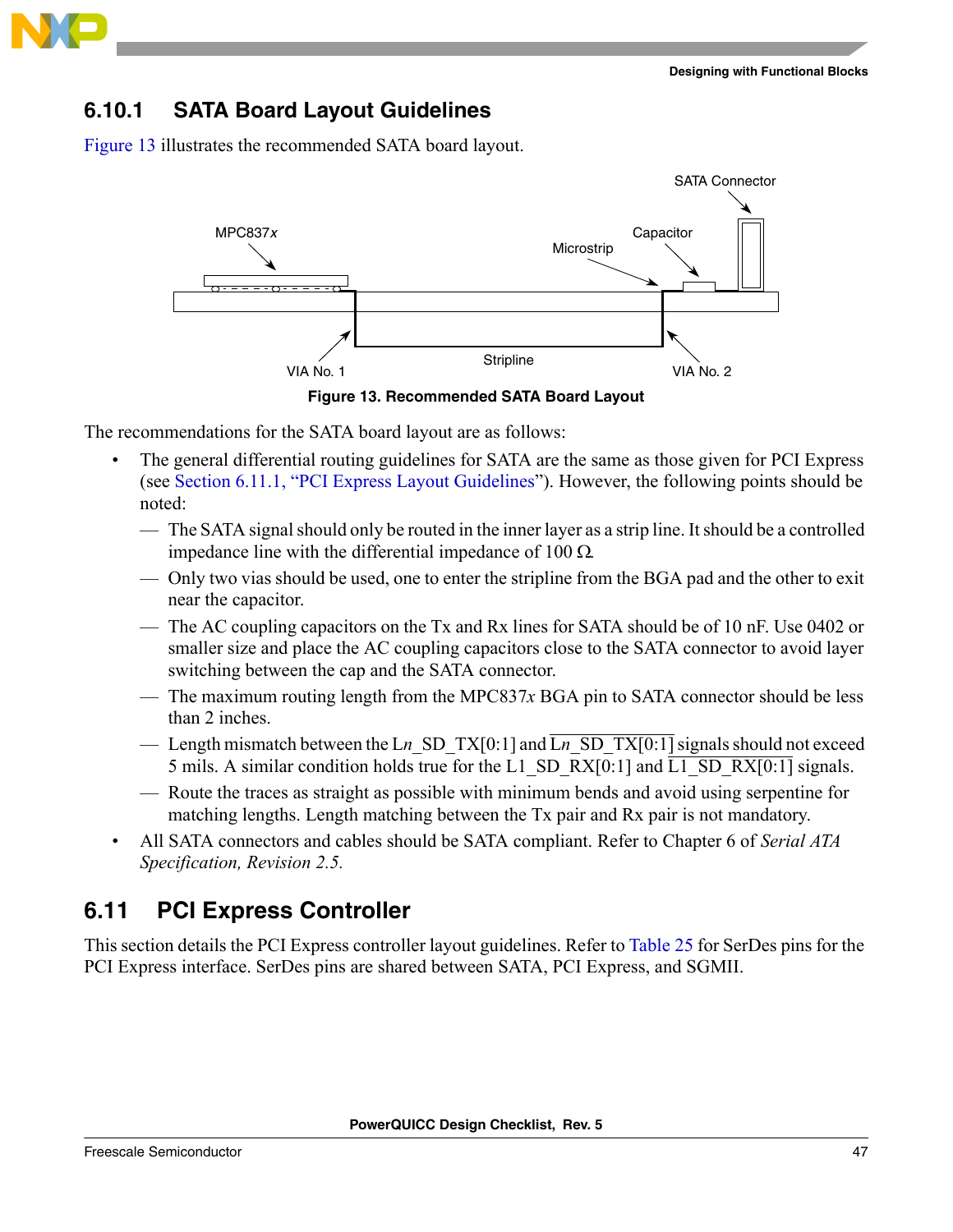

### <span id="page-47-0"></span>**6.11.1 PCI Express Layout Guidelines**

The PCI Express layout guidelines are as follows:

- Recommended microstrip trace routing guidelines
	- Single ended:  $50 \Omega \pm 15\%$
	- Differential: 100 Ω  $\pm$ 15%
- Recommended stripline trace routing guidelines
	- Single ended:  $50 \Omega \pm 15\%$
	- Differential: 100 Ω  $\pm$ 15%
- Recommended length matching intra-pair: Maximum 5 mil delta, matching maintained segment to segment, and matching at point of discontinuity. However, avoid tight bends.
- Recommended length matching inter-pair: Recommended to keep differences within 3 inches to minimize latency.
- Recommended for all differential signal pairs: Maintain greater than equal of 20 mil trace edge to plane edge gap.
- GND referenced signals is recommended.
- Use GND stitching vias by signal layer vias for layer changes.
- Do not route over plane splits or voids. Allow no more than a half trace width routed over via antipad.
- Via usage: Limit via usage to four vias per TX trace and two vias per RX trace (six vias total, entire path).
- Bends: Match left/right turn bends whenever possible. No 90-degree bends or tight bend structures.
- The reference clock signal pair should maintain the same reference plane for the entire routed length and should not cross any plane splits (breaks in the reference plane).
- A minimum separation from the reference clock and other traces should be maintained. Assuming a trace width of "w," no other trace or signal should be allowed within "3w."
- The reference clock signal pair routing length should be minimized.
- The reference clock signal pair via count should be minimized. As a rule of thumb, via count should not exceed four.
- Reference clock terminating components should be placed as close as possible to their respective devices, ideally within 100 mils of the clock/receiver component pin.
- Match all segment lengths between differential pairs along the entire length of the pair.
- Maintain constant line impedance along the routing path by keeping the same line width and line separation.
- Avoid routing differential pairs adjacent to noisy signal lines or high speed switching devices, such as clock chips.
- Keep clock lines adequately separated from I/O lines.
- Recommend that PCI Express Reference clocks have length matching to within 25 mils.
- Unused PCI Express clock outputs (unpopulated down devices or unpopulated add-in card connectors) should be disabled to limit EMI radiations and possible signal reflections.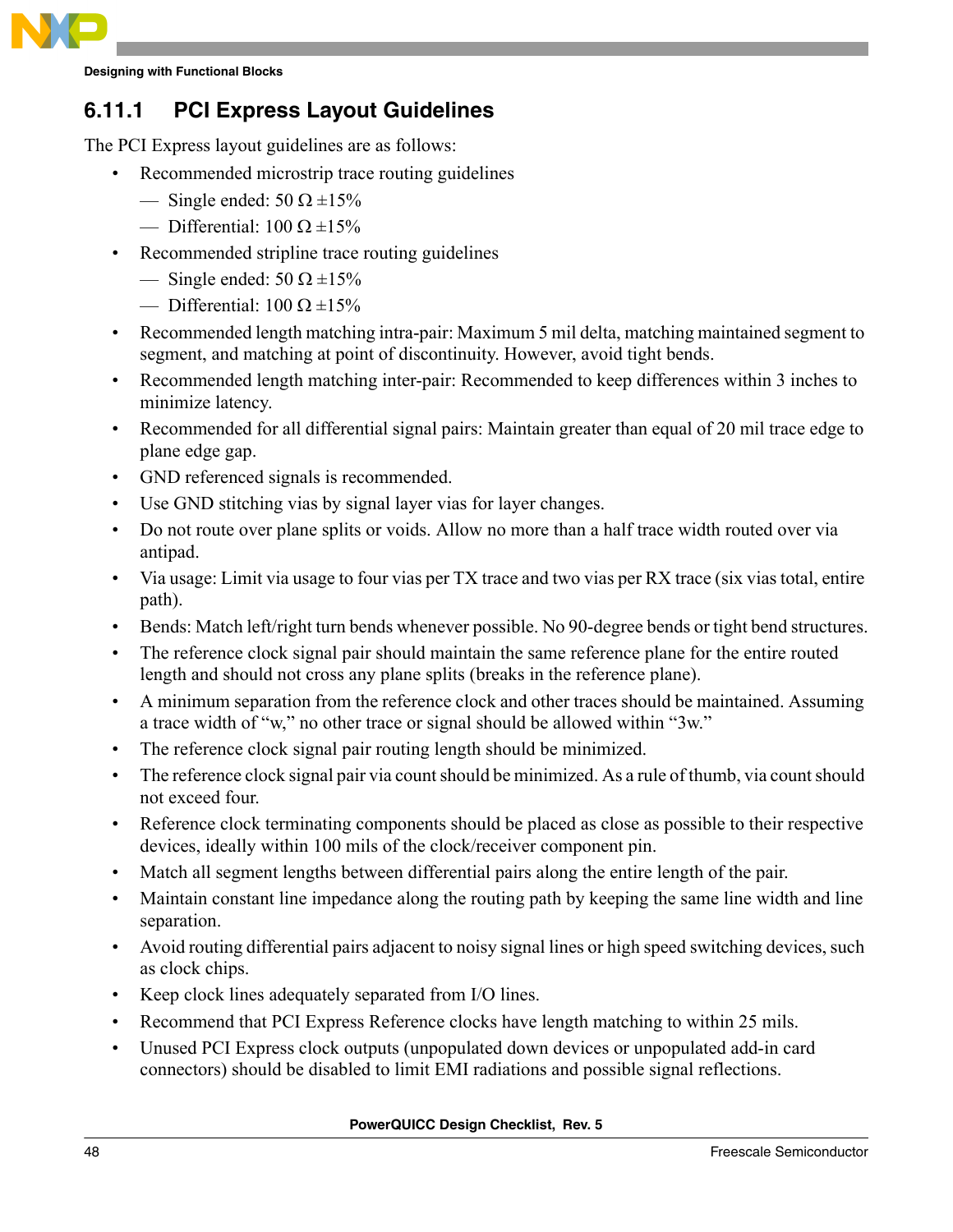

- Decoupling capacitors: Several PCB-mounted 0.1 to 1.0 µF capacitors should be placed near the PCI Express silicon on the sides of the package to which the PCI Express I/O buffers connect.
- AC coupling capacitors:
	- Do not use capacitor-packs (C-packs) for PCI Express AC coupling capacitor purpose.
	- The same package size and value of capacitor should be used for each signal in a differential pair.
	- Locate capacitors for coupled traces in a differential pair at the same location along the differential traces. Place them as close to each other as possible, as allowed by DFM rules.
	- The breakout into and out of the capacitor mounting pads should be symmetrical for both signal lines in a differential pair.
- Test points and probing structures should not introduce stubs on the differential pairs.

### <span id="page-48-0"></span>**6.12 Enhanced Secure Digital Host Controller**

The enhanced SD host controller (eSDHC) provides an interface between the host system and SD/SDIO/MMC cards. The eSDHC supports the following modes for data transfer:

- SD 1-bit
- SD 4-bit
- MMC 1-bit
- MMC 4-bit
- Full-speed mode up to 25 MHz or high-speed mode up to 50 MHz

[Table 26](#page-48-1) lists the proper connections for the eSDHC pins.

<span id="page-48-1"></span>

|          | <b>Signal</b>                 | <b>Pin</b> | MPC8377E | <b>MPC8378E</b>           | ₩                         |                                                                                                         | <b>Connection</b>             | <b>Notes</b>                                                                                                                                  |
|----------|-------------------------------|------------|----------|---------------------------|---------------------------|---------------------------------------------------------------------------------------------------------|-------------------------------|-----------------------------------------------------------------------------------------------------------------------------------------------|
| Critical |                               | Type       |          |                           | PC837<br>Ξ                | <b>If Used</b>                                                                                          | If Not Used                   |                                                                                                                                               |
|          | SD_CLK/<br><b>SPICLK</b>      | $\circ$    | X        | $\boldsymbol{\mathsf{x}}$ | $\times$                  | $133 \Omega$ serial resistor<br>must be provided for<br>SD_CLK and placed<br>close to MPC837x<br>device | Open                          | If pin is configured as SPI, it should be pulled up<br>if not used (see Table 32). Pin functionality<br>determined by SICRH[SPI] bit setting. |
|          | SD_CMD/<br><b>SPIMOSI</b>     | 1/O        | X        | $\mathsf{X}$              | $\boldsymbol{\mathsf{x}}$ | As needed                                                                                               | 2 k-10 kΩ to OV <sub>DD</sub> | Pull up as required by the SD Specification,<br>Version 2.00                                                                                  |
|          | $SD$ DAT $[3:0]$ <sup>1</sup> | 1/O        | $\times$ | $\mathsf{x}$              | $\times$                  | As needed $+$ pull up                                                                                   | 2 k-10 kΩ to OV <sub>DD</sub> | Pin functionality determined by SICRL[USB_B]<br>bit setting. Pull up as required by the SD<br>Specification, Version 2.00.                    |
|          | SD CD/<br><b>SPISEL</b>       |            | X        | $\boldsymbol{\mathsf{X}}$ | $\times$                  | As needed                                                                                               | Connect to GND                |                                                                                                                                               |
|          | SD_WP/<br>IRQ[4]/GPIO2[16]    |            | X        | $\mathsf{x}$              | $\boldsymbol{\mathsf{x}}$ | As needed                                                                                               | Connect to GND                | Pin functionality determined by<br>SICRHIGPIO2 El bit setting.                                                                                |

#### **Table 26. eSDHC Pin Listing**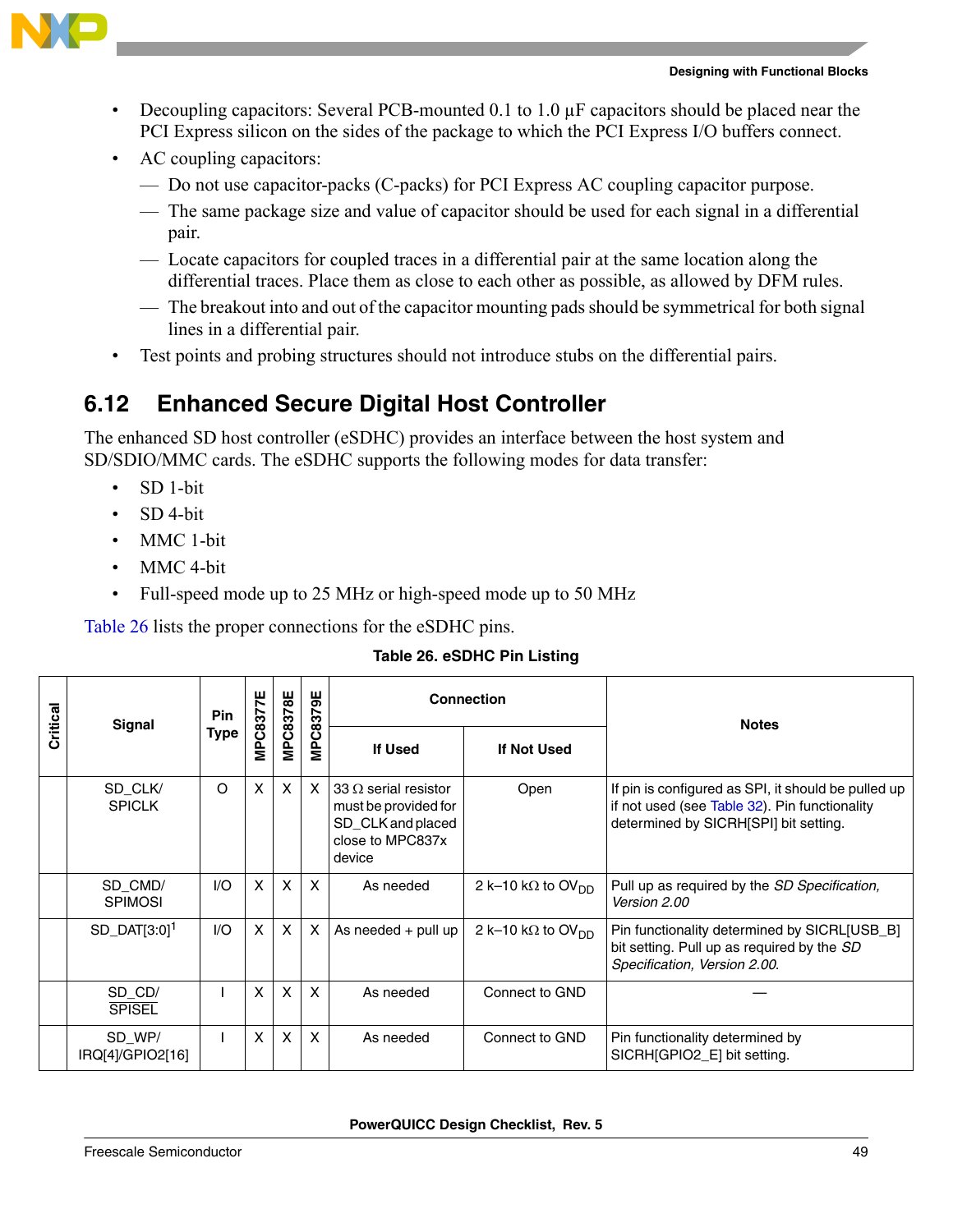

```
<sup>1</sup> SD_DAT[0]/SPIMISO, SD_DAT[1]/USBDR_PWRFAULT/GPIO2[10], SD_DAT[2]/USBDR_PCTL0/GPIO2[11],
SD_DAT[3]/USBDR_PCTL1/GPIO2[22]
```
### **6.12.1 eSDHC AC Timing**

The eSDHC controller within the MPC837*x* always uses the falling edge of the SD\_CLK to drive the SD\_DAT[0:3]/CMD as outputs and sample the SD\_DAT[0:3] as inputs. This behavior is true for both fulland high-speed modes.

Note that this is a non-standard implementation, as the SD card specification assumes that in high-speed mode, data will be driven at the rising edge of the clock.

Due to the MPC837*x* eSDHC special implementation, there are constraints regarding the clock and data signals propagation delay on the user board. The constraints are for minimum and maximum delays as well as skew between the CLK and DAT/CMD signals.

In full-speed mode, there is no need to add special delay on the data or clock signals. The user should be sure to meet the timing requirements as described further in the MPC8377E, MPC8378E, and MPC8379E hardware specifications.

If the system is designed to support both high-speed and full-speed cards, the high-speed constraints should be used. If the system is designed to operate up to 25 MHz only, full-speed mode is recommended. Additional details on meeting the delay timing for the full-speed mode output and input paths, including calculations, can be found in the MPC8377E, MPC8378E, and MPC8379E hardware specifications.

### **6.12.2 Full-Speed Mode**

[Table 27](#page-49-0) lists the timing parameters that must be taken into consideration for full-speed mode. Any information in the relevant hardware specifications supersedes information in [Table 27](#page-49-0).

<span id="page-49-0"></span>

| <b>Name</b>             | <b>Description</b>               | Value (ns)     | Min/Max       | <b>According to</b> |
|-------------------------|----------------------------------|----------------|---------------|---------------------|
| <sup>t</sup> SFSCK      | SD Clock cycle                   | 40 ns (25 MHz) | Min           | HW spec             |
| <sup>t</sup> SFSCKL     | SD Clock low time                | 15             | Min           | HW spec             |
| <sup>t</sup> CLK_DELAY  | SD clock delay on the board      | See formulas   | min-max range | calculated          |
| <sup>t</sup> DATA_DELAY | SD Data & CMD delay on the board | See formulas   | min-max range | calculated          |
| <sup>t</sup> SFSIVKH    | MPC837 $x$ Input Setup           | 5              | <b>Min</b>    | HW spec             |
| <sup>t</sup> SFSIXKH    | MPC837x Input Hold               | $-1.65$        | Min           | Measured            |
| <sup>t</sup> SFSKHOV    | MPC837 $x$ output valid          | 2.85           | Max           | Measured            |
| <sup>t</sup> SFSKHOX    | MPC837x output hold              | $\mathbf{0}$   | Min           | HW spec             |
| t <sub>isu</sub>        | SD card input setup              | 5              | Min           | SD standard         |
| t <sub>IН</sub>         | SD card input hold               | 5              | Min           | SD standard         |

**Table 27. Full-Speed Mode Parameters**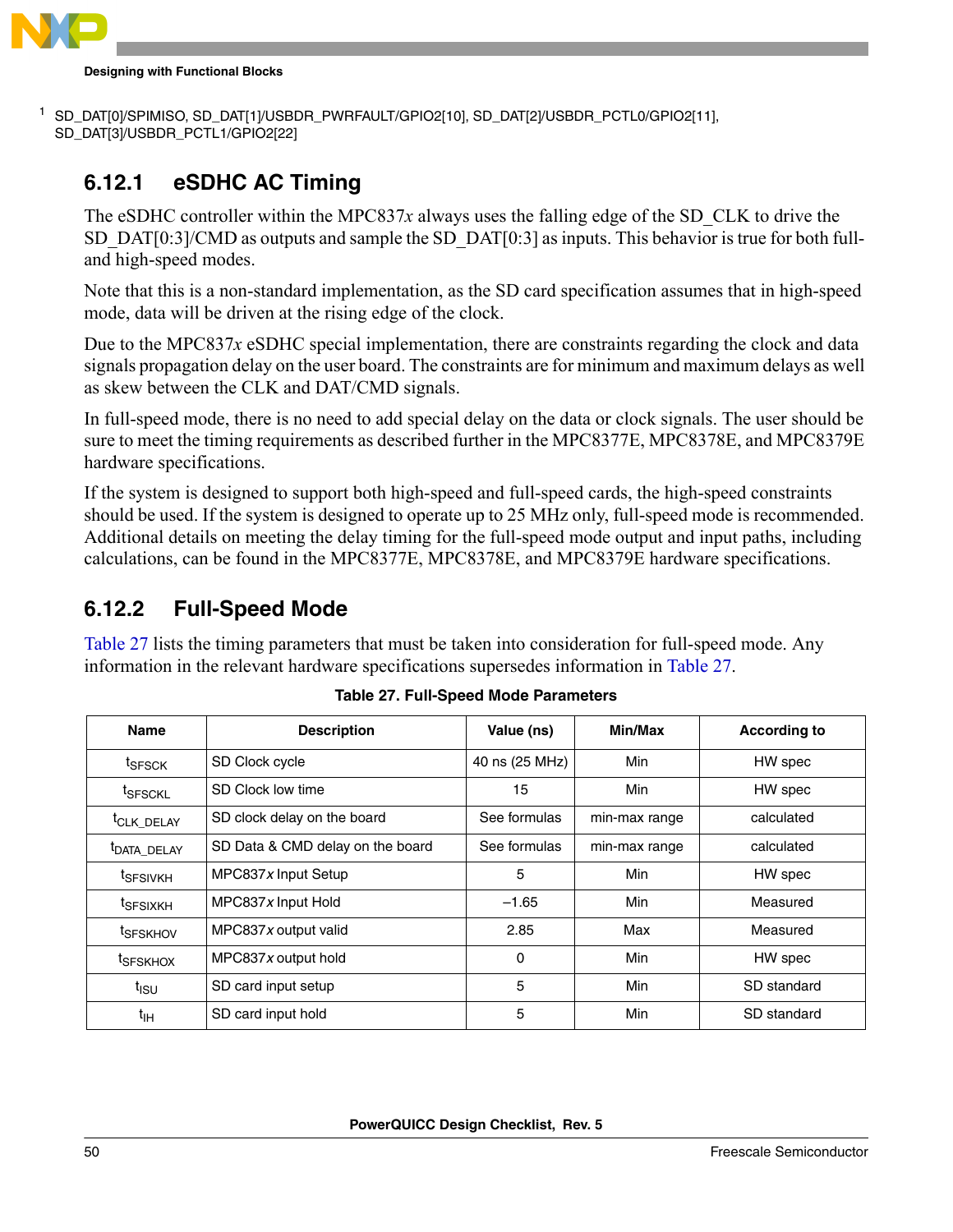

| <b>Name</b>       | <b>Description</b>   | Value (ns) | Min/Max | <b>According to</b>                       |
|-------------------|----------------------|------------|---------|-------------------------------------------|
| <sup>I</sup> ODLY | SD card output valid | 14         | Max     | SD standard                               |
| tон               | SD card output hold  |            | Min     | SD standard (practical<br>interpretation) |

**Table 27. Full-Speed Mode Parameters (continued)**

#### **6.12.3 High-Speed Mode**

[Table 28](#page-50-0) lists the timing parameters that must be taken into consideration for high-speed mode. Any information in the relevant hardware specifications supersedes information in [Table 28](#page-50-0).

<span id="page-50-0"></span>

| <b>Name</b>             | <b>Description</b>               | Value (ns)     | Min/Max       | <b>According to</b> | <b>Notes</b> |
|-------------------------|----------------------------------|----------------|---------------|---------------------|--------------|
| t <sub>SHSCK</sub>      | SD Clock cycle                   | 20 ns (50 MHz) | Min           | HW spec             |              |
| <sup>t</sup> SHSCKL     | SD Clock low time                | 7              | Min           | HW spec             |              |
| <sup>t</sup> CLK_DELAY  | SD clock delay on the board      | See formulas   | min-max range | calculated          |              |
| <sup>t</sup> DATA_DELAY | SD Data & CMD delay on the board | See formulas   | min-max range | calculated          |              |
| <sup>t</sup> SHSIVKH    | MPC837x Input Setup              | 5              | Min           | HW spec             |              |
| <sup>t</sup> SHSIXKH    | MPC837x Input Hold               | $-1.65$        | Min           | Measured            |              |
| <sup>t</sup> SHSKHOV    | MPC837x output valid             | 2.85           | Max           | Measured            |              |
| <sup>t</sup> SHSKHOX    | MPC837x output hold              | 0              | Min           | HW spec             |              |
| t <sub>isu</sub>        | SD card input setup              | 6              | Min           | SD standard         |              |
| $t_{\text{IH}}$         | SD card input hold               | 2              | Min           | SD standard         |              |
| t <sub>ODLY</sub>       | SD card output valid             | 14             | Max           | SD standard         |              |
| $t_{OH}$                | SD card output hold              | 2.5            | Min           | SD standard         |              |

#### **Table 28. High-Speed Mode Parameters**

**Note:**

1. In the MPC8377E, MPC8378E, and MPC8379E hardware specifications some parameters have a prefix of  $t_{FHS}$ . This should be updated to t<sub>SHS</sub>.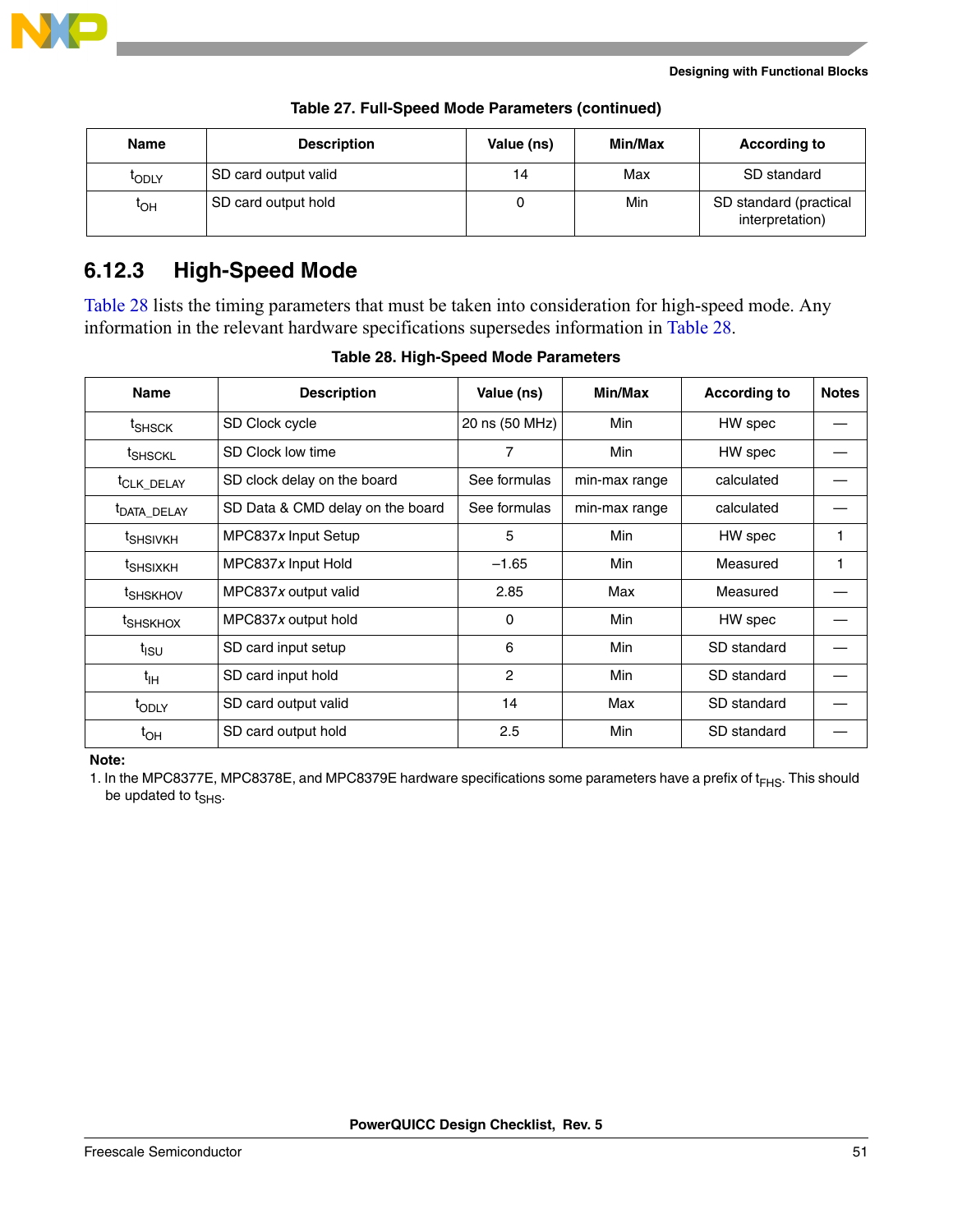

### <span id="page-51-0"></span>**6.13 DUART**

[Table 29](#page-51-2) lists the DUART pins and the recommended connections.

#### **Table 29. Dual UART Pin Listing**

<span id="page-51-2"></span>

|          | <b>Signal</b>                                 | Pin         | MPC8377E | <b>MPC8378E</b>           | <b>MPC8379E</b> |                | <b>Connection</b>                        | <b>Notes</b>                                                |
|----------|-----------------------------------------------|-------------|----------|---------------------------|-----------------|----------------|------------------------------------------|-------------------------------------------------------------|
| Critical |                                               | <b>Type</b> |          |                           |                 | <b>If Used</b> | If Not Used                              |                                                             |
|          |                                               |             |          |                           |                 |                | <b>Dual UART</b>                         |                                                             |
|          | UART_SOUT[1:2]/<br>MSRCID[0:1]<br>LSRCID[0:1] | O           | X        | $\boldsymbol{\mathsf{X}}$ | X               | As needed      | Open                                     | Pin functionality determined by SICRL[UART] bit<br>setting. |
|          | UART_SIN[1:2]/<br>MSRCID[2:3]/<br>LSRCID[2:3] | 1/O         | X        | $\boldsymbol{\mathsf{X}}$ | X               | As needed      | 2 k-10 k $\Omega$<br>to $\text{OV}_{DD}$ | Pin functionality determined by SICRL[UART] bit<br>setting. |
|          | UART_CTS[1]/<br>MSRCID[4]/<br>LSRCID[4]       | 1/O         | X        | $\boldsymbol{\mathsf{X}}$ | X               | As needed      | 2 k-10 k $\Omega$<br>to OV <sub>DD</sub> | Pin functionality determined by SICRL[UART] bit<br>setting. |
|          | UART_CTS[2]/<br>MDVAL/<br>LDVAL               | 1/O         | X        | $\boldsymbol{\mathsf{X}}$ | X               | As needed      | 2 k-10 k $\Omega$<br>to $\text{OV}_{DD}$ | Pin functionality determined by SICRL[UART] bit<br>setting. |
|          | UART_RTS[1:2]                                 | O           | X        | X                         | X               | As needed      | Open                                     |                                                             |

### <span id="page-51-1"></span>**6.14 DMA**

<span id="page-51-3"></span>[Table 30](#page-51-3) lists the DMA pins and the recommended connections.

**Table 30. DMA Pin Listing**

| Critical | Signal           | <b>Pin</b> | 76            | MPC8378E                  | MPC8379E                  | <b>Connection</b> |                                | <b>Notes</b>                                                                                                                   |  |  |  |  |  |
|----------|------------------|------------|---------------|---------------------------|---------------------------|-------------------|--------------------------------|--------------------------------------------------------------------------------------------------------------------------------|--|--|--|--|--|
|          |                  | Type       | <b>MPC837</b> |                           |                           | If Used           | If Not Used                    |                                                                                                                                |  |  |  |  |  |
|          | <b>DMA</b>       |            |               |                           |                           |                   |                                |                                                                                                                                |  |  |  |  |  |
|          | <b>DMA DREQn</b> | 1/O        | X             | X                         | $\boldsymbol{\mathsf{X}}$ | As needed         | 2 k–10 k $\Omega$<br>to $OVDD$ | DMA request input. Connect a 4.7 $k\Omega$ pull-up. Pin<br>functionality is determined by the SICRL[0-1] bit<br>settings.      |  |  |  |  |  |
|          | <b>DMA DACKn</b> | I/O        | X             | $\boldsymbol{\mathsf{x}}$ | $\boldsymbol{\mathsf{x}}$ | As needed         | 2 k–10 k $\Omega$<br>to $OVDD$ | DMA acknowledge output. Connect a 4.7 $k\Omega$ pull-up.<br>Pin functionality is determined by the SICRL[0-1] bit<br>settings. |  |  |  |  |  |
|          | <b>DMA DONEn</b> | 1/O        | X             | X                         | $\times$                  | As needed         | 2 k–10 k $\Omega$<br>to $OVDD$ | DMA transfer completion status signal.                                                                                         |  |  |  |  |  |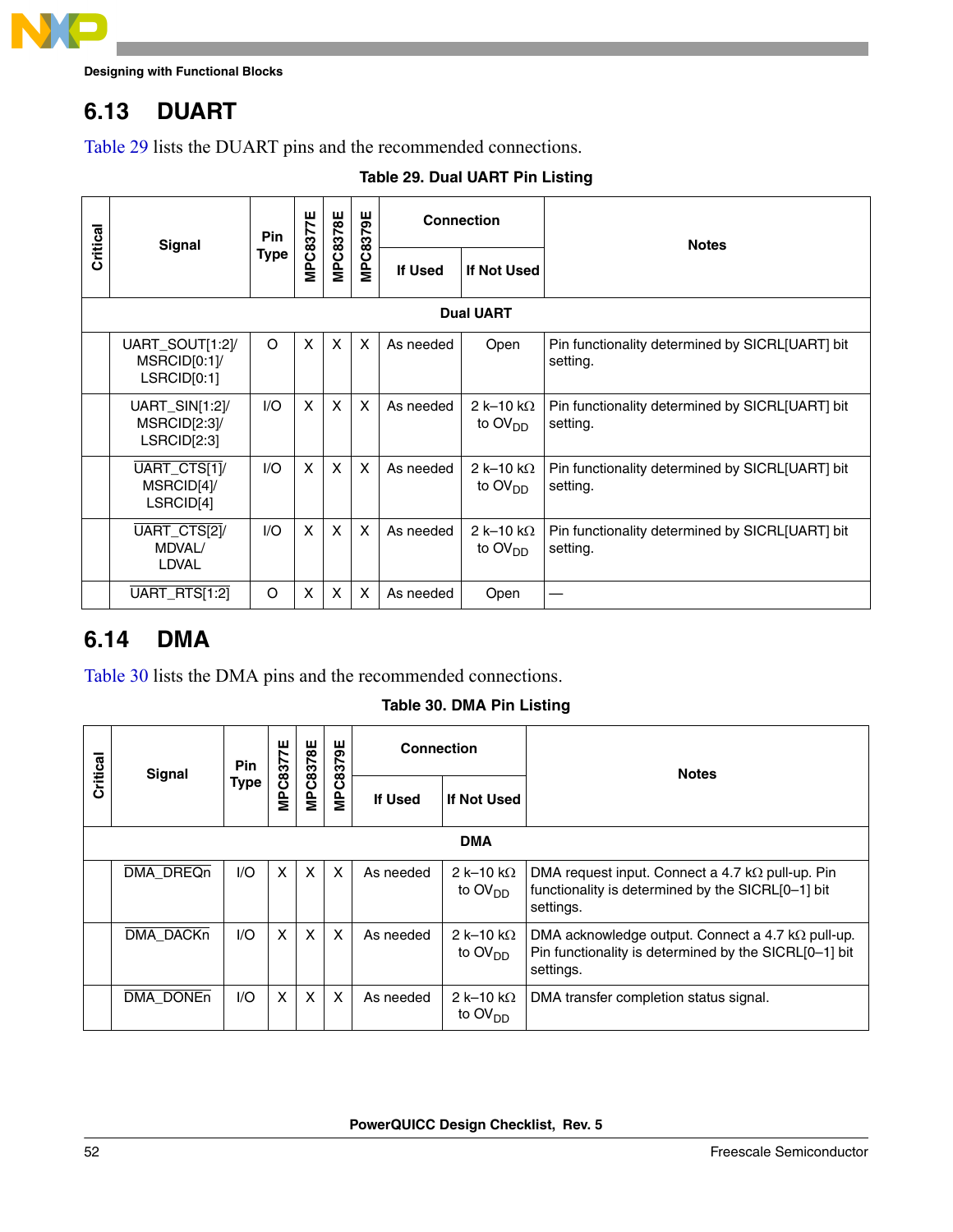

## <span id="page-52-0"></span>**6.15 I2C Interface**

[Table 31](#page-52-3) lists the  $I<sup>2</sup>C$  pins and the recommended connections.

<span id="page-52-3"></span>

|          | <b>Signal</b> | <b>Pin</b> | MPC8377E                  | <b>MPC8378E</b> | <b>MPC8379E</b>           | <b>Connection</b>                                                           |                                | <b>Notes</b>      |
|----------|---------------|------------|---------------------------|-----------------|---------------------------|-----------------------------------------------------------------------------|--------------------------------|-------------------|
| Critical |               | Type       |                           |                 |                           | <b>If Used</b>                                                              | If Not Used                    |                   |
|          |               |            |                           |                 |                           |                                                                             | I <sup>2</sup> C Interface     |                   |
|          | IIC1_SCL      | I/O        | $\pmb{\times}$            | X               | $\boldsymbol{\mathsf{X}}$ | As needed $+$<br>2 k-10 k $\Omega$<br>to $\text{OV}_{\text{DD}}$            | 2 k-10 k $\Omega$<br>to $OVDD$ | Open-drain signal |
|          | IIC1_SDA      | I/O        | $\boldsymbol{\mathsf{X}}$ | X               | $\boldsymbol{\mathsf{X}}$ | As needed $+$<br>$2 \text{ k}$ –10 k $\Omega$<br>to $\text{OV}_{\text{DD}}$ | 2 k-10 k $\Omega$<br>to $OVDD$ | Open-drain signal |
|          | IIC2_SCL      | I/O        | X                         | X               | $\boldsymbol{\mathsf{X}}$ | As needed $+$<br>2 k-10 k $\Omega$<br>to $\text{OV}_{\text{DD}}$            | 2 k-10 k $\Omega$<br>to $OVDD$ | Open-drain signal |
|          | IIC2_SDA      | I/O        | $\mathsf{X}$              | X               | $\boldsymbol{\mathsf{X}}$ | As needed $+$<br>2 k-10 k $\Omega$<br>to OV <sub>DD</sub>                   | 2 k-10 k $\Omega$<br>to $OVDD$ | Open-drain signal |

#### Table 31. I<sup>2</sup>C Pin Listing

### <span id="page-52-1"></span>**6.16 SPI**

<span id="page-52-2"></span>[Table 32](#page-52-2) lists the SPI pins and the recommended connections.

**Table 32. SPI Pin Listing**

| Critical | <b>Signal</b>        | <b>Pin</b><br>Type | <b>MPC8377E</b> | <b>MPC8378E</b> | <b>MPC8379E</b> | <b>Connection</b>                               |                                           | <b>Notes</b>                                                                                                                                                                             |  |  |
|----------|----------------------|--------------------|-----------------|-----------------|-----------------|-------------------------------------------------|-------------------------------------------|------------------------------------------------------------------------------------------------------------------------------------------------------------------------------------------|--|--|
|          |                      |                    |                 |                 |                 | If Used                                         | If Not Used                               |                                                                                                                                                                                          |  |  |
|          | <b>SPI Interface</b> |                    |                 |                 |                 |                                                 |                                           |                                                                                                                                                                                          |  |  |
|          | SPIMOSI/<br>SD_CMD   | 1/O                | X               | $\mathsf{x}$    | X               | As needed $+$<br>2 k-10 k $\Omega$<br>to $OVDD$ | $2 \text{ k} - 10 \text{ k}$<br>to $OVDD$ | • Software configurable open-drain signal using<br>SPMODE[OD] bit. Pull-up required only if<br>configured as open drain.<br>• Pin functionality determined by SICRH[SPI] bit<br>setting. |  |  |
|          | SPIMISO/<br>SD DATO  | 1/O                | X               | $\mathsf{x}$    | X               | As needed $+$<br>2 k-10 k $\Omega$<br>to $OVDD$ | 2 k-10 k $\Omega$<br>to $OVDD$            | • Software configurable open-drain signal using<br>SPMODE[OD] bit. Pull-up required only if<br>configured as open drain.<br>• Pin functionality determined by SICRH[SPI] bit<br>setting. |  |  |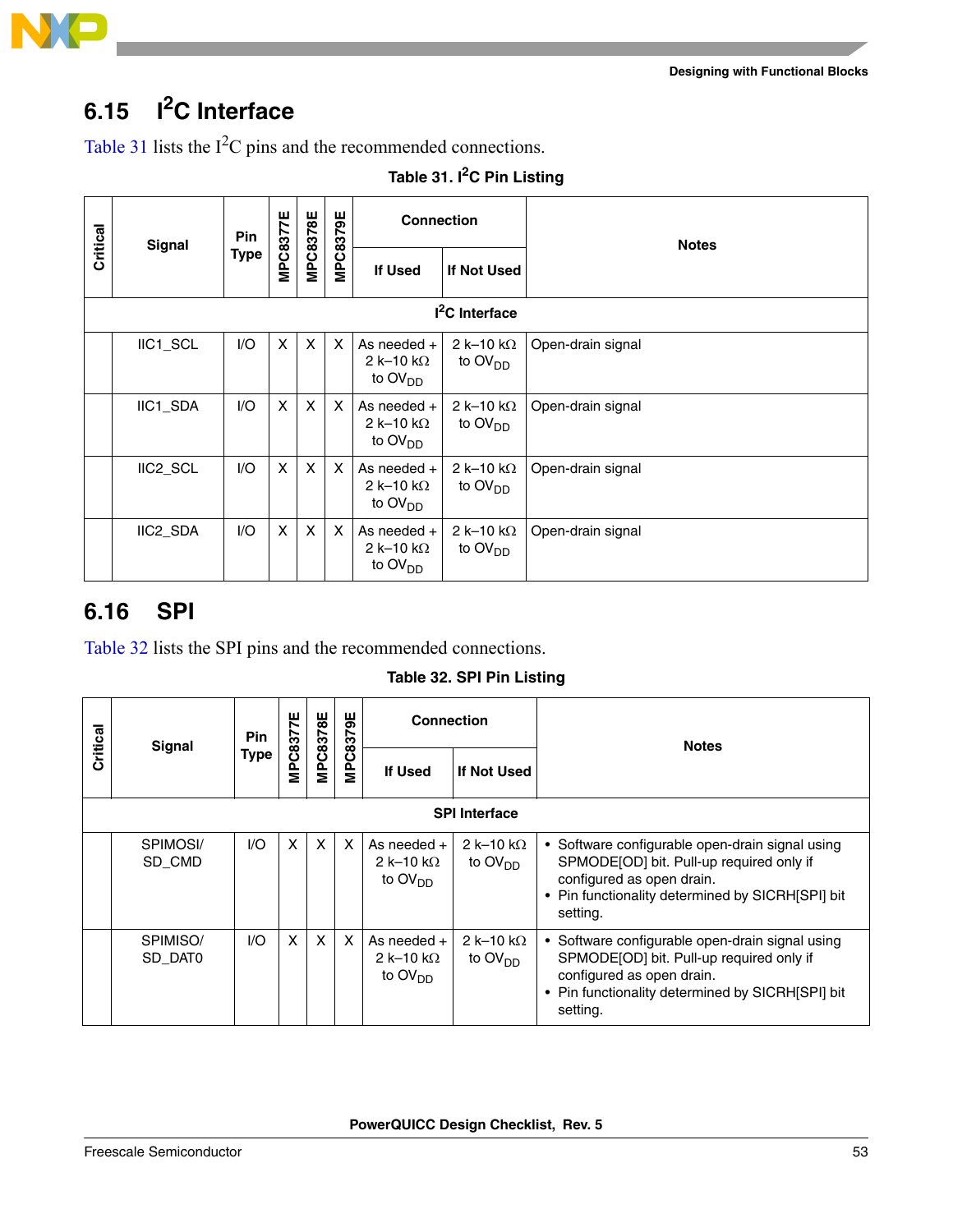

**Revision History**

| Critical | Signal                   | Pin         | MPC8377E | MPC8378E | MPC8379E | <b>Connection</b>                                         |                                | <b>Notes</b>                                                                                                                                                                             |
|----------|--------------------------|-------------|----------|----------|----------|-----------------------------------------------------------|--------------------------------|------------------------------------------------------------------------------------------------------------------------------------------------------------------------------------------|
|          |                          | <b>Type</b> |          |          |          | <b>If Used</b>                                            | If Not Used                    |                                                                                                                                                                                          |
|          | <b>SPICLK/</b><br>SD CLK | I/O         | X        | $\times$ | X        | As needed $+$<br>2 k-10 k $\Omega$<br>to $OVDD$           | 2 k-10 k $\Omega$<br>to $OVDD$ | • Software configurable open-drain signal using<br>SPMODE[OD] bit. Pull-up required only if<br>configured as open drain.<br>• Pin functionality determined by SICRH[SPI] bit<br>setting. |
|          | SPISEL/<br>SD_CD         |             | X        | $\times$ | X        | As needed $+$<br>2 k-10 k $\Omega$<br>to OV <sub>DD</sub> | 2 k-10 k $\Omega$<br>to $OVDD$ | • Pin functionality determined by SICRH[SPI] bit<br>setting.                                                                                                                             |

**Table 32. SPI Pin Listing (continued)**

## <span id="page-53-0"></span>**7 Revision History**

[Table 33](#page-53-1) provides a revision history for this application note.

|  | <b>Table 33. Document Revision History</b> |  |  |
|--|--------------------------------------------|--|--|
|--|--------------------------------------------|--|--|

<span id="page-53-1"></span>

| Rev.<br><b>Number</b> | Date    | <b>Substantive Change(s)</b>                                                                                                                                          |
|-----------------------|---------|-----------------------------------------------------------------------------------------------------------------------------------------------------------------------|
| 5                     | 04/2014 | • Added resistor requirement to the SD CLK pin in Table 26.                                                                                                           |
| 4                     | 11/2010 | • In Table 17, "Local Bus Pin Listing," updated $\text{OV}_{DD}$ to LBV <sub>DD</sub> .<br>. in Table 11, "JTAG and TEST Pin Listing," added TEST_SEL0 and TEST_SEL1. |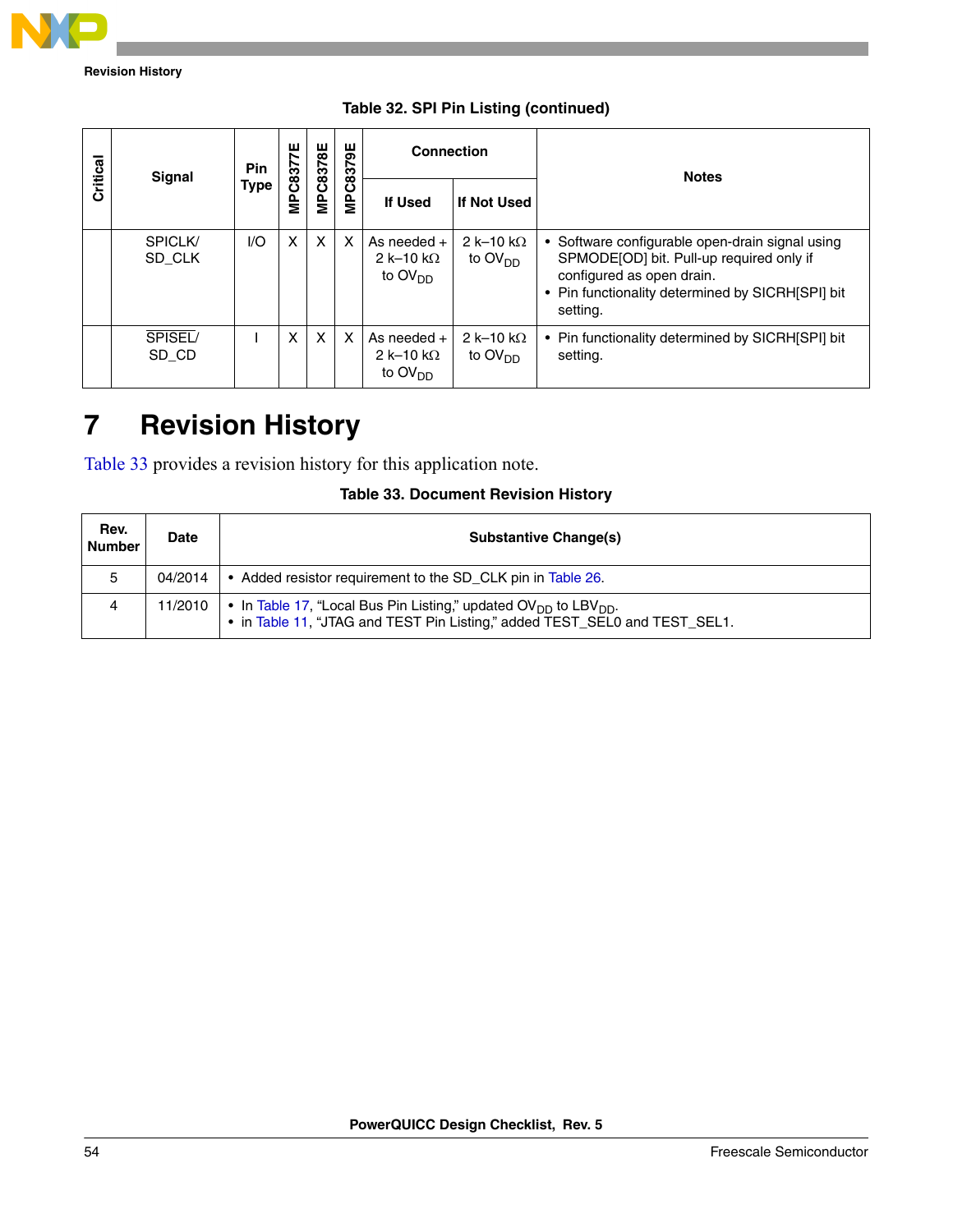

|--|--|

| Table 33. Document Revision History (continued) |  |
|-------------------------------------------------|--|
|-------------------------------------------------|--|

| Rev.<br><b>Number</b> | <b>Date</b> | <b>Substantive Change(s)</b>                                                                                                                                                                                                                                                                                                                                                                                                                                                                                                                                                                                                                                                                                                                                                                                                                                                                                                                                                                                                                                                                                                                                                                                                                                                                                                                                                                                                                                                                                                                                                                                                                                                                                                                                                                                                                                                                                                                                                                                                                                                                                                                                                                                                                                                                                                                                                                                                                                                                                                                                                                                                                                                                                                                                                                                                                                                                                                                                                                                                                                                                                                                                                                                                                                                                                                                                                                                                                              |
|-----------------------|-------------|-----------------------------------------------------------------------------------------------------------------------------------------------------------------------------------------------------------------------------------------------------------------------------------------------------------------------------------------------------------------------------------------------------------------------------------------------------------------------------------------------------------------------------------------------------------------------------------------------------------------------------------------------------------------------------------------------------------------------------------------------------------------------------------------------------------------------------------------------------------------------------------------------------------------------------------------------------------------------------------------------------------------------------------------------------------------------------------------------------------------------------------------------------------------------------------------------------------------------------------------------------------------------------------------------------------------------------------------------------------------------------------------------------------------------------------------------------------------------------------------------------------------------------------------------------------------------------------------------------------------------------------------------------------------------------------------------------------------------------------------------------------------------------------------------------------------------------------------------------------------------------------------------------------------------------------------------------------------------------------------------------------------------------------------------------------------------------------------------------------------------------------------------------------------------------------------------------------------------------------------------------------------------------------------------------------------------------------------------------------------------------------------------------------------------------------------------------------------------------------------------------------------------------------------------------------------------------------------------------------------------------------------------------------------------------------------------------------------------------------------------------------------------------------------------------------------------------------------------------------------------------------------------------------------------------------------------------------------------------------------------------------------------------------------------------------------------------------------------------------------------------------------------------------------------------------------------------------------------------------------------------------------------------------------------------------------------------------------------------------------------------------------------------------------------------------------------------------|
| 3                     | 06/2010     | • Throughout, changed TSEC_GTX_CLK125, TSEC_MDC, and TSEC_MDIO to EC_GTX_CLK125,<br>EC_MDC, and EC_MDIO, respectively.<br>• In Figure 5, "JTAG Interface Connection," added footnote 6.<br>• In Section 2.6, "Core PLL Power Supply Filtering," changed "four independent filter circuits" to "three<br>independent filter circuits" and "four AVDD pins" to "three AVDD" pins.<br>• In Table 6, "Clock Signal Pin Listing," removed references to 125 MHz clock for PCI Express.<br>• In Table 10, "Reset Configuration Pin Listing," in the row of<br>"CFG_RESET_SOURCE[3:0]/TSEC1_TXD[3:0]," changed "TSEC_TXD[3:0]" to "TSEC1_TXD[3:0]"<br>and in the notes section, changed "(4.7 kΩ to OV <sub>DD</sub> or 1 kΩ to GND)" to "(4.7 kΩ to LV <sub>DD1</sub> or 1 kΩ to<br>GND)".<br>. In Section 5, "Operating JTAG and Debug," removed TCK from the statement "No pull-up/pull-down is<br>required for TDI, TMS, or TDO."Also, in Table 11, "JTAG and TEST Pin Listing," modified "If not used<br>field" of TCK.<br>• In Table 11, "JTAG and TEST Pin Listing," removed THERM0.<br>• In Table 13, "DDR Controller Pin Listing," added note to MCK[0:5]/MCK[0:5]: "Disable the clocks that<br>are not used via the DDRCLKDR register. By default, all clocks are operational, but not all clock signals<br>are used in a given application. Therefore, by disabling the unused clocks, it first lowers the power<br>consumption and then lowers the unused switching activity in the part. DDRCLKDR is not a part of the<br>memory controller register set; it is located in the global utility register section."<br>• In Table 16, "Multiplexed and Non-Multiplexed Support," changed Multiplexed Data to "LAD[0:31]".<br>. In Table 17, "Local Bus Pin Listing," modified LGPL5 from "I/O" to "O" and "Connection" column.<br>. In Table 17, "Local Bus Pin Listing," modified Connection information for LSYNC_OUT and LSYNC_IN.<br>Also added note to "LGPL5" stating "Critical signal only when in non-multiplexed mode."<br>• In Section 6.4, "General-Purpose I/O Timers," added statement (before Table 18): "If these pins are not<br>used for other functions, the GPIO1 and GPIO2 pins should be configured as output and can be left<br>open." for clarification. Also changed note at bottom of Table 18 to footnote 1.<br>. In Table 18, "General-Purpose I/O Pin Listing," updated "If Not Used" information for GPIO1[0].<br>. In Section 6.5, "Universal Serial Bus (USB)," added statement: "If the USB module is not used, it can<br>be disabled. In addition, if the signals are not used for another function, it is possible to configure the<br>GPIO2[0-11, 22, 23] pins to GPIO output mode and leave them open (floating)."<br>. In Table 20, "Universal Serial Bus Pin Listing," added multiplexed GPIO2/eSHDC2 signals. Changed "If<br>Not Used" information) and added footnote 2.<br>• In Table 22, "eTSEC MAC-PHY Modes" modified description of TSECn_TX_EN in RGMII mode.<br>. In Table 23, "Enhanced Three-Speed Ethernet Controller Pin Listing," removed note on EC_MDIO<br>signal. Also modified TSEC1_COL/GPIO2[20] "If not used" field. Additionally, added notes to<br>TSEC1_TX_ER and TSEC2_TX_ER.<br>• In Table 26, "eSDHC Pin Listing," added note to SD_CLK: "If pin is configured as SPI, it should be<br>pulled up if not used (see Table 32). Pin functionality determined by SICRH[SPI] bit setting." |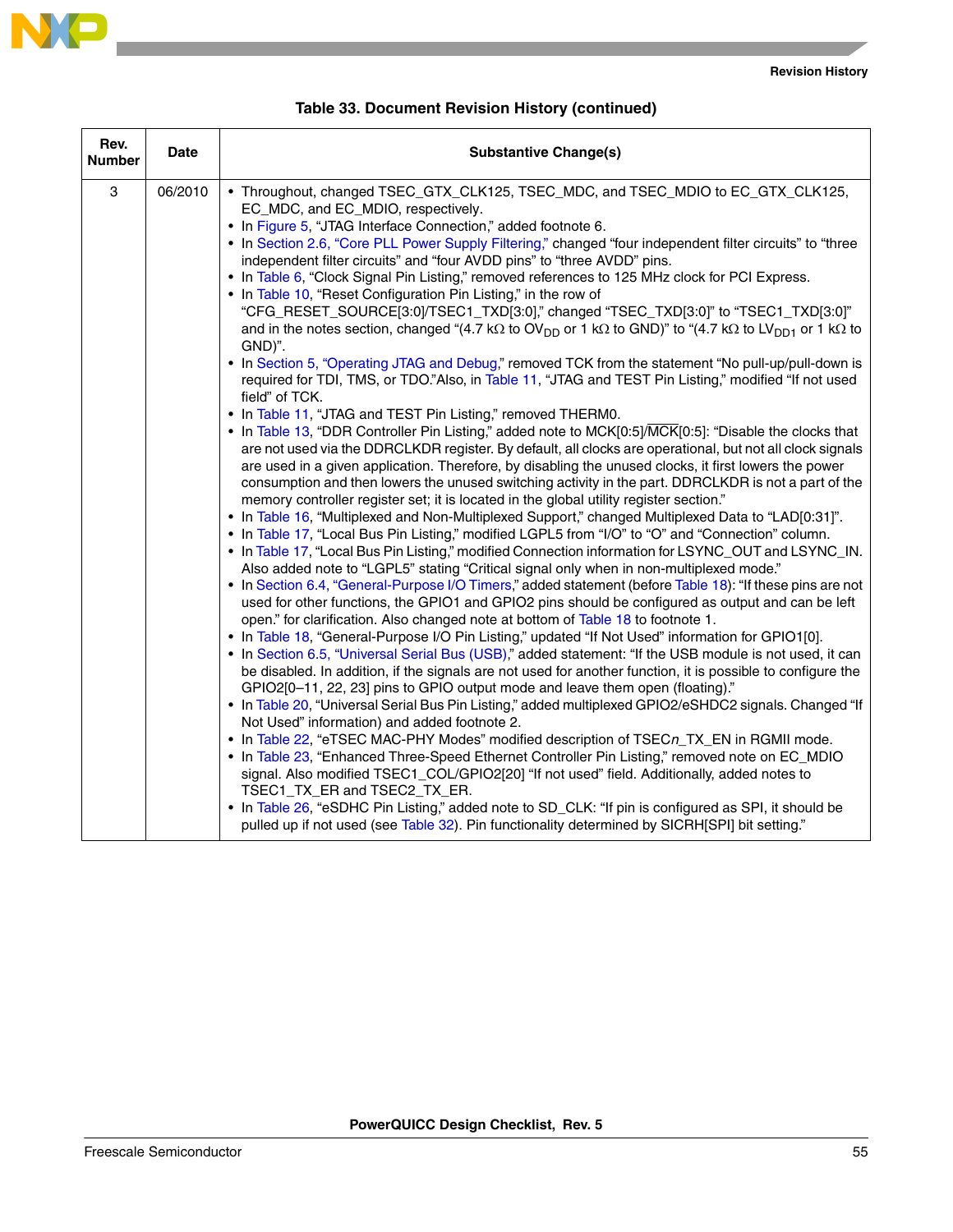

**Revision History**

| Rev.<br><b>Number</b> | <b>Date</b> | <b>Substantive Change(s)</b>                                                                                                                                                                                                                                                                                                                                                                                                                                                                                                                                                                                                                                                                                                                                                                                                                                                                                                                                                                                                                                                                                                                                                                                                                                                                                                                                                                                                                                                                                                                                                                                                                                                                                         |
|-----------------------|-------------|----------------------------------------------------------------------------------------------------------------------------------------------------------------------------------------------------------------------------------------------------------------------------------------------------------------------------------------------------------------------------------------------------------------------------------------------------------------------------------------------------------------------------------------------------------------------------------------------------------------------------------------------------------------------------------------------------------------------------------------------------------------------------------------------------------------------------------------------------------------------------------------------------------------------------------------------------------------------------------------------------------------------------------------------------------------------------------------------------------------------------------------------------------------------------------------------------------------------------------------------------------------------------------------------------------------------------------------------------------------------------------------------------------------------------------------------------------------------------------------------------------------------------------------------------------------------------------------------------------------------------------------------------------------------------------------------------------------------|
| $\overline{2}$        | 03/2009     | • Added recommended value ranges for power supplies for 800 MHz CPU to Table 2, "Power Supplies,"<br>and Table 4, "Power Signal Pin Listing."<br>• Updated SD_REF_CLK_2 and SD_REF_CLK_2 connection requirements in Table 6, "Clock Signal Pin<br>Listing."<br>• Updated CFG_RESET_SOURCE[3:0] configurations in Table 7, "Reset Configuration Word Source."<br>• Updated CFG_RESET_SOURCE[3:0] and CFG_CLKIN_DIV connections in Table 10, "Reset<br>Configuration Pin Listing."<br>• Added information for TEST and THERM0 pins to Table 11, "JTAG and TEST Pin Listing."<br>• Updated signal information for MPC8377E and combined signal listings for MDQ[0:63], MDM[0:7],<br>MDQS[0:8], MCK[0:5], and MCK[0:5] in Table 13, "DDR Controller Pin Listing."<br>• Added note for MCK[0:5], and MCK[0:5] in Table 13, "DDR Controller Pin Listing."<br>• Added note for resistor tolerances in Table 14, "MDIC1 and MDIC0 Termination Recommendations,"<br>Section 6.2.2, "MVREFn Connection Options," and Section 6.2.3, "MDQ/MDQS/MECC/MDM<br><b>Required Termination."</b><br>• Updated notes for LGPL0/LFCLE, LGPL3/LWFP, LGPL5, and LGPL4/LGTA/LFRB/LUPWAIT/LPBSE<br>and connections for LGPL5 and LGPL4/LGTA/LFRB/LUPWAIT/LPBSE in Table 17, "Local Bus Pin<br>Listing."<br>• Updated Figure 9, "Enhanced Local Bus Connection to NAND Flash."<br>• Added note on USBDR_STP_SUSPEND in Table 20, "Universal Serial Bus Pin Listing."<br>• Added note on Table 22, "eTSEC MAC-PHY Modes."<br>• Added note for CFG_RESET_SOURCE[3:0]/TSEC1_TXD[3:0] in Table 23, "Enhanced Three-Speed<br>Ethernet Controller Pin Listing."<br>• Updated CFG_RESET_SOURCE[3:0]/TSEC1_TXD[3:0] pin muxing information throughout. |
| 1                     | 12/2008     | • Updated Section 1.6, "Product Revisions" and Table 1<br>• Updated recommended value ranges for power supplies in Table 2 and Table 4.<br>• Updated eTSEC I/O information in Table 3<br>• Updated Section 2.3, "Power Sequencing"<br>• Updated PCI_CLK_OUT information, e300 core clock equation, and l <sup>2</sup> C clock equation in Table 5<br>• Updated Clocking example Section 3.3, "Clocking Example"<br>• Updated Table 13 with references to Section 6.2.2, "MVREFn Connection Options" and Section 6.2.3,<br>"MDQ/MDQS/MECC/MDM Required Termination"<br>• Updated Resistor value for MDIC0/1 to 18.2 $\Omega$ for DDR2 in Table 14<br>• Updated Figure 9<br>• Updated "pull up" and "pull down" requirements in Table 18, Table 20, Table 23, Table 26, and Table 29<br>• Table 25 pin listing<br>. Updated full Speed and High Speed Mode information in Section 6.12, "Enhanced Secure Digital Host<br>Controller"<br>• Added Section 6.2.2, "MVREFn Connection Options."<br>• Added Section 6.2.3, "MDQ/MDQS/MECC/MDM Required Termination."<br>• Added Section 6.2.4, "DDR1 Termination Scheme"<br>• Added Figure 10, "Local Bus Address Latch."<br>• Added Section 6.3.1, "NAND Flash Memory Connections."<br>• Added note to Table 18<br>• Added Figure 12<br>• Added Section 6.11, "PCI Express Controller<br>Updated table numbers and titles of Table 26 and Table 30                                                                                                                                                                                                                                                                                                                         |
| 0                     | 08/2008     | Initial release.                                                                                                                                                                                                                                                                                                                                                                                                                                                                                                                                                                                                                                                                                                                                                                                                                                                                                                                                                                                                                                                                                                                                                                                                                                                                                                                                                                                                                                                                                                                                                                                                                                                                                                     |

#### **Table 33. Document Revision History (continued)**